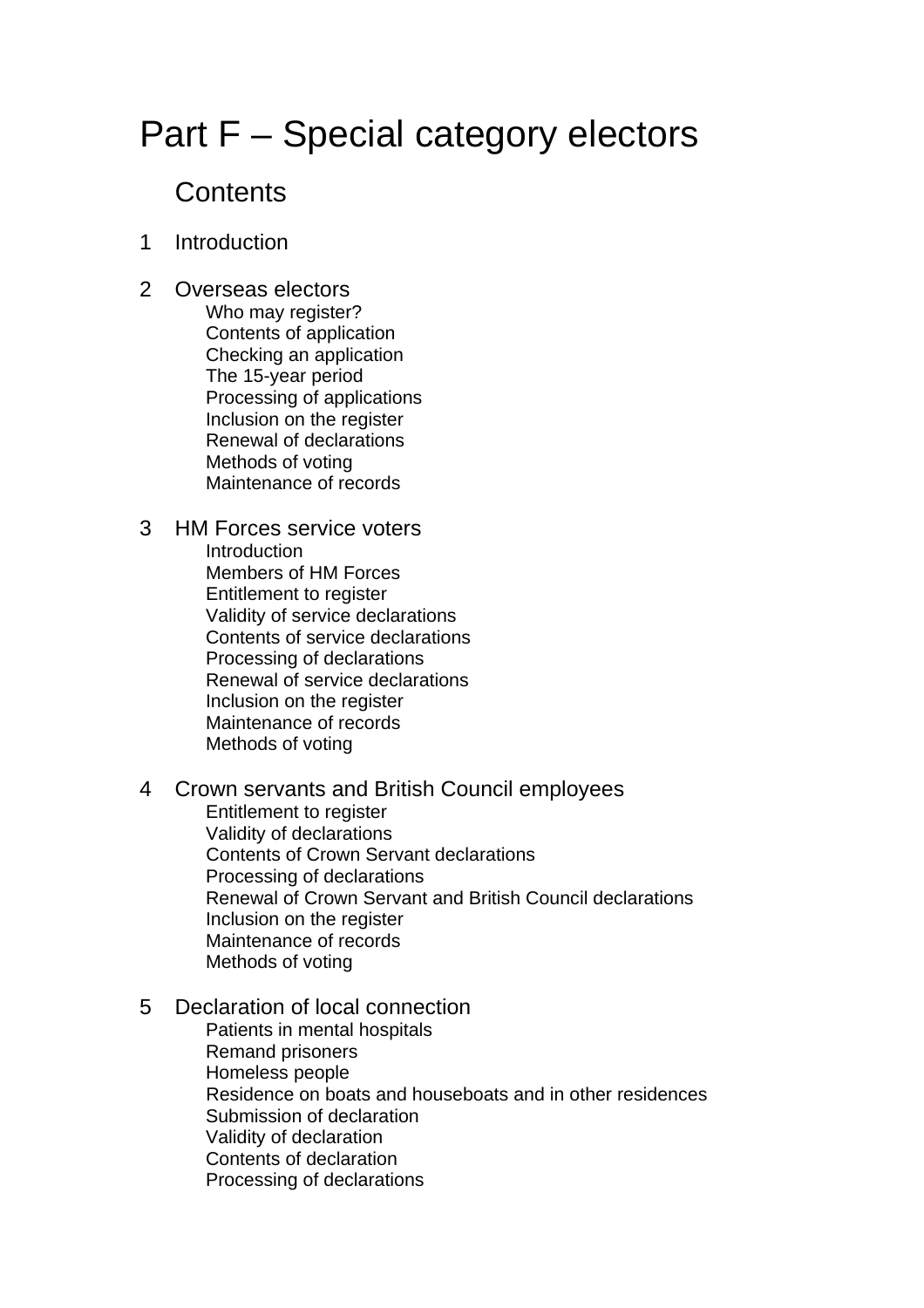Renewal of declarations Inclusion on the register Methods of voting

#### 6 Anonymous registration

 Introduction Requirements for anonymous registration Processing of applications Types of documents and attestation Inclusion on the register and records of anonymous electors Methods of voting Miscellaneous provisions concerning anonymous electors Data collection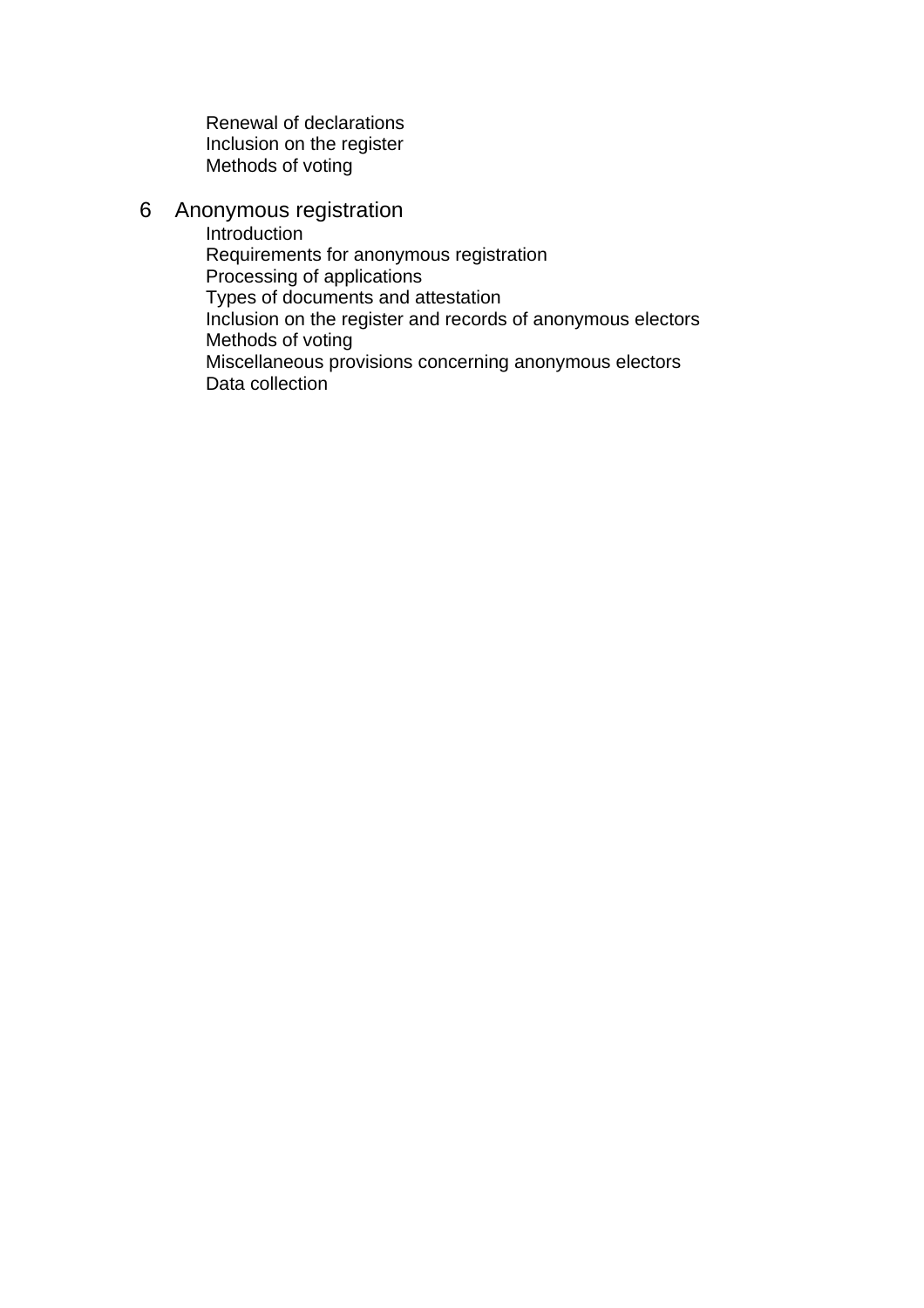## 1 Introduction

1.1 Special category electors are primarily those who do not meet the residence qualification required for registration as an ordinary elector but may still obtain registration due to their particular circumstances. Additionally, special category electors include persons whose safety would be at risk if they were registered as ordinary electors.

- 1.2 Special category electors are:
- overseas electors, who can be defined as British citizens living outside the UK
- **HM Forces service voters**
- Crown servants and British Council employees
- declaration of local connection electors, who include people living in the UK but who have no permanent address or have no residential address
- anonymously registered electors, who can be defined as those who can register anonymously because their safety would be at risk if they appeared on the register using their name

1.3 The criteria for registering as a special category elector and the process for doing so for each of the types of special category elector are set out below.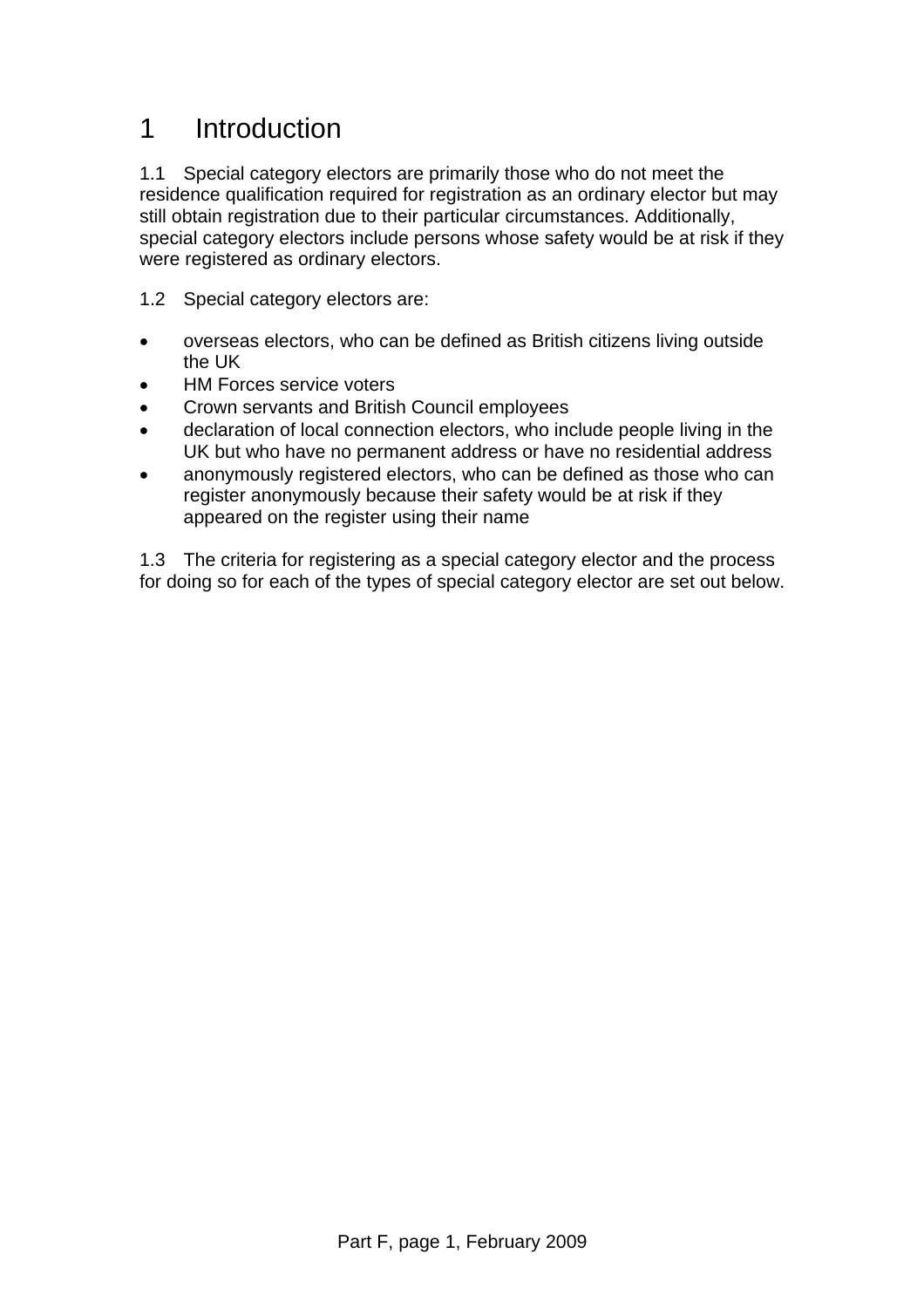## 2 Overseas electors

#### Who may register?

2.1 A British citizen living abroad is entitled to be registered as an overseas elector if they satisfy one of two sets of conditions.

2.2 The first set covers a person who is or was included in a register of Parliamentary electors in the UK, and:<sup>[1](#page-3-0)</sup>

- that entry on the register was made on the basis that they were resident, or treated for the purposes of registration as resident, at that address
- that entry on the register was in force within 15 years of the date given on the application to register as an overseas elector, and
- they have not appeared in any other electoral register for any other qualifying address since being last registered at the application address

2.3 The second set of conditions covers a person who was too young to be included on the register at the time they left the UK and must: $<sup>2</sup>$  $<sup>2</sup>$  $<sup>2</sup>$ </sup>

- have last lived in the UK within 15 years of the date given on their application to register as an overseas elector
- have been too young to have been included in a register of electors prior to residing overseas
- have the names of their parents or guardians included in a register of electors for the address at which they were residing prior to living overseas, and
- have reached the age of 18 years within a period of 12 months starting from the 1 December following their application

2.4 Only British citizens are entitled to be registered as overseas electors. Other qualifying Commonwealth citizens, citizens of the Republic of Ireland and citizens of European Union member states may only register for voting at UK elections when they are resident in the UK.

## Contents of application

2.5 A person who is resident overseas and wishes to register as an overseas elector must complete an application for registration and a declaration as an overseas elector. The Electoral Registration Officer should combine these into a single application form.

2.6 Electoral Registration Officers must maintain a stock of forms in order to be able to respond to requests for applications and for the issue of reminders.<sup>[3](#page-3-2)</sup> There is no prescribed application or declaration form for applications to be registered as an overseas elector. Some computer software

 $\overline{a}$  $<sup>1</sup>$  Section 1(3), RPA 1985.</sup>

<span id="page-3-1"></span><span id="page-3-0"></span><sup>&</sup>lt;sup>2</sup> Section 1(4), RPA 1985.

<span id="page-3-2"></span> $3$  Regulation 4, RPR 2001.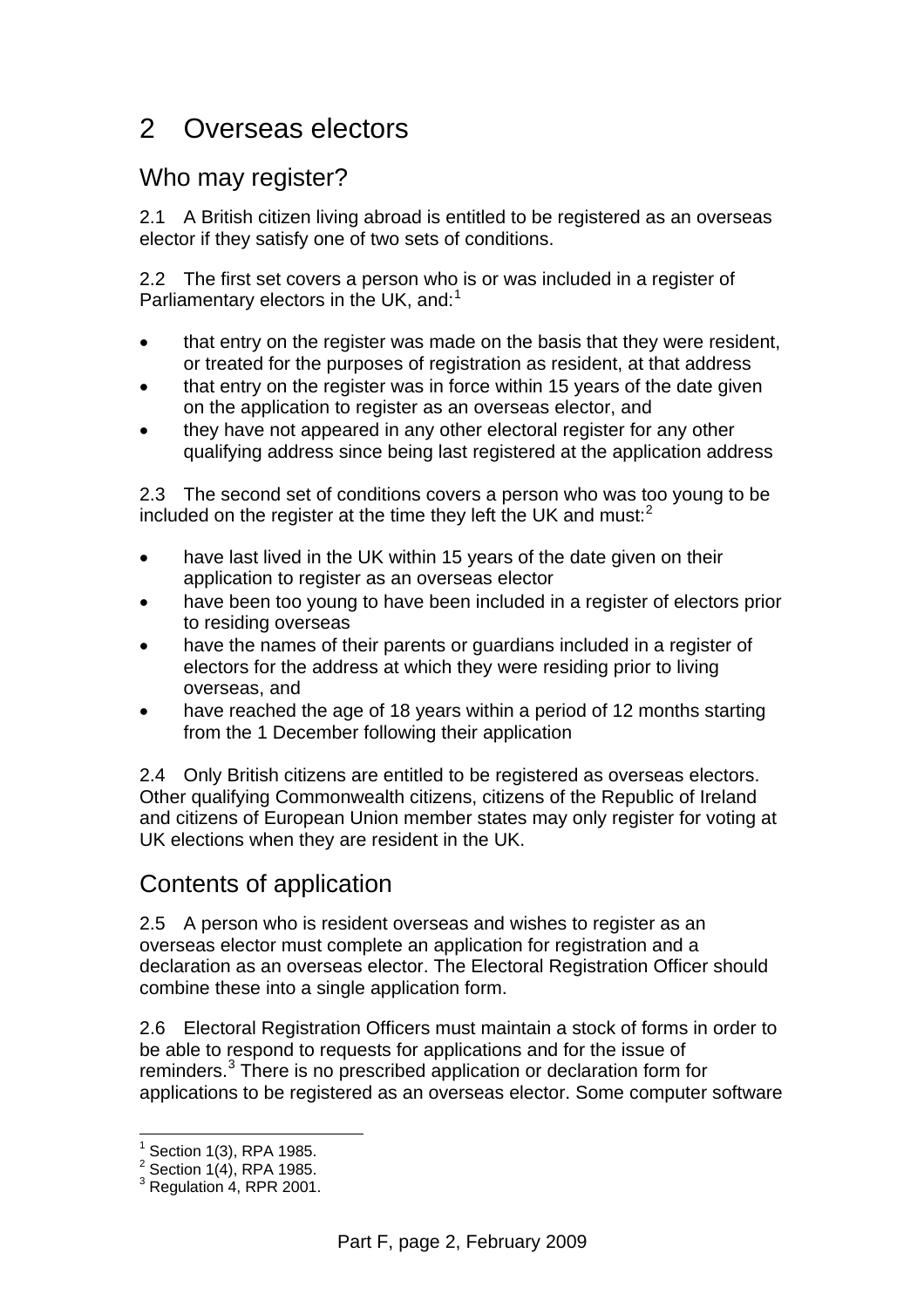systems produce an application form/declaration for this purpose. Alternatively, Electoral Registration Officers could produce their own forms. Application forms for overseas electors should have absent voting application forms attached to or included with them in order to allow electors to select their method of voting at the same time as completing their registration application.

2.7 The Electoral Commission has developed an application form for those seeking to be registered as overseas electors which is available to download from www.aboutmyvote.co.uk. The Commission also supplies forms to offices of British consular or diplomatic missions for supply to British citizens. Commission forms, or links to them, are also available on many UK mission websites.

2.8 An overseas elector's declaration must be signed and dated by the applicant and must state:<sup>[4](#page-4-0)</sup>

- 1. the applicant's full name and present overseas address
- 2. that the applicant is not resident in the UK
- 3. which of the two sets of conditions apply to the applicant:
	- a. in the case of the first set of conditions, the address in the UK at which they were resident<sup>[5](#page-4-1)</sup>
	- b. in the case of the second set of conditions: $6$ 
		- i. the date of the applicant's birth
		- ii. the address in the UK at which they were resident, and
		- iii. the name and address of the parent or guardian on whose registration in respect of that address they rely, and whether the person named was a parent or guardian

2.9 In either case, the declaration may not specify more than one UK address. Where more than one declaration is made specifying different addresses in the UK all the declarations are void. $<sup>7</sup>$  $<sup>7</sup>$  $<sup>7</sup>$ </sup>

2.10 The declaration must also state:  $8<sup>8</sup>$  $8<sup>8</sup>$ 

- the date they ceased to be resident in the UK, or
- in the case of a person relying on registration in pursuance of a service declaration, the date they ceased to have a service qualification
- whether the applicant was registered in pursuance of a service or other declaration and no longer had connection with that address at the time at which they were so registered

 $\overline{a}$ 4 Section 2(3) and (4), RPA 1985; Regulation 18, RPR 2001.

<span id="page-4-2"></span><span id="page-4-1"></span><span id="page-4-0"></span> $5$  Section 2(4)(b), RPA 1985.

 $6$  Section 2(4)(c), RPA 1985.

<span id="page-4-3"></span> $^7$  Section 2(4), RPA 1985.

<span id="page-4-4"></span> $8$  Section 2(3), RPA 1985; Regulation 18(3) and (4), RPR 2001.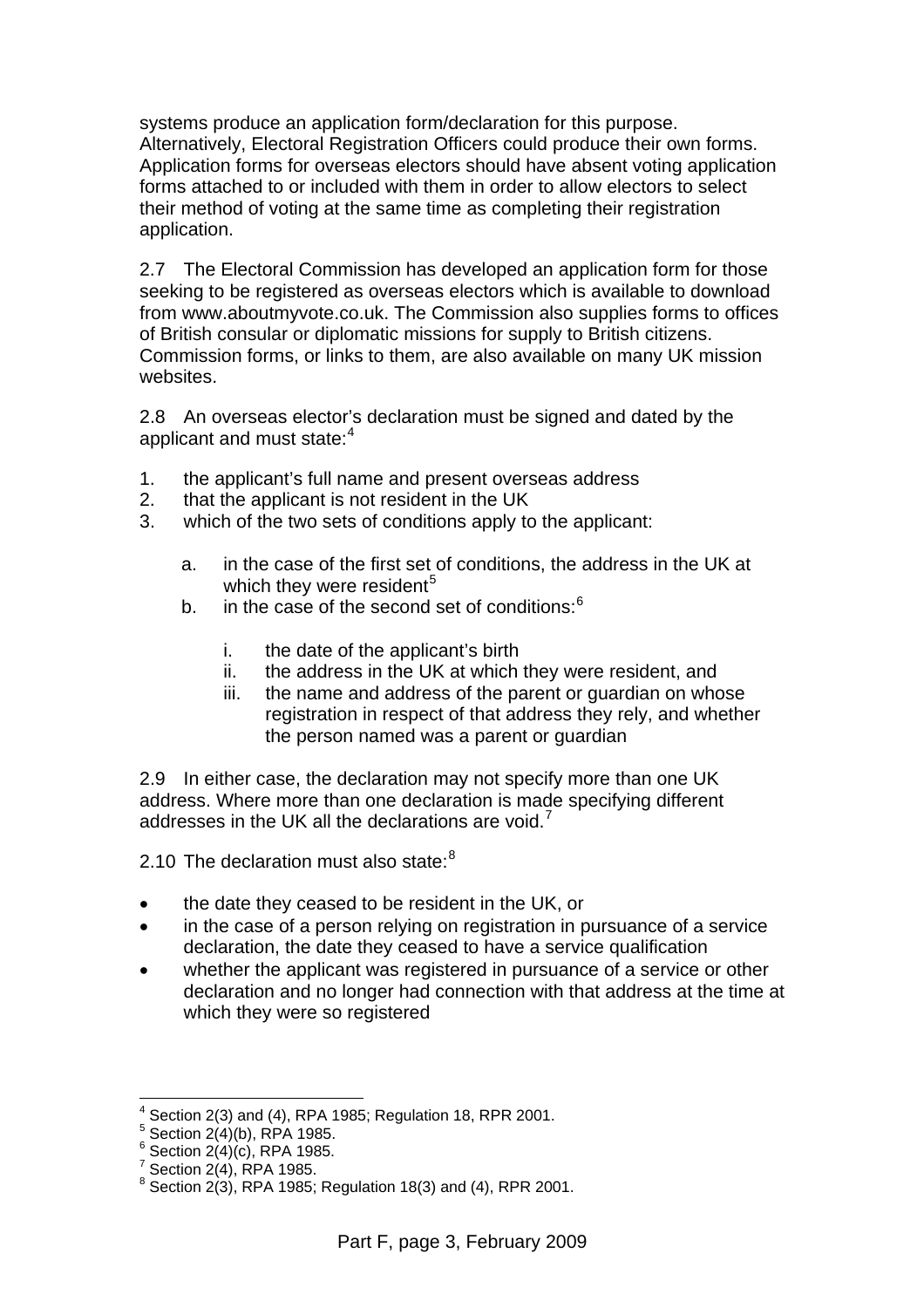- whether there has been a change to the applicant's name since they were last registered as an ordinary elector, and the reasons for any change of name
- whether the applicant has previously been registered in pursuance of an overseas declaration and has not subsequently been registered as an ordinary elector, and if so shall indicate when they were last so registered as an overseas elector

2.11 In the case where an applicant is not currently or has not previously been registered as an overseas elector, when completing an overseas declaration:

- 1. the applicant must: $9$ 
	- a. state their passport number with its date and place of issue
	- b. if the applicant is not a bearer of a passport but was born in the UK before 1 January 1983 state that fact, or
	- c. if neither (a) nor (b) applies, make a statement to that effect indicating when and how they acquired the status of a British citizen, together with the date, place and country of their birth, and
- 2. the declaration must be attested by a British citizen possessing a British passport who is: [10](#page-5-1)
	- a. not resident in the UK
	- b. aged 18 years or over, and
	- c. not the spouse, civil partner, parent, grandparent, brother, sister, child or grandchild of the applicant

2.12 A person may only attest an overseas declaration if they are satisfied, to the best of their knowledge and belief, that the applicant is a British citizen who is not resident in the UK on the date of the declaration. A person attesting an overseas declaration must record on it: $11$ 

- their full name and address
- that they are the bearer of a British passport which describes their national status as British citizen and give their passport number, together with its date and place of issue
- that they are aged 18 years or over
- that they are not resident in the UK on the date of the declaration
- that they are not a close relative (i.e. not the spouse, civil partner, parent, grandparent, brother, sister, child or grandchild of the applicant)
- that to the best of their knowledge and belief the applicant is a British citizen and is not resident in the UK on the date of the declaration

 $\overline{a}$  $^9$  Regulation 18(5), RPR 2001.

<span id="page-5-2"></span><span id="page-5-1"></span><span id="page-5-0"></span><sup>&</sup>lt;sup>10</sup> Regulation 20(2), RPR 2001.<br><sup>11</sup> Regulation 20(4), RPR 2001.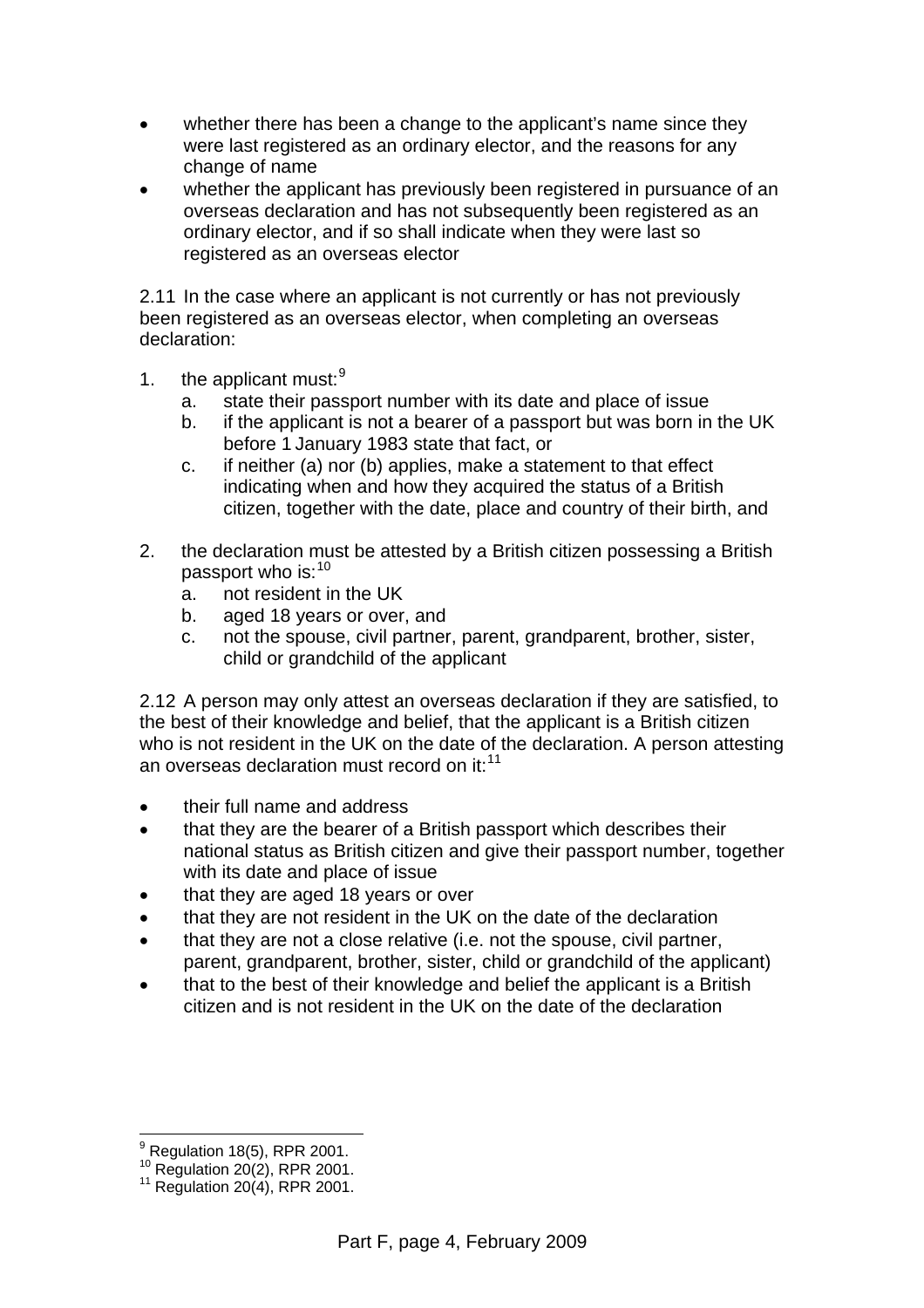2.13 Where the applicant relies on the second set of conditions, they must show their connection to their parent or guardian who appeared on the register by supplying:<sup>[12](#page-6-0)</sup>

- the applicant's birth certificate, which must contain the names of either or both of their parents and include a reason for any name change between the name on that document and the name on the register and the name given on the application, or
- a statement that they rely on their guardian being on the register and the reason for any name change of that guardian

2.14 The declaration for all applicants must also state:

- that the applicant is a British citizen and not subject to any legal incapacity to vote (age apart)
- that the particulars given in the application are true

2.15 In both cases, the applicant must sign the application. In addition, the application form should include information on the 'opt-out' provision, with the prescribed wording, or a form of words to the same effect explaining about the two versions of the register.

## Checking an application

2.16 Overseas applications are more complicated than the ordinary elector registration form and so it is important that detailed explanatory notes are included with the application form. The error rate on such applications is generally slightly higher than with ordinary registration applications; most queries are, however, minor and are frequently concerned with the qualifying address, the date of the declaration, the year in which the applicant was last registered as an ordinary elector or the calculation of the 15-year period.

2.17 Where a declaration is incomplete or incorrectly completed, the form should be returned to the applicant without delay for further information.

2.18 The applicant must sign the declaration, and failure to do so will result in the form being returned to the applicant for completion.

## The 15-year period

2.19 The 15-year period begins from the last day that the elector was last on a register of electors in the UK, either as an ordinary elector or as a service voter. This date is not the date the register was first published but the date by which the elector's registration was removed by the publication of a register which does not contain their name or when their name had been removed by any notice of alteration. The date the elector left the UK is not relevant.

2.20 The applicant's declaration is deemed to be made on the date that it is dated. If a declaration is dated within 15 years of the last date the applicant

<span id="page-6-0"></span> $\overline{a}$  $12$  Regulations 18(6) and (7) and 19, RPR 2001.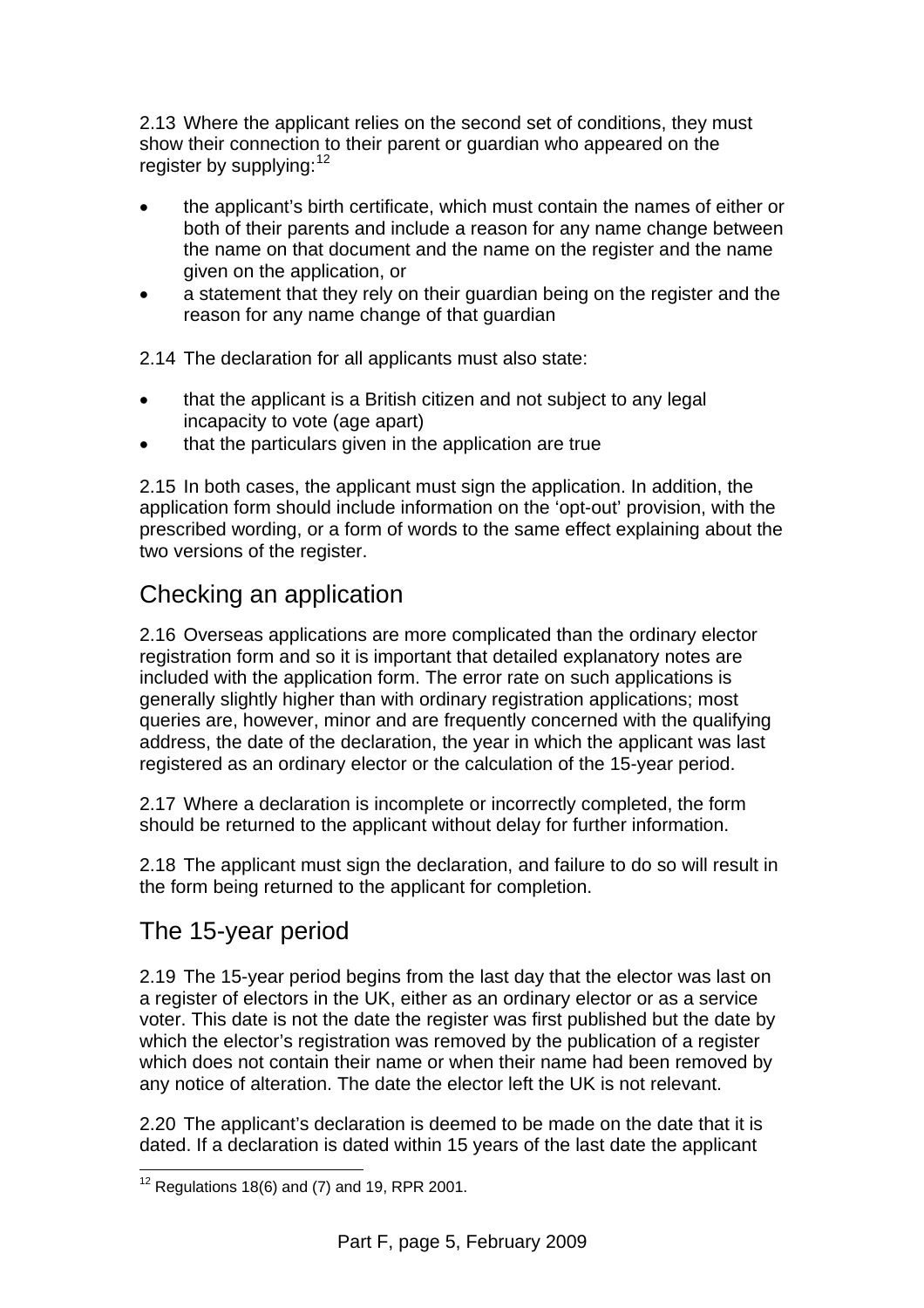appeared on a register, the 15-year period requirement is fulfilled. Additionally, the Electoral Registration Officer must have received the application within three months of the date on which the declaration is made or else it must be rejected.<sup>[13](#page-7-0)</sup>

2.21 Consequently, entries may be made or registration renewed after the end of the 15-year period where the applicant meets the application deadline as set out above. Accepted applications last for a full 12 months in all cases unless: they have been cancelled by the elector; the elector is added as an ordinary Parliamentary elector or in pursuance of a declaration other than as an overseas elector; or it is found that the elector should never have been registered through the above procedures (i.e. as a result of an objection or review). $14$ 

2.22 Applications with declarations dated after the 15-year period must be rejected, even if the applicant can prove that they were resident at the address after the last registration date and within 15 years of the date of their application.<sup>[15](#page-7-2)</sup>

2.23 Applicants applying on the basis that they were too young to have registered must not have been able to have been included on the register; they would not qualify if they should have been added as an attainer but were not. For those who were too young to register, the 15-year period begins from the date they claim to have left the UK as long as on that day a parent or guardian appeared on the register for that qualifying address. Their birth certificate should prove that they were too young to be included as an elector or attainer.

#### Using an historic qualifying address

2.24 If the property that the applicant is using as their qualifying address in the UK has been demolished, renumbered or split into smaller units, the Electoral Registration Officer should create, for the exclusive purpose of registering special category electors and in this particular instance overseas electors, the qualifying address as stated on the register when they were last resident in the UK. These addresses will only appear on the lists of overseas electors and cannot be included on the register itself. Care should be taken to ensure that any historic qualifying address being used for the registration of an overseas elector and which is no longer a residential address is not canvassed.

#### Applications for a different Electoral Registration Officer

2.25 If the registration address stated is not in the Electoral Registration Officer's area, the form must be forwarded to the relevant Electoral Registration Officer without delay. This is important as the applicant may wish

 $\overline{a}$ 

<span id="page-7-2"></span><span id="page-7-1"></span><span id="page-7-0"></span><sup>&</sup>lt;sup>13</sup> Section 2(6), RPA 1985.<br><sup>14</sup> Section 2(2), RPA 1985.<br><sup>15</sup> Section 1(3)(c), RPA 1985.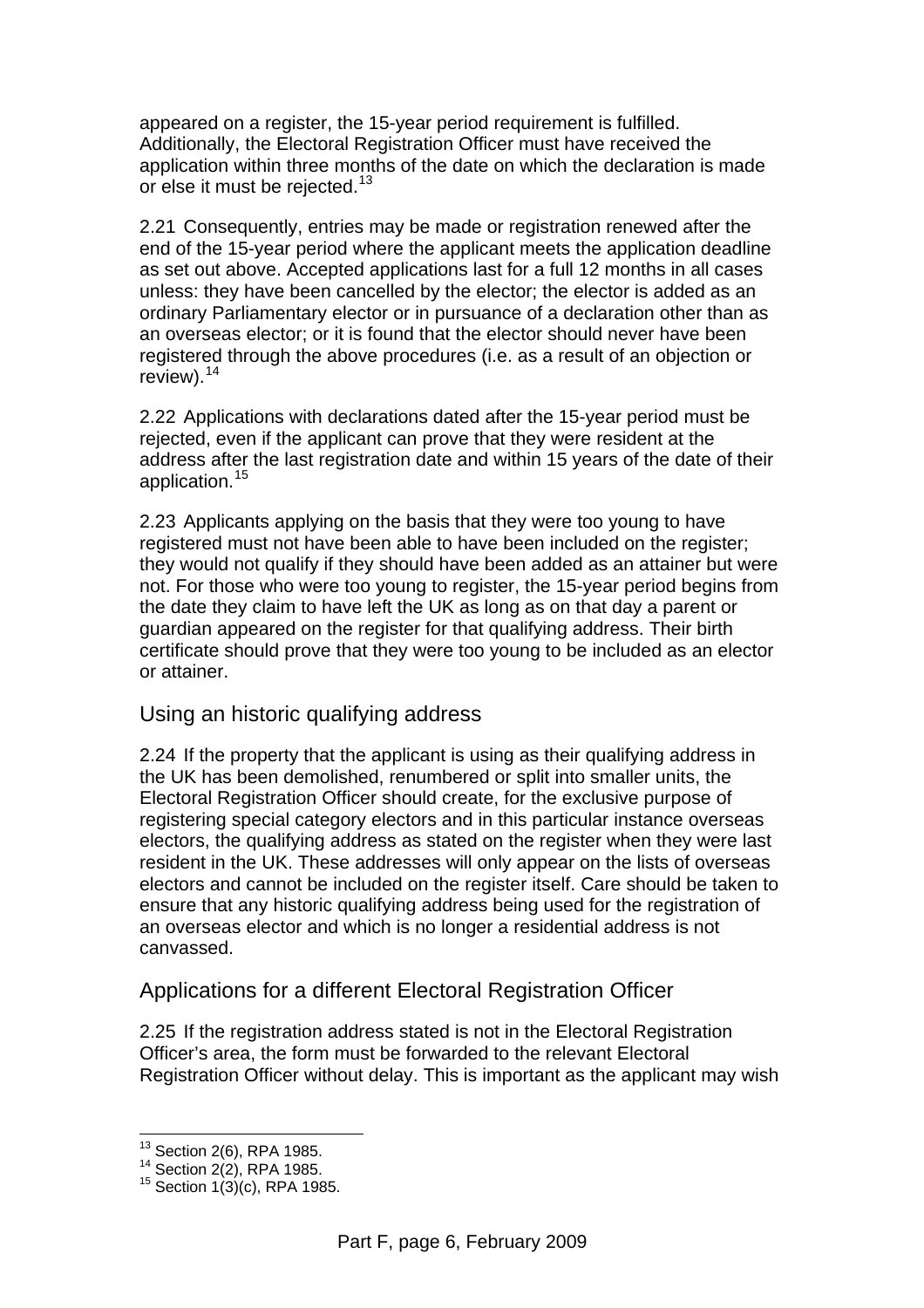to register in time for a particular election in that area, or to make any postal or proxy voting arrangements in time for an election.

#### First-time applications

2.26 The applications of all first-time applicants must have an attestation by a British citizen.<sup>[16](#page-8-0)</sup> The form should be returned to the applicant if it does not contain an attestation. The address of the attester must indicate their residence outside the UK. In instances where applicants claim that they do not know any British citizens not related to them where they live, the form must still be returned to the applicant. In such an instance, the applicant could be directed to the nearest British consulate office for assistance.

2.27 No further attestation is required on any renewal of an application to register as an overseas elector, even where there is a break in the continuity of registration as an overseas elector.

2.28 If the applicant is not included on the register at the stated address for the year shown in the application, it is suggested that a search be made of up to two registers on either side of the year stated in the application.

Applications from those too young to appear on a register

2.29 In the case where an applicant relies on the second set of conditions and a copy of the birth certificate has not been submitted with the application, this must be requested.<sup>[17](#page-8-1)</sup>

2.30 An out-of-date passport will not invalidate the application.

2.31 Statements made should normally be accepted at face value unless there is good reason for suspecting a false statement has been made.

#### Processing of applications

2.32 All applications should be given an initial assessment as quickly as possible following their receipt. In the event that an application has to be returned for further information this should be despatched by airmail. It is advisable to take a copy of the application prior to returning the form to the applicant.

2.33 The Electoral Registration Officer has the power to require an applicant to supply further evidence relating to the applicant's age and nationality.<sup>[18](#page-8-2)</sup> Further information may also be requested on any other matter relating to their eligibility for registration if considered necessary.

2.34 Electoral Registration Officers will need to retain copies of or have easy access to past registers for the purpose of verifying entries.

<sup>&</sup>lt;sup>16</sup> Regulation 20, RPR 2001.

<span id="page-8-2"></span><span id="page-8-1"></span><span id="page-8-0"></span><sup>17</sup> Regulation 19, RPR 2001.<br><sup>18</sup> Regulation 24, RPR 2001.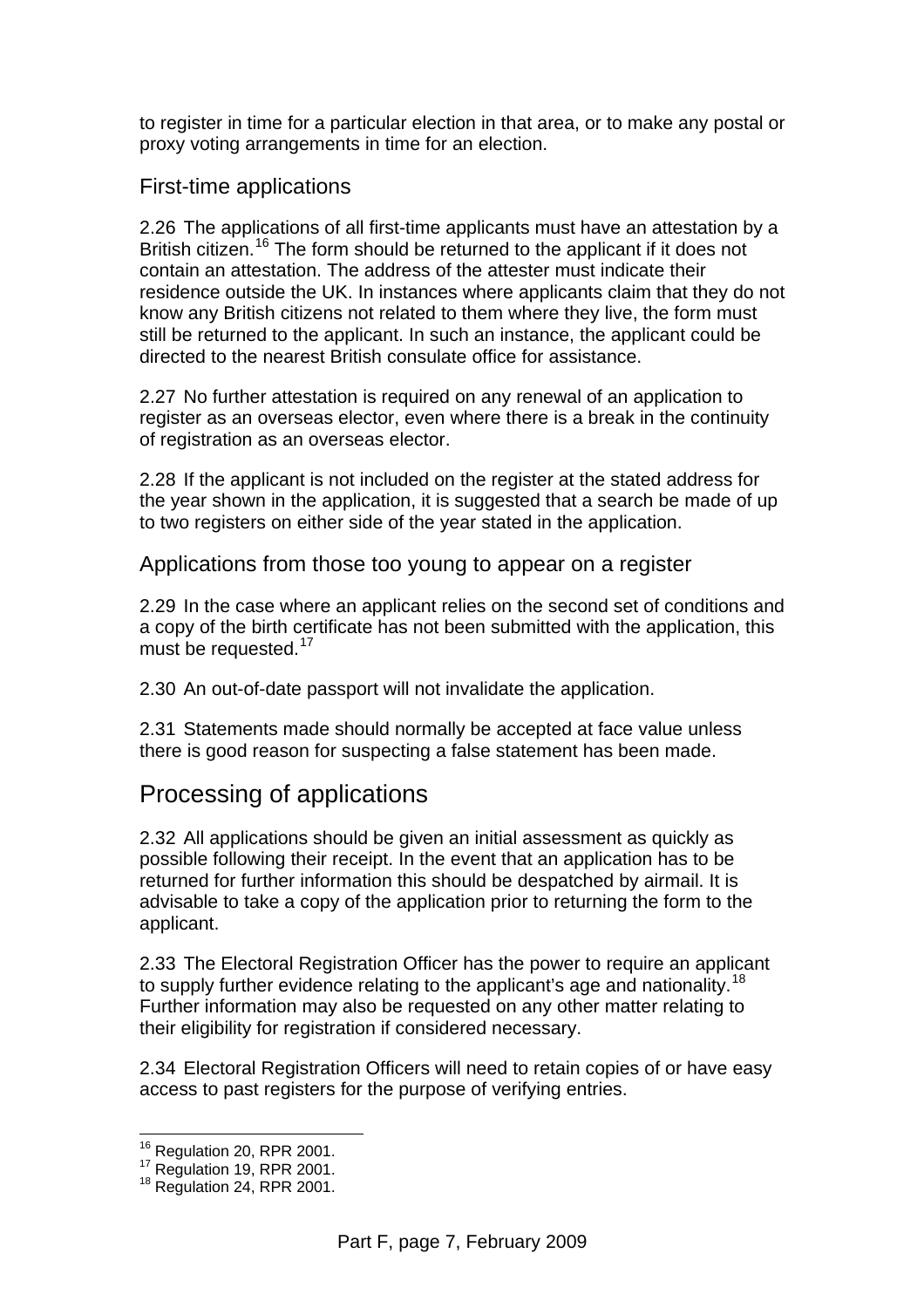2.35 The application does not have to contain information on the full and edited registers and a decision as to whether to opt out of having the applicant's details appear on the edited register in order to be a valid application. If, however, the application form used does not contain any information or decision on the opt-out, the Electoral Registration Officer must send the applicant the prescribed wording or a form of words to the same effect explaining about the two versions of the register, together with a written explanation that the applicant must reply within 21 days with a written request if they wish to be excluded from the edited register. This does not have any impact on the processing of their application to register and does not delay their application.

2.36 It is advisable to use email to seek further information wherever possible as this can speed up communication. Email addresses should be requested on applications or renewals, although it should be made clear that the provision of this information is optional, and these contact details should only be used for registration and electoral purposes.

2.37 Where an application is to be rejected because it does not conform to the specified requirements, the declaration must be returned to the applicant setting out the reason for its rejection.<sup>[19](#page-9-0)</sup>

2.38 Where an application is accepted, the applicant must be informed. $20$ Some computer systems produce a letter of acknowledgement for this purpose, but a simple letter will suffice. The applicant should also be notified of the details of any postal or proxy voting arrangements made. Postage costs can be reduced by combining the registration acknowledgement and any absent vote acknowledgement.

2.39 Where the applicant has not indicated in the declaration that they wish to be treated as an absent voter, it is advisable to remind the applicant when acknowledging that their application has been accepted that they have not made provision to be treated as an absent voter. If any subsequent application to vote by post or by proxy is received, the applicant must be notified of the details of the absent voting arrangements made.

2.40 Where the applicant is currently registered as an ordinary elector at the qualifying address stated in the declaration, the declaration should be treated as a simultaneous request to be removed from the register as an ordinary elector. The deletion of the previous registration and the addition as an overseas elector will occur at the next register update (for further information on monthly updates to the register, see Part D, 'Monthly alterations to the register'). Any absent voting arrangement made as an ordinary elector should be cancelled.

 $\overline{a}$ 

<span id="page-9-1"></span><span id="page-9-0"></span><sup>&</sup>lt;sup>19</sup> Regulation 22, RPR 2001.<br><sup>20</sup> Regulation 22, RPR 2001.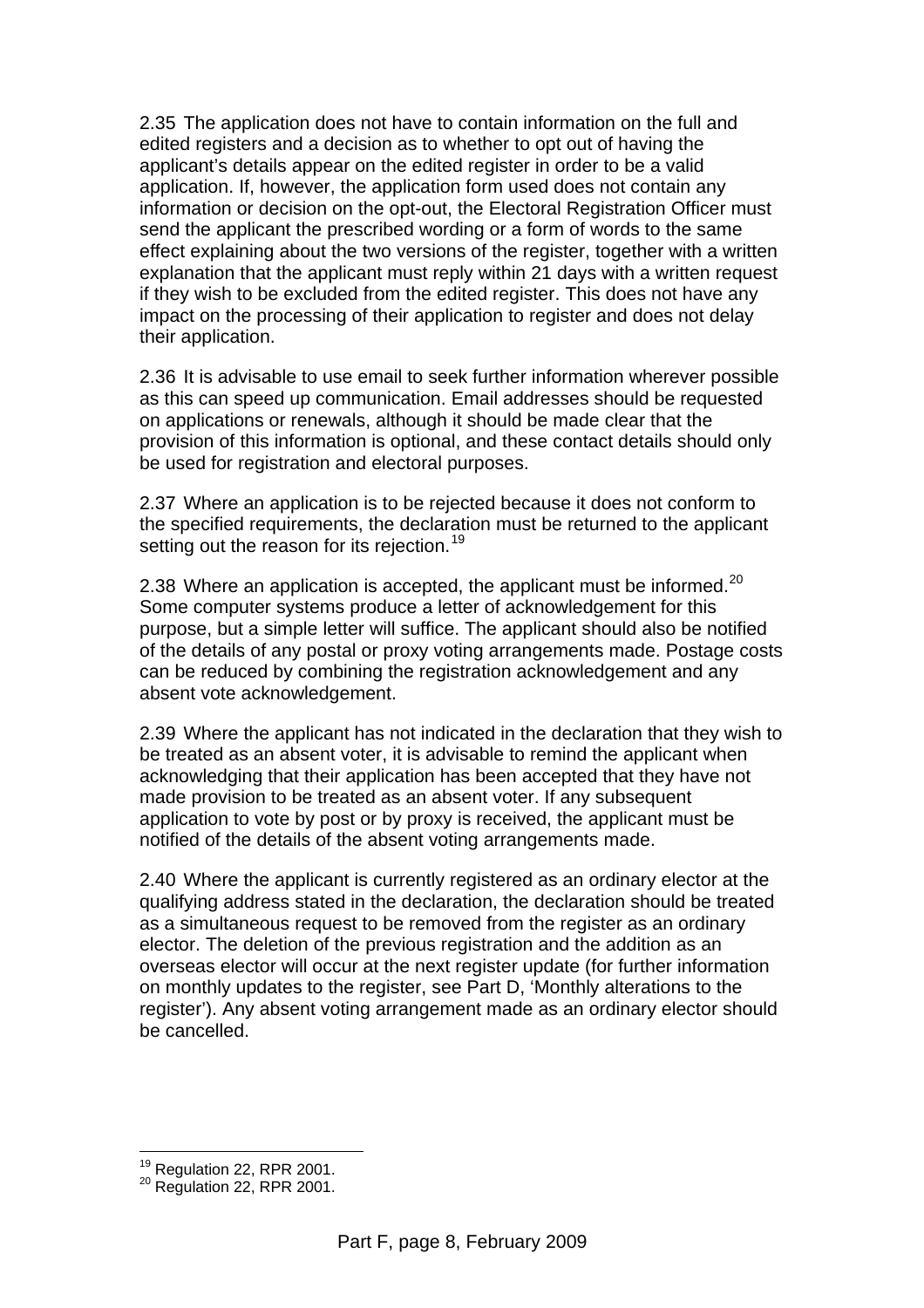2.41 A declaration received later than three months after it was made must be disregarded.<sup>21</sup> In these circumstances, the applicant should be notified of the need to submit a fresh declaration.

#### Inclusion on the register

2.42 Applications determined as successful must be added to the register at the next update to the register as discussed in Part D, 'Monthly alterations to the register'. Overseas applications are added as part of the monthly update process and form no part of the annual canvass, although they may be added as part of the annual revision of the register by 1 December.

2.43 All overseas electors should be listed at the end of each relevant part of the register beneath the heading 'other electors' and must be shown without an address. They must be grouped in alphabetical order together with any service voters and persons registered in pursuance of a declaration of local connection.[22](#page-10-1) All overseas electors must have the letter F prefixed before their name on the register unless they are a member of the House of Lords, in which case the letter E should be placed against their name. Overseas electors prefixed with the letter E may only vote at European Parliamentary elections.[23](#page-10-2)

## Renewal of declarations

2.44 Where a person is registered as an overseas elector, they are entitled to remain registered until the end of the 12-month period beginning with the date when the registration took effect, which will be either the date of a notice of alteration or the publication of a revised register.

2.45 The Electoral Registration Officer is required to issue to overseas electors a reminder of the need to make a fresh declaration if they wish to remain registered as an overseas elector. $24$  The reminder is required to be issued to each overseas elector who may be entitled to renew their declaration in the period beginning nine months after the date when the existing entry on the register of the person in question first takes effect and ending 10 months after that date. The reminder should indicate the deadline date by which the declaration needs to be returned to the Electoral Registration Officer to maintain the registration.

2.46 The deadline for receipt of the renewal is the application deadline for the next update to the register as set out in Part D, 'Monthly alterations to the register'. If the application is late, the elector is deleted from the register. The elector would then need to make a new application should they wish to be included on the register again as an overseas elector. The Electoral Registration Officer should send a new application form to such electors after the deadline for return of the renewal, with a covering letter to explain that

 $21$  Section 2(6), RPA 1985.

<span id="page-10-2"></span><span id="page-10-1"></span><span id="page-10-0"></span><sup>22</sup> Regulation 41(3), RPR 2001.<br>
<sup>23</sup> Regulations 42 and 45(4), RPR 2001.<br>
<sup>24</sup> Regulation 25, RPR 2001.

<span id="page-10-3"></span>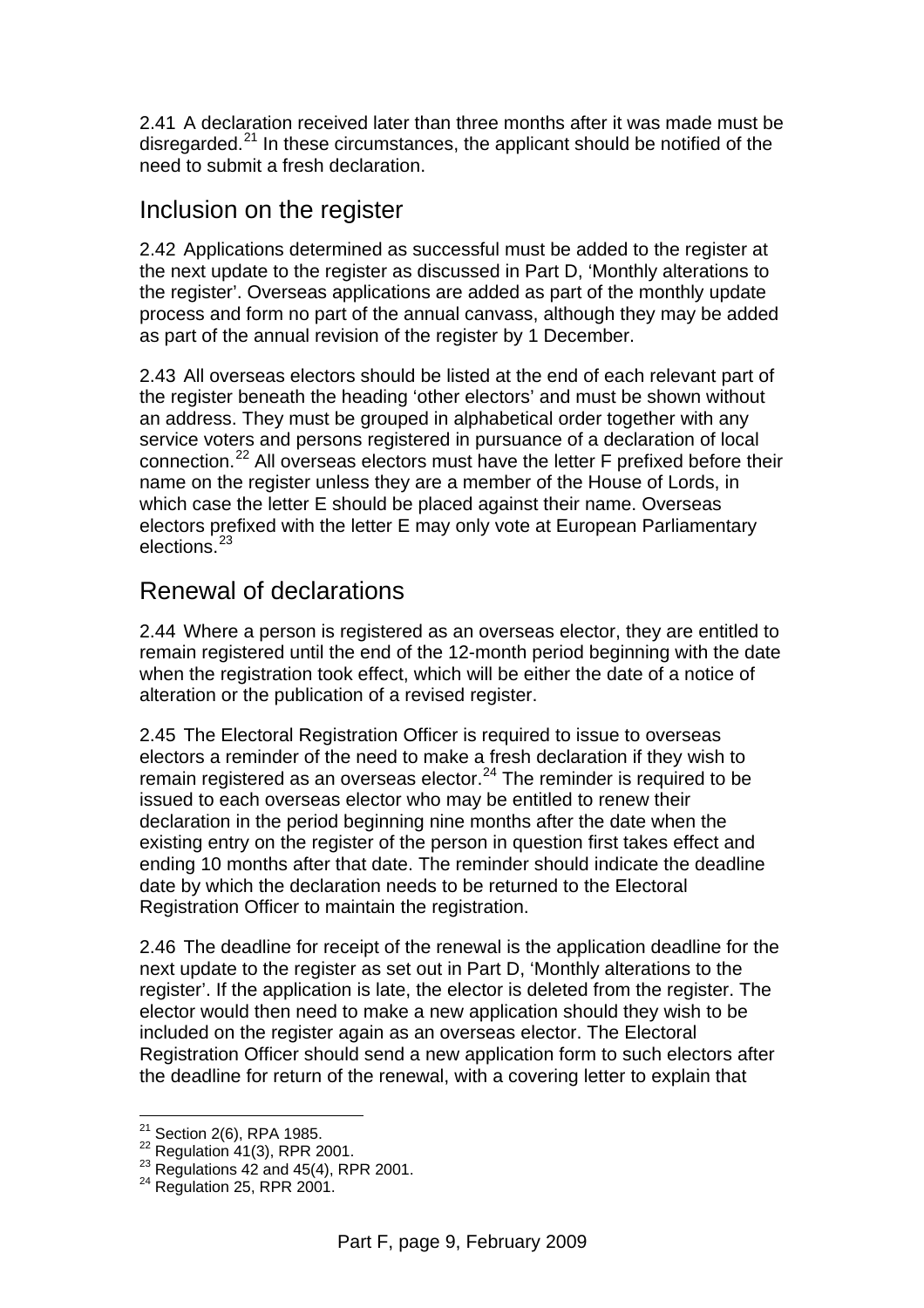their registration has lapsed and that if they wish to be included on the register for future elections it will be necessary to submit a fresh application.

Electoral Registration Officers should consider sending renewal forms to overseas electors by email in addition to a hard copy posted version. Overseas electors may change their address between making Electoral Registration Officers should consider sending renewal forms<br>to overseas electors by email in addition to a hard copy posted<br>declarations and email contact can go some way to ensure that electors can be reached and to ensure that addresses and absent voting arrangements remain accurate and up-to-date.

2.47 A reminder should not be sent to a person where the Electoral Registration Officer has received information and is satisfied that:

- the elector is no longer entitled to make the relevant declaration or no longer wishes to be registered as an overseas elector
- the period of 15 years since their registration as an ordinary or service elector has expired, or
- the elector has died

2.48 A record should be maintained by Electoral Registration Officers of the date when each overseas elector is to be sent a reminder.

2.49 An acknowledgement of receipt of the application to renew must be sent to the applicant, who should also be informed of any postal or proxy arrangement. Where the proxy details on the renewal application remain unchanged, there is no need to issue a further proxy paper.

2.50 An overseas elector's declaration can be cancelled at any time by the elector. The declaration can also be cancelled as a result of the objection or review procedure outlined in Part D, 'Monthly alterations to the register', but the basis on which the registration can be questioned must be that the overseas elector should not have been registered at all rather than as a result of any loss of eligibility during the 12-month period.

2.51 In the instance where the period of 15 years has expired, the overseas elector should be notified by way of a letter that they no longer qualify to be registered as an elector.

## Methods of voting

2.52 Overseas electors prefixed with a letter F on the register may vote at a UK Parliamentary or European Parliamentary election at their allotted polling station if they are in the UK at the time of an election, provided that they have not made arrangements to vote by post or their appointed proxy has not applied to vote by post. Overseas electors prefixed with the letter E may only vote in European Parliamentary elections.<sup>2</sup>

<span id="page-11-0"></span> $\overline{a}$  $^{25}$  Regulation 42, RPR 2001.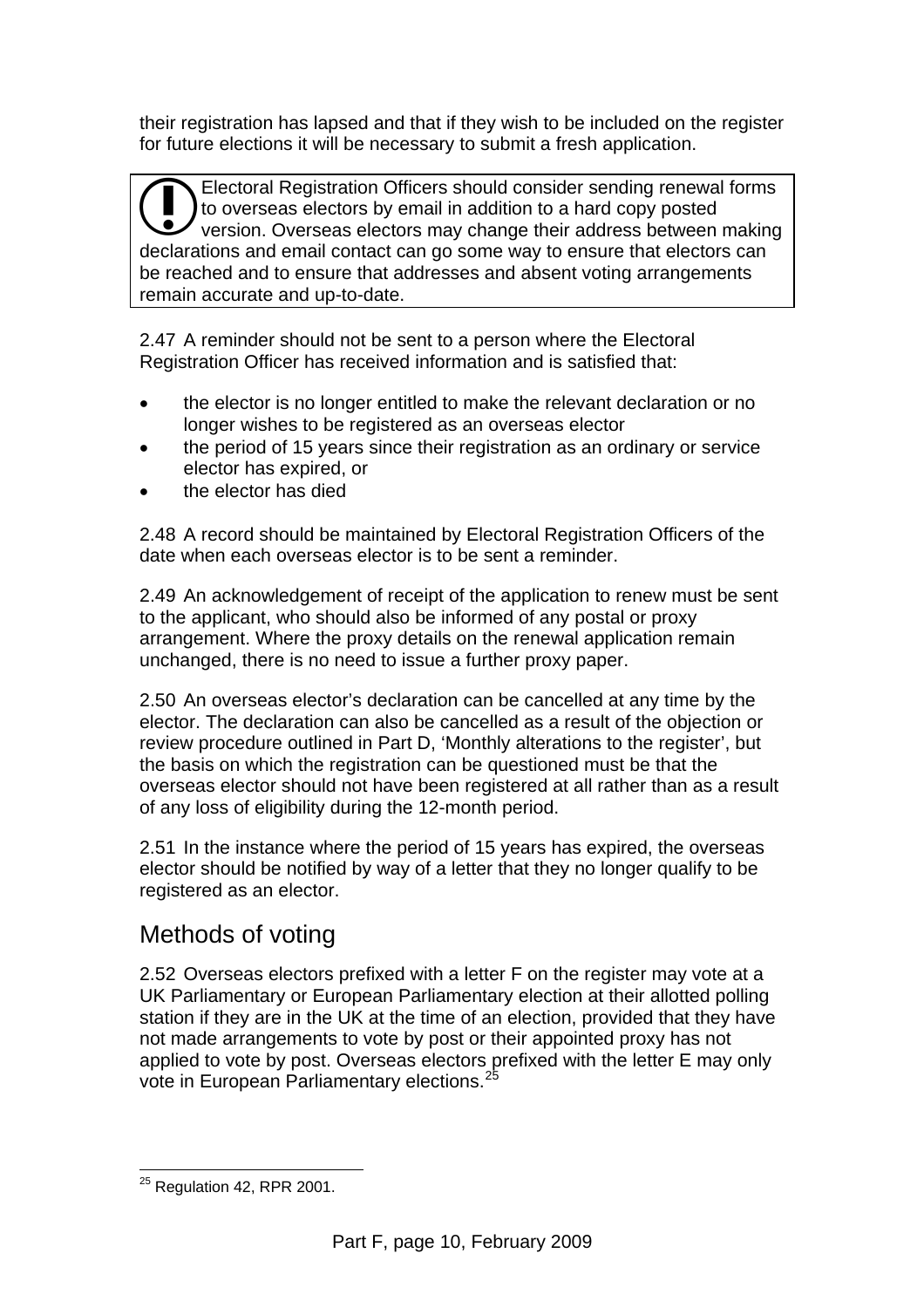#### Absent voting

2.53 Overseas electors have the choice to vote by post or by proxy. Due to the short time period available to post to and receive back from an overseas address, the Commission recommends that overseas electors should consider appointing a proxy to vote on their behalf unless they are satisfied that their ballot will be able to be returned by the close of poll.

2.54 Many proxy appointments for overseas electors will be unable to vote in person and should be given the opportunity to vote by post. This is particularly important where an appointed proxy lives in a different electoral area. The Electoral Registration Officer should send to the proxy an application to vote by post. An application by an overseas elector for the appointment of a proxy does not have to state whether it is for a definite or an indefinite period, and no attestation is required.

2.55 Where an overseas elector has appointed a proxy to vote on their behalf, and the proxy has applied to vote by post, the overseas elector will not be permitted to vote in person at the allotted polling station in the event that they are in the UK at the time of the election. Where the proxy has applied to vote by post there is no requirement to send any notification to the elector. At the next renewal the elector should be informed of their current absent vote status and reminded that any cancellation must be made in writing and be received by the Electoral Registration Officer no later than 11 working days before any election.

2.56 Where a person ceases to be registered as an overseas elector, even when they become an ordinary elector at the same qualifying address, any proxy or postal voting arrangement should be cancelled. The appointed proxy should also be notified of the cancellation [26](#page-12-0)

For further information on absent voting, see Part G, 'Absent voting'.

## Maintenance of records

 $\bigodot$ 

2.57 The Electoral Registration Officer should determine the most suitable system for maintaining and filing overseas applications and their associated absent voting records. Consideration needs to be given as to whether:

- applications are filed with absent voting applications or separately
- those with postal or proxy voting arrangements should be filed with the remainder of the absent voting applications
- records are going to be filed electronically
- they are filed in alphabetical order or in order as they appear on the register by polling districts, or
- they are filed in monthly date order for renewal purposes

<span id="page-12-0"></span> $\overline{a}$  $^{26}$  Regulation 59, RPR 2001.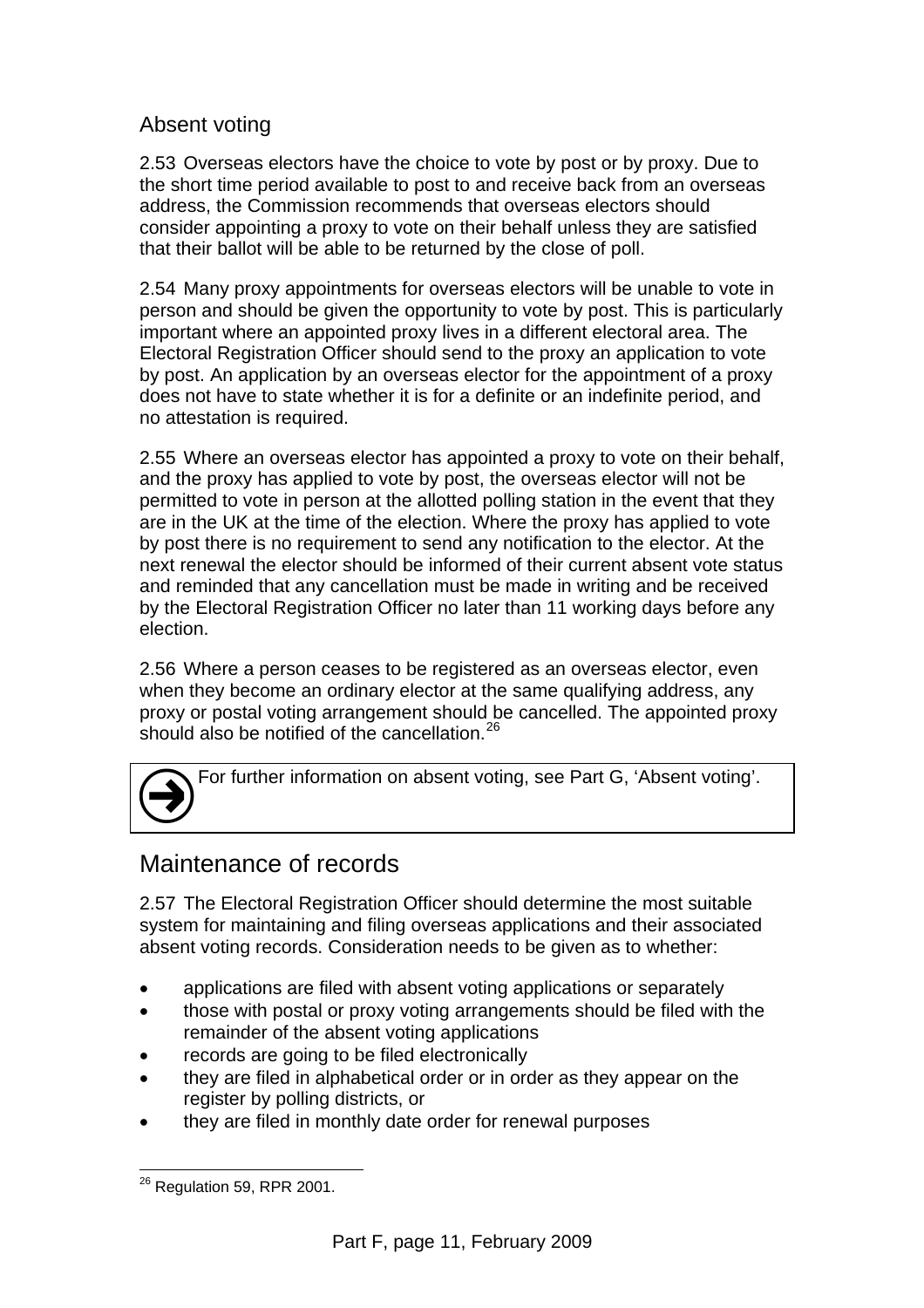#### Compilation and listing of overseas electors

2.58 In addition to the inclusion of the names of overseas electors on the register, a separate list (or lists) of overseas electors is to be compiled in alphabetical order by surname within each constituency or part of a constituency within each local authority area. Electoral Registration Officers are required to publish this list by making available a copy at their offices at the time when a new version of the register is published following the annual canvass by 1 December each year. The list for each constituency, or part of a constituency, is to remain published until the register is published on the conclusion of the canvass the following year.<sup>27</sup> The list is not required to be compiled in polling district order nor is it required to contain any elector numbers. The list must specify both the qualifying address and the full address outside the UK of each overseas elector. In the event that a revised register is published during the year, a separate list of overseas electors is not required to be prepared.

2.59 There is no requirement to produce an edited version of the list.

Issue and sale of the list of overseas voters

Part H, 'Access and supply', describes the requirements to supply copies of the list of overseas voters to certain individuals and bodies.  $\bigodot$ 

2.60 The duty to supply data copies of the list is a duty to supply only such data recorded in the form in which they hold it. No data copy may include information not included in the printed version.<sup>28</sup>

 $\overline{a}$ 

<span id="page-13-1"></span><span id="page-13-0"></span> $^{27}$  Regulation 45, RPR 2001.<br> $^{28}$  Regulation 92(6), RPR 2001.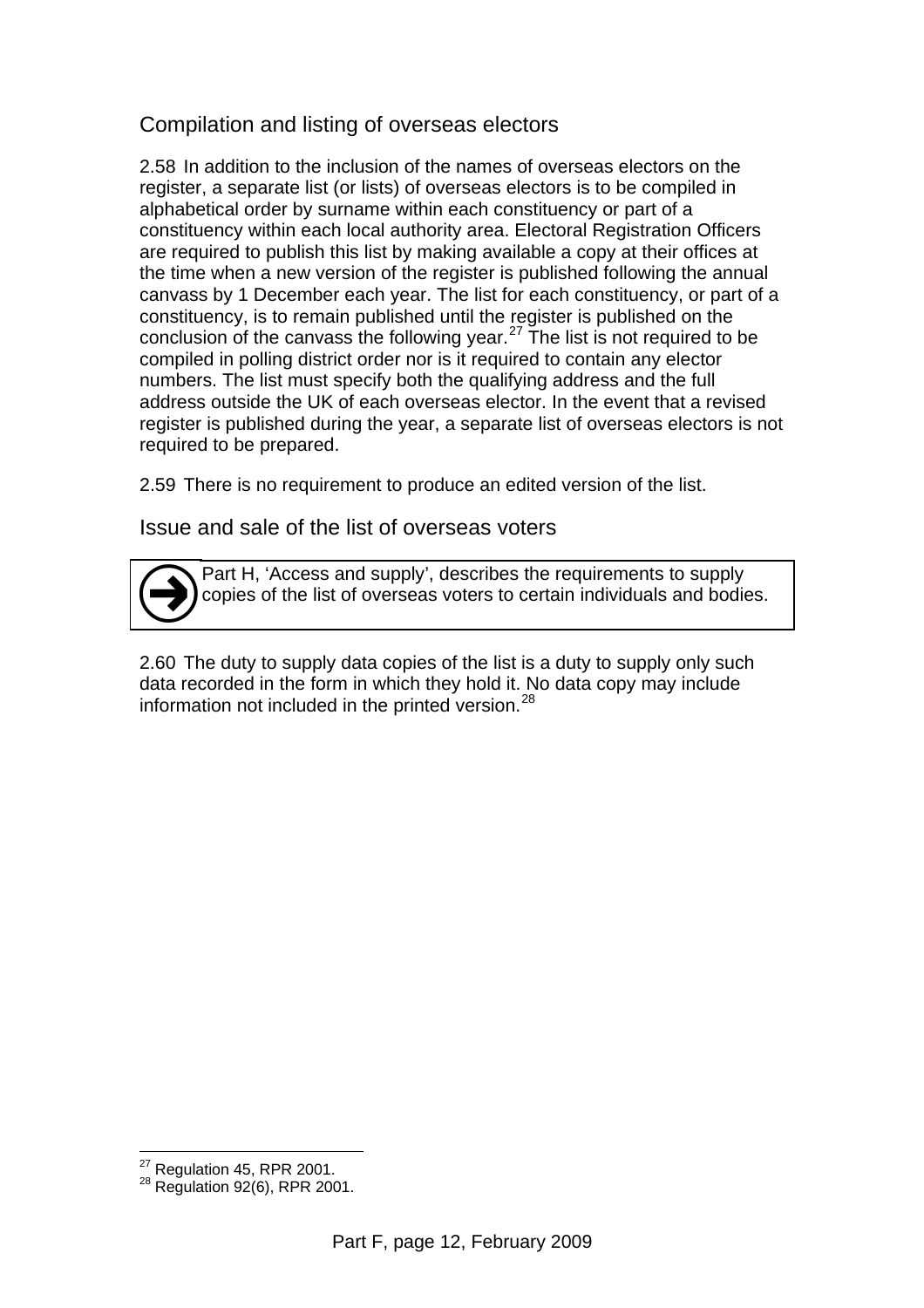## 3 HM Forces service voters

#### Introduction

3.1 An HM Forces service voter is a person who is registered as a voter in pursuance of an HM Forces service declaration. This declaration gives the applicant the residence qualification required for registration and must be accompanied by an application for registration.

3.2 Only a person having a service qualification can make a service declaration.<sup>[29](#page-14-0)</sup>

## Members of HM Forces

3.3 Members of HM Forces and their spouses or civil partners can either register by means of a service declaration or choose to be registered as an ordinary elector instead.



Service voter registration forms are available on the Commission's website at www.aboutmyvote.co.uk

3.4 A member of HM Forces is a person serving on full pay as a member of any of the naval, military or air forces of the Crown raised in the UK. $^{30}$  $^{30}$  $^{30}$ 

3.5 The following do not qualify as a service voter:

- persons serving only as a member of a reserve or auxiliary force (except those serving during a period of emergency)
- members of the regular army required, by the terms of their service, to serve in Northern Ireland only

3.6 When a person is not qualified to be a service voter for one of these reasons listed above they are deemed to be resident at any UK qualifying address at which they have been resident. They can therefore be registered as an ordinary elector while outside the UK on duty.<sup>[31](#page-14-2)</sup>

3.7 Contact with a service voter should be made direct to them at their last known service address or at the address at which they are registered as an elector.

3.8 The Commission continues to work with the Ministry of Defence to maximise the registration of service voters. Each unit of the services has designated one member of staff to be a Unit Registration Officer (URO) and each base commander has been asked to give assistance to the URO and

 $\overline{a}$ 

<span id="page-14-2"></span><span id="page-14-1"></span><span id="page-14-0"></span><sup>&</sup>lt;sup>29</sup> Section 14(1), RPA 1983.<br><sup>30</sup> Section 59(1), RPA 1983.<br><sup>31</sup> Section 59(2), RPA 1983.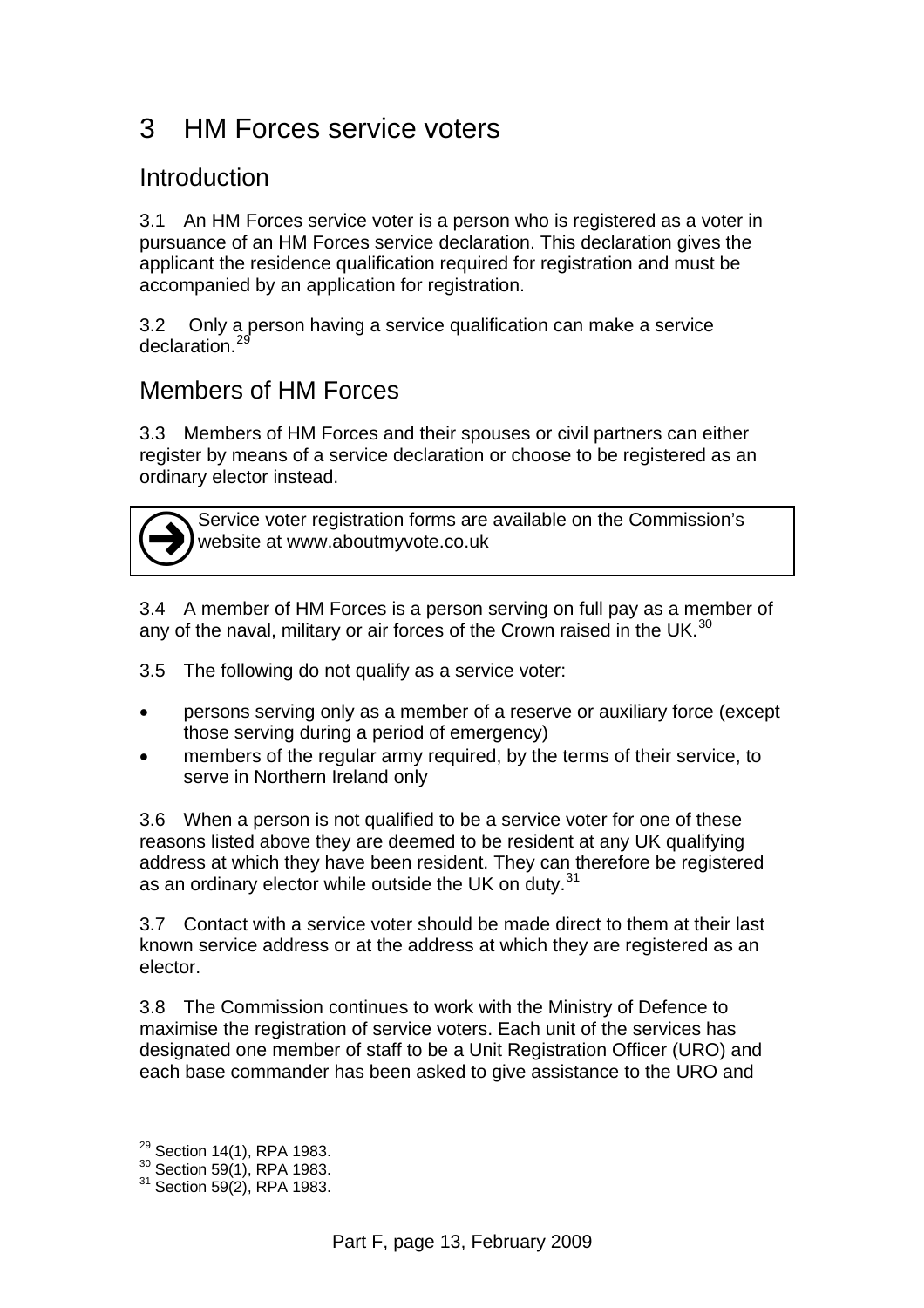other personnel in their unit to promote participation in the electoral process.<sup>[32](#page-15-0)</sup> The duties of the URO include providing information to service personnel and their dependants and acting as a liaison between the unit and local Electoral Registration Officers.

The Commission recommends that Electoral Registration Officers who have any military establishments in their area make contact with the UROs. If any problems occur with the registration of service personnel, such as contacting service personnel currently registered or gaining access to military establishments for the purposes of conducting the canvass, Electoral Registration Officers should raise these issues with the URO of the unit in the first instance. It should now be possible for Electoral Registration Officers to contact a URO in any location, including overseas. To ascertain who the URO is for any particular unit, the Ministry of Defence recommends contacting the unit directly, initially through directory enquiries, and then asking for information about the URO from: <sup>s</sup>

- Royal Navy First Lieutenant's office
- Army Adjutant's office
- RAF OC PSF (Officer Commanding Personnel Services Flight)

#### Entitlement to register

3.9 Members of HM Forces and their spouses or civil partners may apply to register at any time throughout the year, either as an ordinary elector or as a service voter.

#### As an ordinary elector

3.10 Applications to be registered as an ordinary elector by a member of HM Forces and their spouse or civil partner are dealt with as those of any other ordinary elector.

3.11 As long as the applicant meets the age and nationality qualifications for registration, a member of HM Forces serving overseas would be entitled to be registered as an ordinary elector in respect of an address where they are deemed to be resident in the UK.<sup>33</sup> Further consideration of persons away from their residence due to their employment and their ability to register as ordinary electors at that address is contained in Part B, 'Entitlement to register'.

3.12 Members of HM Forces and their spouses or civil partners may cancel their registration as ordinary electors at any time by submitting an application to be registered for a different address either as an ordinary elector or by making a service voter application.

 $\overline{a}$ 

<span id="page-15-0"></span> $32$  A unit could be a base, ship, depot, barracks, etc.<br> $33$  Section 5(3), RPA 1983.

<span id="page-15-1"></span>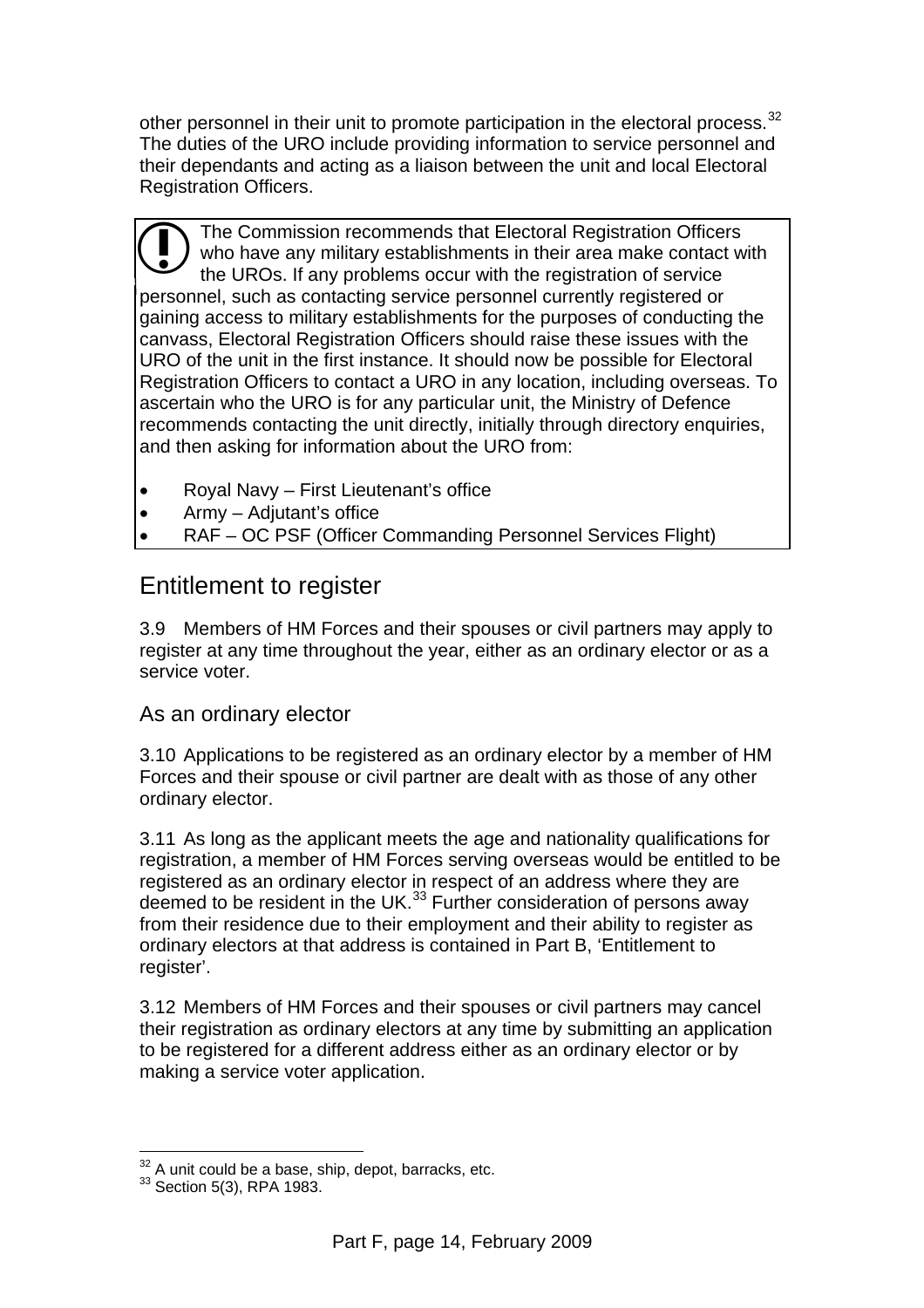#### As a service voter

3.13 Service declarations by members of HM Forces and their spouse or civil partner may be made at any time throughout the year. Applications are dealt with under the rolling registration procedure. A service declaration should be accompanied by an application to register, although in practice the two will most often be combined.

Registration of service voters who are qualifying Commonwealth citizens

3.14 A service declaration must state the address where the applicant is or would have been living in the UK or, if they cannot give any such address, an address at which they have lived in the UK. $34$ 

3.15 Service personnel who are qualifying Commonwealth citizens, who have been recruited to the services in their country of origin or outside the UK without previously being resident in the UK, but who receive their training in the UK and are then immediately posted overseas may register at:

- the address of the barracks where they were enlisted and/or did their training
- a barracks where they were or would be resident if they were not posted abroad
- their regimental headquarters where they may have been resident
- an address in the UK where they would be resident were they no longer in the forces or not required to be resident in barracks, such as a relative's address

#### Validity of service declarations

3.16 A service declaration for members of HM Forces or their spouses or civil partners is valid for five years.<sup>35</sup> A service voter may, however, cancel their declaration at any time.<sup>[36](#page-16-2)</sup>

3.17 An entry on the register as a result of a service declaration can be deleted by the service voter submitting either another service declaration or an application to be registered as an ordinary elector for the same or for a different qualifying address, and the existing entry should be deleted on the subsequent entry taking effect. Additionally, the Electoral Registration Officer can remove the entry if it is found that the elector should never have been registered through the above procedures (i.e. as a result of an objection or review).<sup>[37](#page-16-3)</sup>

 $\overline{a}$ 

<sup>&</sup>lt;sup>34</sup> Section 16, RPA 1983.

<span id="page-16-2"></span><span id="page-16-1"></span><span id="page-16-0"></span><sup>35</sup> Section 15(9), RPA 1983; Article 2, The Service Voters' Registration Period Order 2010.<br> $36$  Section 15(7), RPA 1983.<br> $37$  Section 15(2), RPA 1983.

<span id="page-16-3"></span>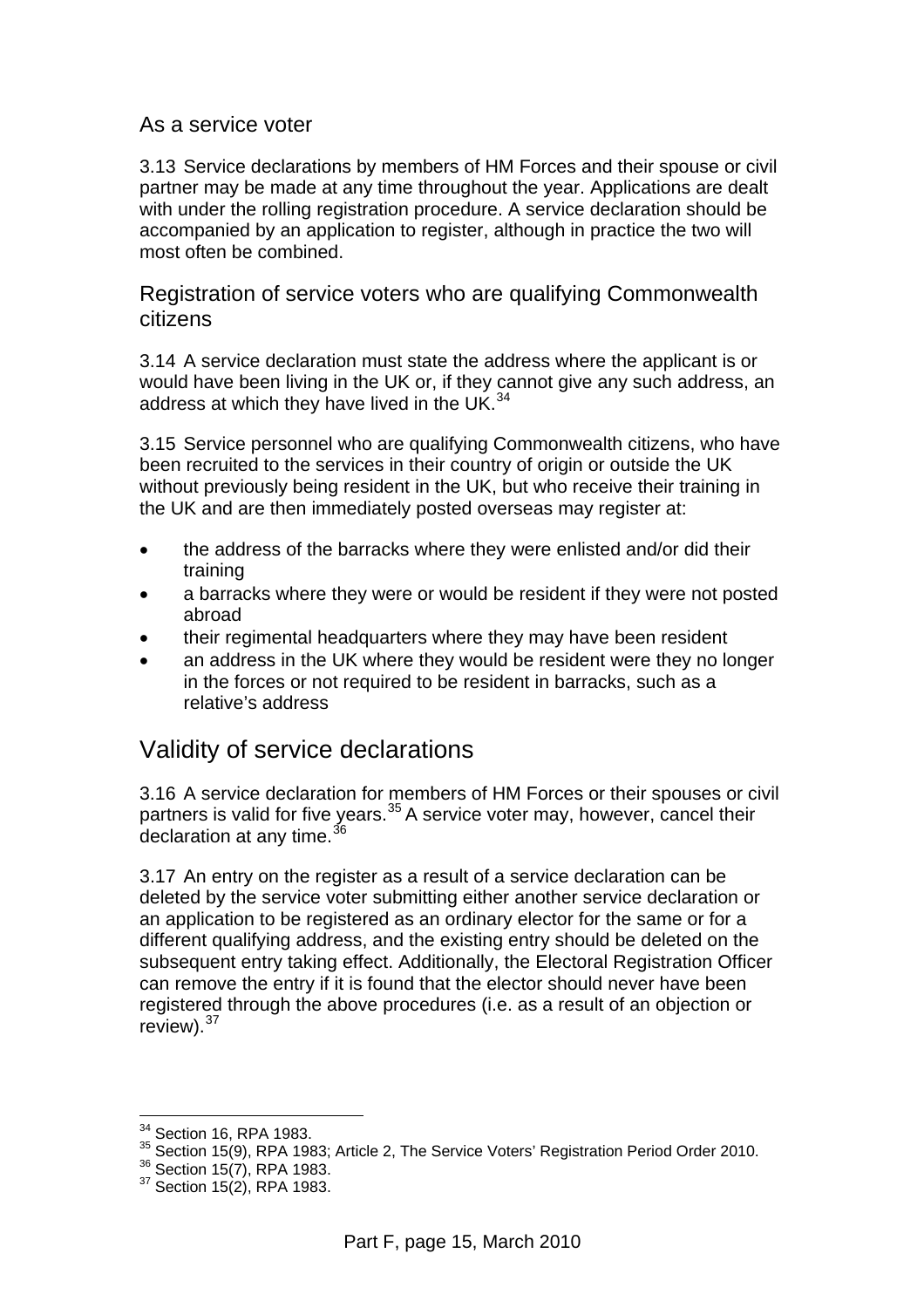3.18 A person registered as a service voter is entitled to vote at all UK elections.<sup>38</sup> Service voters who are also members of the House of Lords may vote in local government and European Parliamentary elections only. Service voters who are European Union citizens (and not citizens of the UK, Republic of Ireland, Cyprus or Malta) are only entitled to vote in local government elections.

3.19 A service declaration received by the Electoral Registration Officer later than three months after it is dated must be rejected.<sup>[39](#page-17-1)</sup> The applicant should be informed and invited to submit a fresh declaration.

#### Contents of service declarations

3.20 Electoral Registration Officers may devise their own service declaration form although they must accept any form produced by the applicant or others as long as it contains the necessary information.

3.21 A service declaration must state: [40](#page-17-2)

- the date of declaration
- the applicant's full name and address
- that on that date the applicant is, or but for the circumstances entitling that person to make the declaration would have been, residing in the UK
- the address where the applicant is, or, as the case may be, would have been residing in the UK, or if they cannot give such an address, an address at which they have resided in the UK
- that on the date of the declaration the applicant is a qualifying Commonwealth citizen, a citizen of the Republic of Ireland or a citizen of a member state of the European Union
- whether the applicant had on the date of the declaration attained the age of 18 years and, if they had not, their date of birth
- such particulars (if any) as are prescribed of the applicant's identity and service qualifications
- the grounds on which a service qualification is claimed
- information relating to the service in which they serve, their rank and service number

## Processing of declarations

3.22 All service declarations should be processed as soon as possible after receipt. If the qualifying address is outside the Electoral Registration Officer's area it should be forwarded to the relevant Electoral Registration Officer without delay.

3.23 The application does not have to contain information on the full and edited registers and a decision as to whether to opt out of having their details appear on the edited register in order to be a valid application. If, however, the

 $\overline{a}$ 

<span id="page-17-2"></span><span id="page-17-1"></span><span id="page-17-0"></span> $38 \text{ Section } 15(5)$ , RPA 1983.<br> $39 \text{ Section } 15(8)$ , RPA 1983.<br> $40 \text{ Section } 16$ , RPA 1983; Regulation 15, RPR 2001.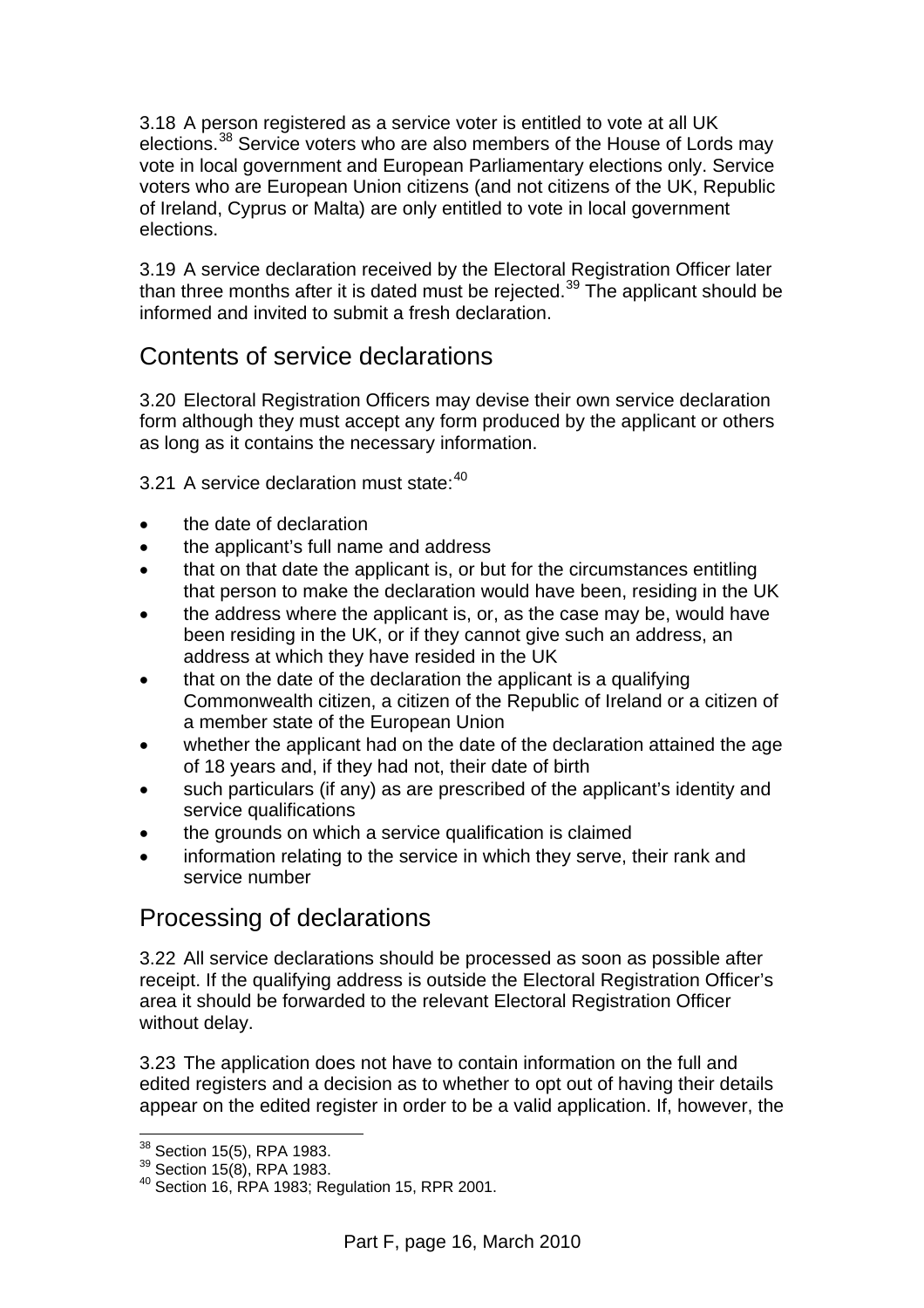application form used does not contain any information or decision on the opt out, the Electoral Registration Officer must send the applicant the prescribed wording or a form of words to the same effect explaining about the two versions of the register, with a written explanation that the applicant must reply within 21 days with a written request if they wish to be excluded from the edited register. This does not have any impact on the processing of their application to register and does not delay their application.

3.24 In all cases a service voter should be notified of either acceptance or rejection of the declaration and should be informed of the grounds for rejection.[41](#page-18-0) The applicant should also be informed of any postal or proxy appointment made, with a proxy appointment letter (proxy paper) also sent if an appointment is made. Where the proxy does not live within the same electoral area as that of the qualifying address of the applicant, a form should be sent to the proxy to enable the proxy to apply to vote by post if they wish to do so.

3.25 Successful service voter applications should be deemed to be a simultaneous application for removal from the register as an ordinary elector. The deletion as an ordinary elector and addition as a service voter should be made on the same register update, whether by way of publication of a revised version of the register or publication of a notice of alteration.

#### Renewal of service declarations

3.26 Where a person is registered in pursuance of an HM Forces service declaration they are entitled to remain registered until the end of the five-year period beginning with the date when the entry first takes effect.

3.27 The Electoral Registration Officer is required to issue to every service voter a reminder of the need to make a fresh declaration if they wish to remain registered as a service voter. $42$  This should include a new declaration for the service voter to complete.

3.28 The reminder must be sent between 57 and 58 months after the date when the service entry first takes effect. $43$ 

3.29 Reminders must not be sent where the Electoral Registration Officer has received information that the person is no longer entitled to make the relevant declaration or no longer wishes to be registered as a service voter. Electoral Registration Officers will need to maintain a record showing when reminders are due to be sent to service voters. Computer systems should be capable of recording such information and producing reminders for relevant electors on a monthly basis.

3.30 An acknowledgement of receipt of an application to renew registration must be sent to the applicant, who should also be informed of any absent

<sup>&</sup>lt;sup>41</sup> Regulation 17, RPR 2001.

<span id="page-18-2"></span><span id="page-18-1"></span><span id="page-18-0"></span><sup>42</sup> Regulation 25, RPR 2001.<br>
43 Regulation 25(3)(b), RPR 2001.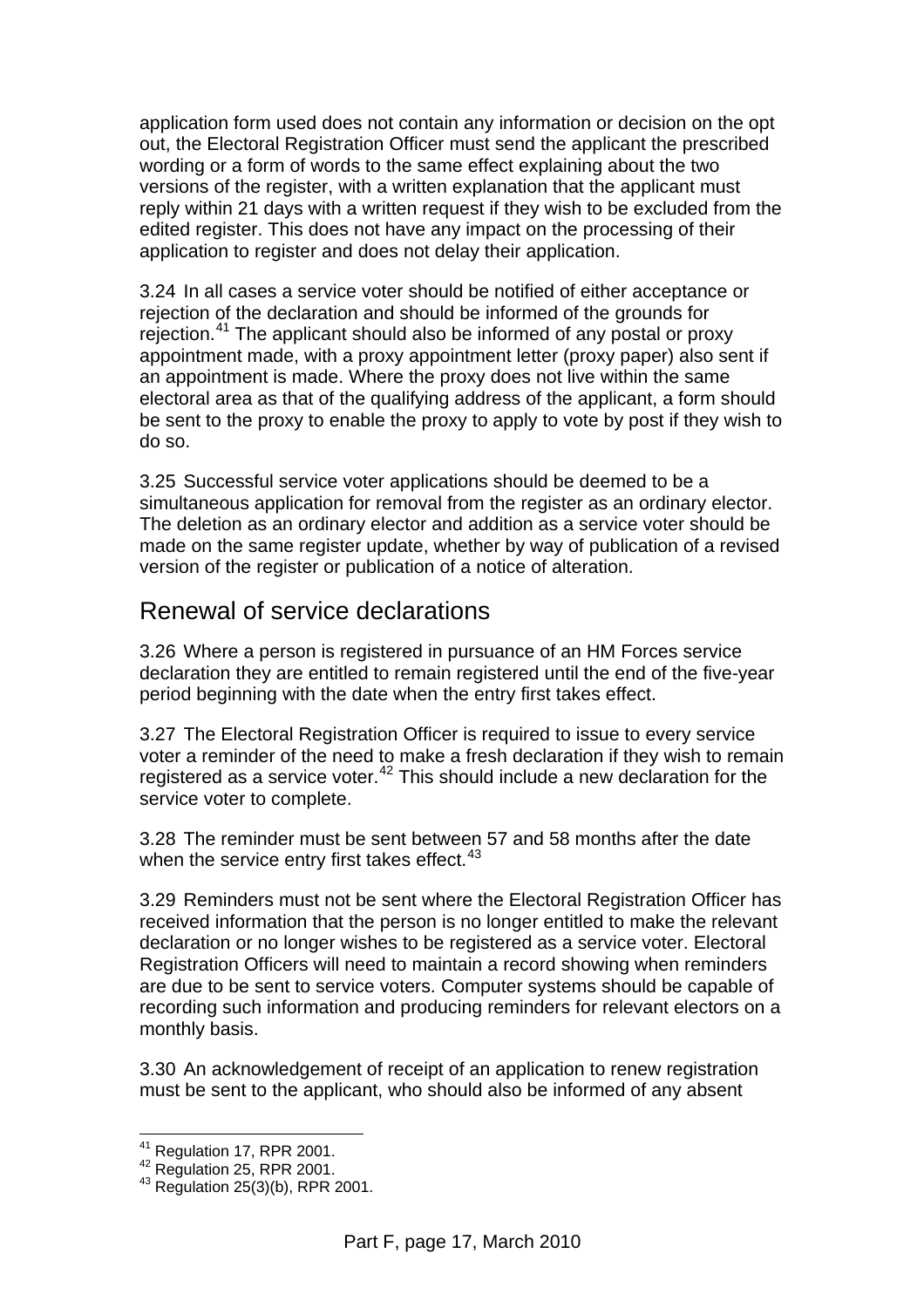voting arrangements. Where the absent voter details on the renewal of application remain unchanged, there is no need to issue a further proxy paper.

3.31 Where a declaration to renew is received too late to enable the registration to be continued without a break, any postal or proxy voting arrangement in respect of the earlier declaration would lapse. It would then be necessary to issue a fresh notice of any proxy appointment based on the absent voting details supplied on the later declaration.

Although service declarations from HM Forces remain valid for five years, given the mobility of service personnel, the Commission recommends that HM Forces service voters are contacted annually to Although service declarations from HM Forces remain vall<br>
recommends that HM Forces service voters are contacted<br>
ensure that details such as service addresses and absent voting arrangements remain accurate and up-to-date.

#### Inclusion on the register

3.32 It should be remembered that service voters should not be listed as 'other electors' as a matter of course, but only when they no longer have a connection to their qualifying address other than the fact that they once lived there.

3.33 Service voters should be listed as 'other electors' with no address if the service voter's declaration has given an address at which they have resided, but it is not an address at which they are or would be residing but for the circumstances entitling them to make such a declaration.<sup>[44](#page-19-0)</sup>

3.34 Where service voters have given the qualifying address in their declaration as that at which they have previously resided, their names are to be listed in alphabetical order at the end of the relevant polling district of the register beneath the 'other electors' heading. The entry will show their name and elector number but not their address.

3.35 Some service voters will be either living at their qualifying address or would be living there were it not for the fact that they were stationed elsewhere because of their employment in the services. In this case, the elector's details must be shown in the main body of the register, in the same way as those of ordinary electors. Service voters who have indicated in their declaration that they would be resident at their qualifying address in the UK if they were not in the service should be included on the register in the same manner as any ordinary elector.

3.36 People qualified to be a service voter who have chosen to be registered as ordinary electors should be included on the register in the same way as any other ordinary elector.

<span id="page-19-0"></span> $\overline{a}$ <sup>44</sup> Regulation 40, RPR 2001.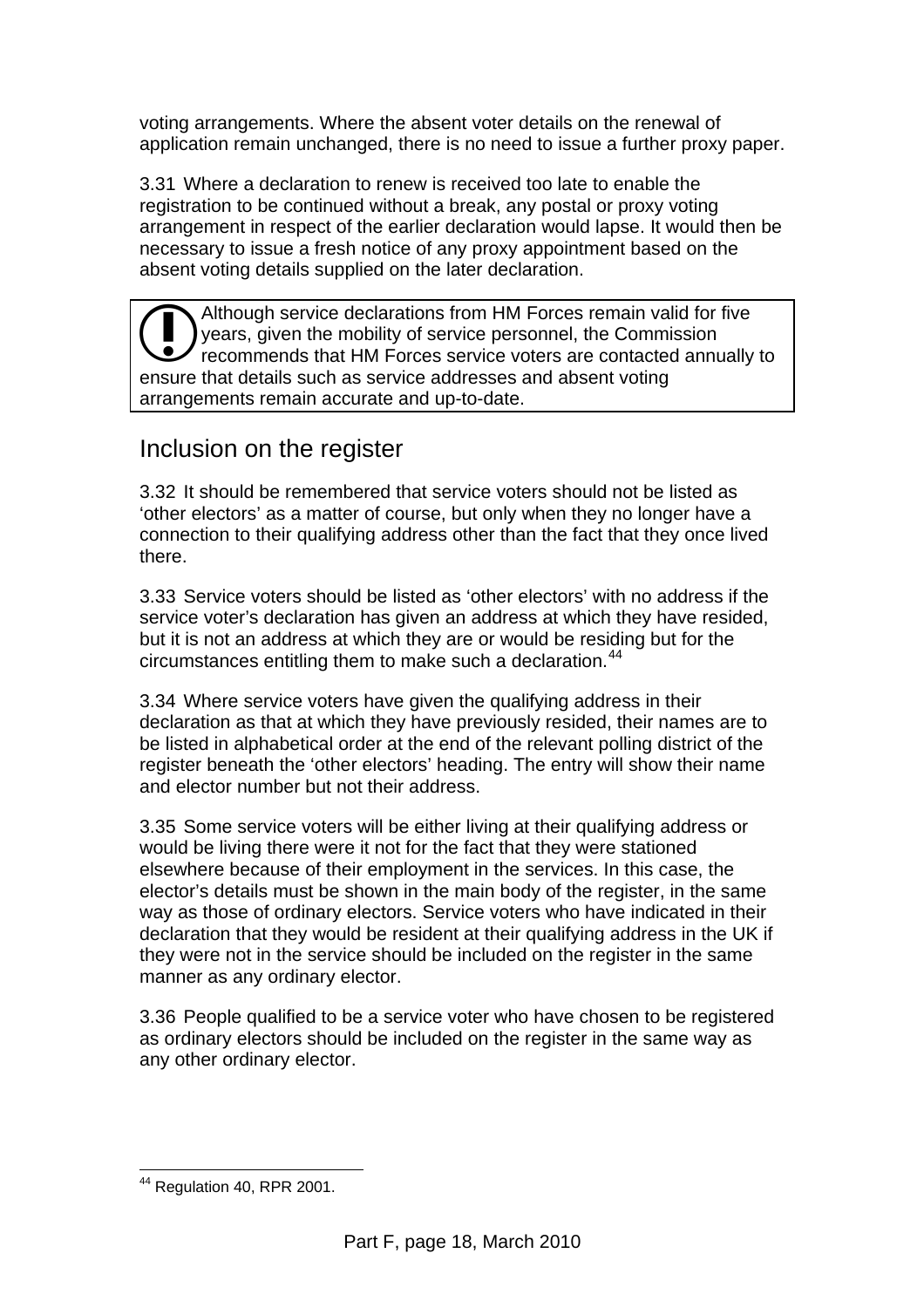## Maintenance of records

3.37 The Electoral Registration Officer should determine the most suitable system for maintaining and filing service applications, declarations and their associated absent voting records. Consideration needs to be given to whether:

- applications are filed with absent voting applications or separately
- those with postal or proxy voting arrangements are filed with the remainder of the absent voting applications
- records are going to be filed electronically
- they are filed in alphabetical order or in order as they appear on the register by polling district, or
- they are filed in monthly date order for renewal purposes

#### Methods of voting

3.38 Service voters who are able to attend their allotted polling station at the time of an election may vote there if:

- they are not a postal voter
- they have appointed a proxy and that proxy has not applied to vote by post

3.39 When any appointed proxy has not applied to vote by post, the service voter may vote in person if they attend the polling station before their proxy.

3.40 Postal and proxy arrangements may be cancelled by the service voter at any time by a written cancellation. The requirement to cancel an arrangement 11 working days prior to a particular election in order to be effective at that election should be highlighted on the annual communications sent to the service voter.

3.41 The cancellation of a service declaration will cancel any postal or proxy voting arrangement made in connection with that declaration even if the elector makes an application to register as an ordinary elector at the same qualifying address.



For further information on absent voting, see Part G, 'Absent voting'.<br>All service voters (registered by declaration) are able to vote by post or<br>proxy without the need for attestation.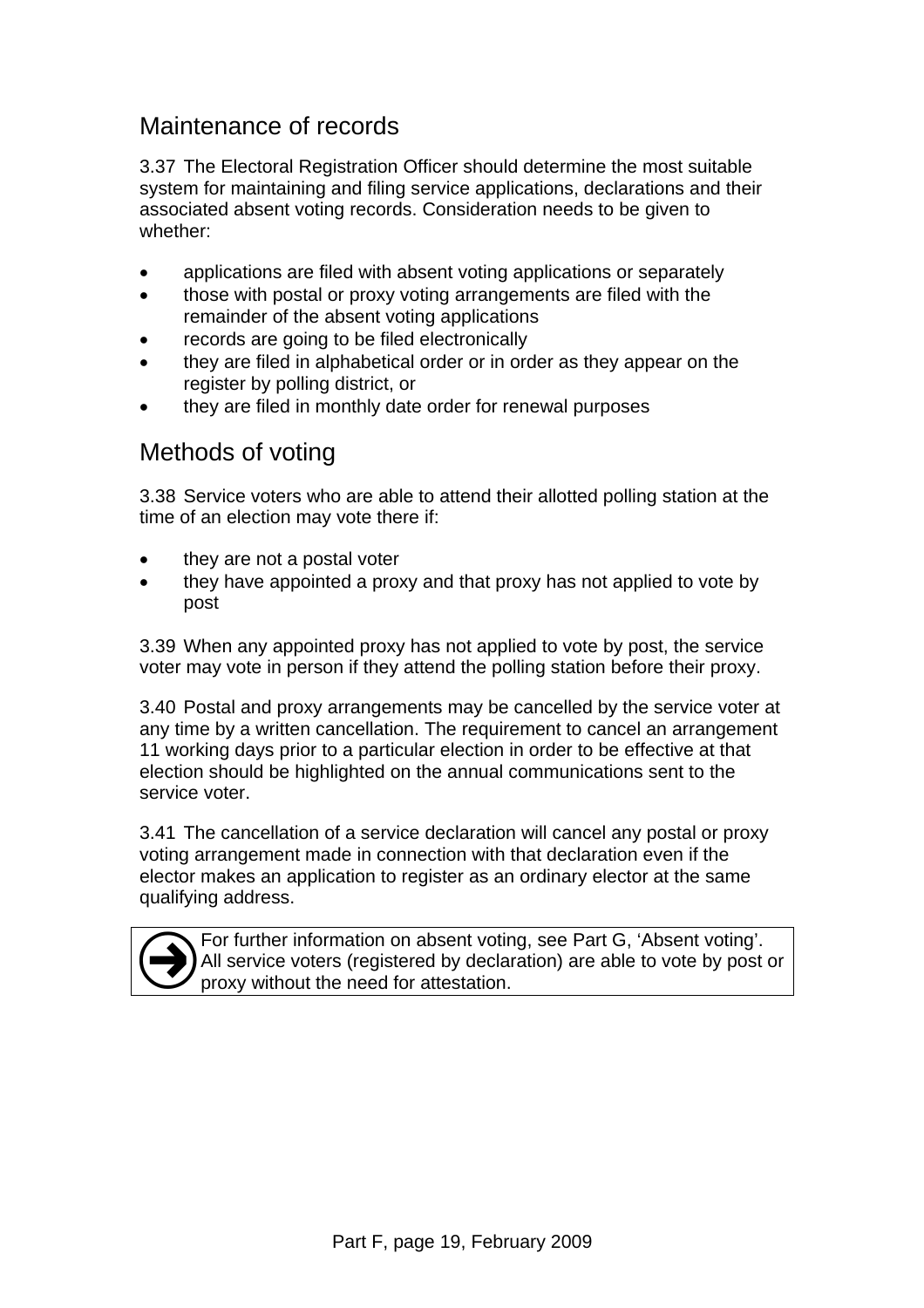## 4 Crown servants and British Council employees

4.1 Crown servants and British Council employees employed in a post outside the UK, together with their spouse or civil partner, are entitled to register for all elections.<sup>45</sup> Such electors are required to submit a Crown servant or British Council service declaration along with their application to register, which should be combined into a single application form.

4.2 Forms are obtainable from the appropriate government department or the British Council, and can also be found on the Electoral Commission's website at www.aboutmyvote.co.uk. Electoral Registration Officers will need to have ready access to these forms for the purpose of registering this category of electors and for inviting annual renewals. The declaration for Crown servants and British Council employees is different from that for HM Forces and lasts for a different period of time.

4.3 Spouses and civil partners of Crown servants and British Council employees residing in the UK do not qualify for this type of registration.

#### Entitlement to register

4.4 Crown servants and British Council employees abroad and their spouse or civil partner who is accompanying them can be registered at any time, but only in pursuance of a declaration, referred to throughout this guidance as a 'Crown Servant declaration'.

As an ordinary elector

4.5 Applications to be registered as an ordinary elector by a Crown servant or British Council employee posted overseas and their spouse or civil partner are dealt with as those of any other ordinary elector.

4.6 As long as the applicant meets the age and nationality qualifications for registration, a Crown servant or British Council employee abroad would be entitled to be registered as an ordinary elector in respect of an address where they are deemed to be resident in the UK.<sup>[46](#page-21-1)</sup> Further consideration of persons away from their residence due to their employment and their ability to register as ordinary electors at that address is contained in Part B, 'Entitlement to register'.

4.7 Crown servants and British Council employees and their spouse or civil partner can cancel their registration as ordinary electors at any time by submitting an application to be registered for a different address either as an ordinary elector or by making a special category elector application.

 $\overline{a}$ 

<span id="page-21-0"></span><sup>&</sup>lt;sup>45</sup> Section 14(1)(b), (c) and (e), RPA 1983.<br><sup>46</sup> Section 5(3), RPA 1983.

<span id="page-21-1"></span>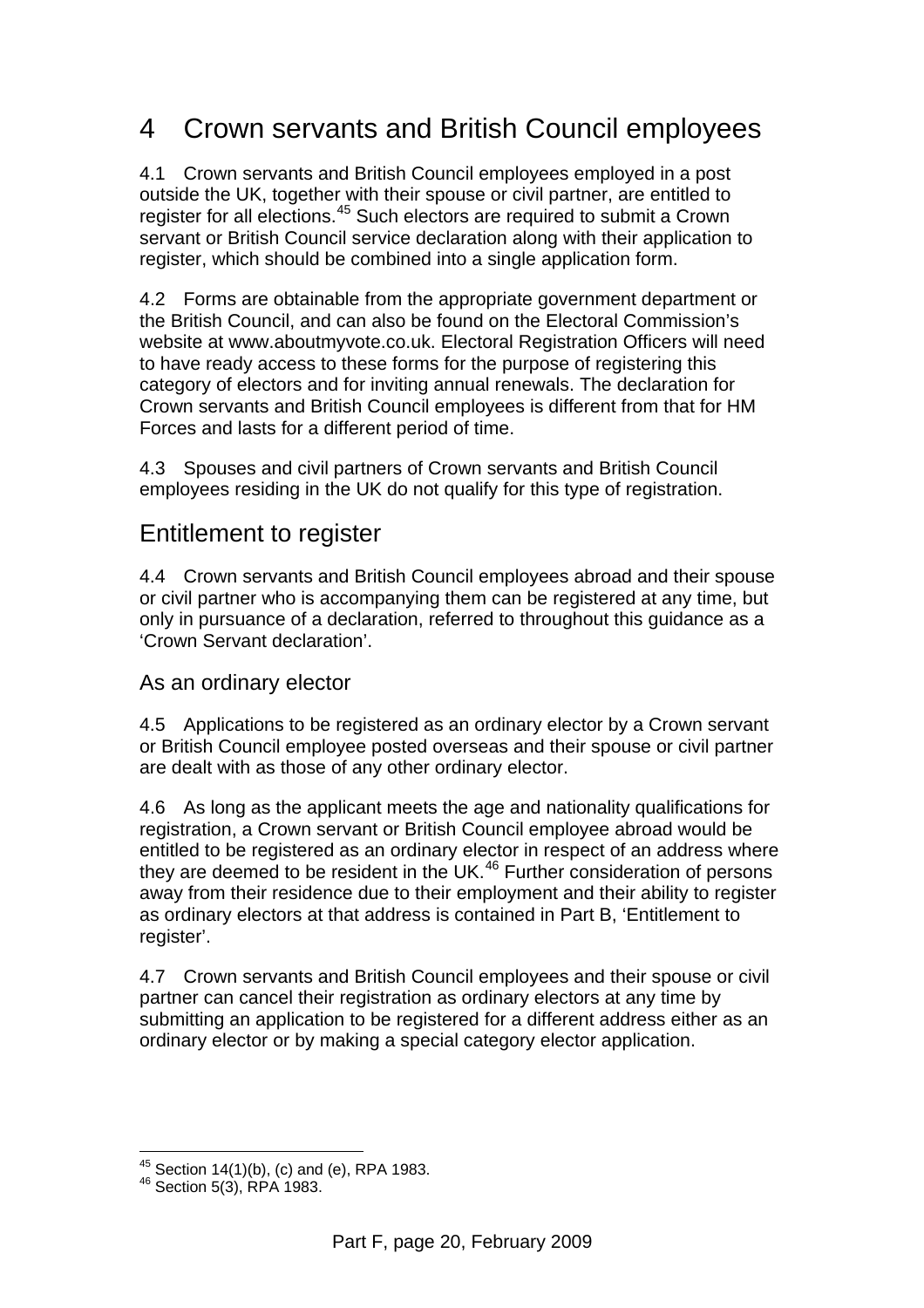#### As a Crown servant or British Council voter

4.8 Declarations by Crown servants and British Council employees and their spouse or civil partner can be made at any time throughout the year. Applications are dealt with under the rolling registration procedure. A Crown Servant declaration needs to be accompanied by an application to register, but in practice most application forms will contain both.

#### Validity of declarations

4.9 Crown Servant declarations made by Crown servants, British Council employees or their spouse or civil partner have a validity of 12 months. $47$  The elector may, however, cancel their declaration at any time.<sup>[48](#page-22-1)</sup>

4.10 Declarations by Crown servants and British Council employees abroad are initially to be submitted to the appropriate government department or the British Council which will then forward them to the relevant Electoral Registration Officer.<sup>[49](#page-22-2)</sup> It is recommended that a space on the application form is provided for a departmental stamp to be applied in order to ensure that this requirement is complied with.

The Commission has produced an application form that may be used. This is available from www.aboutmyvote.co.uk  $\bigodot$ 

4.11 An entry on the register in pursuance of a Crown Servant declaration can be deleted by the elector submitting either another declaration, for the same or for a different qualifying address, or submitting an application to be registered as an ordinary elector for the same or for a different qualifying address.

4.12 A person registered as a Crown servant or British Council employee elector will be entitled to vote at all UK elections.<sup>[50](#page-22-3)</sup> Crown servant or British Council employee electors who are also members of the House of Lords may vote in local government and European Parliamentary elections only. Crown servant or British Council employee electors who are European Union citizens (and not citizens of the UK, Republic of Ireland, Cyprus or Malta) may not vote in UK Parliamentary elections.

4.13 A Crown Servant declaration received by the Electoral Registration Officer later than three months after it is dated must be rejected.<sup>51</sup> The applicant should be informed of the position and invited to submit a fresh declaration.

<sup>&</sup>lt;sup>47</sup> Section 15(2)(a), RPA 1983.

<span id="page-22-2"></span><span id="page-22-1"></span><span id="page-22-0"></span><sup>48</sup> Section 15(2)(a), NY 11 15521<br>
49 Section 15(7), RPA 1983.<br>
50 Section 15(5), RPA 1983.<br>
51 Section 15(8), RPA 1983.

<span id="page-22-4"></span><span id="page-22-3"></span>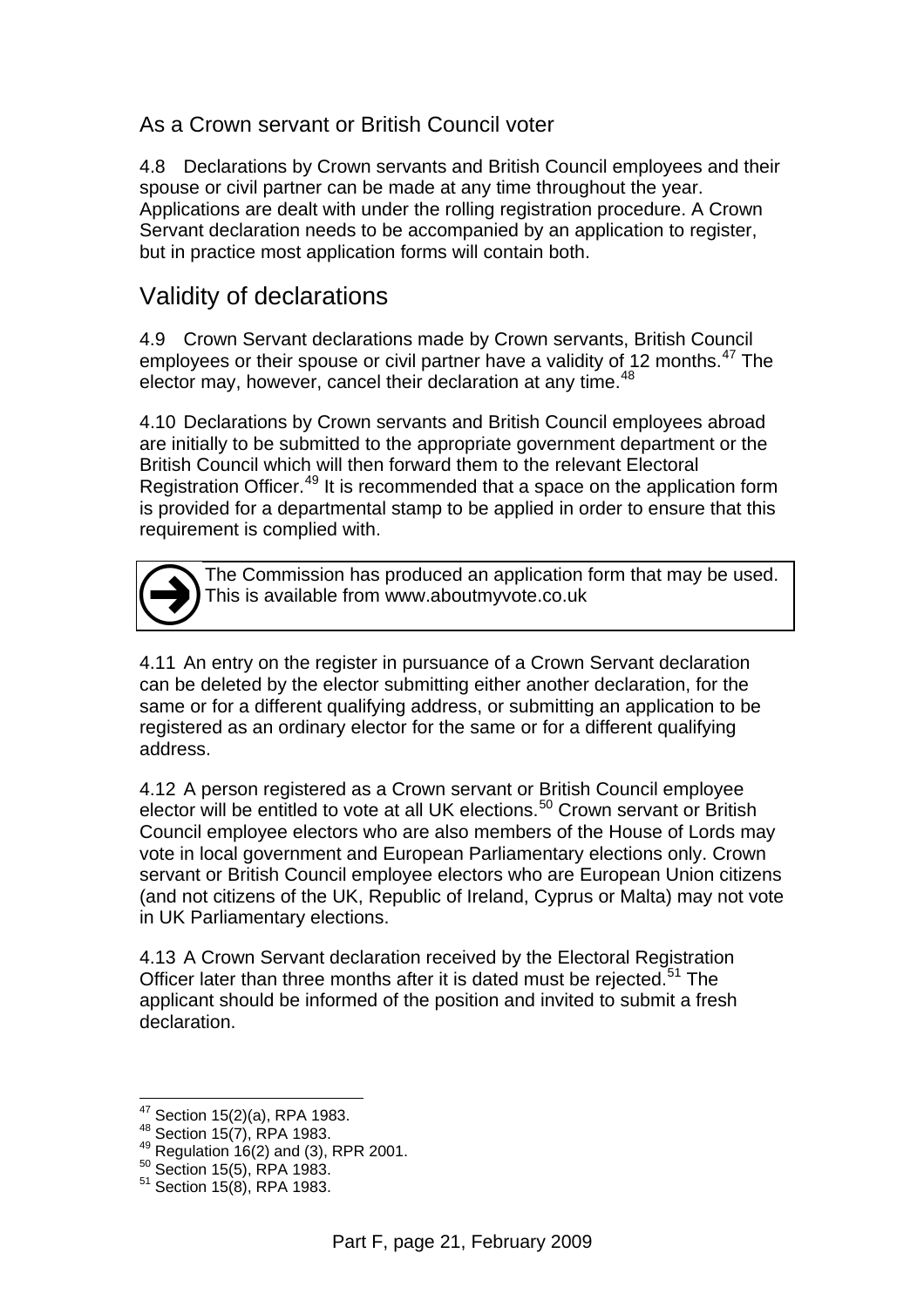## Contents of Crown Servant declarations

4.14 Electoral Registration Officers may devise their own Crown Servant declaration form although they must accept any form produced by the applicant or others as long as it contains the necessary information.

4.15 A Crown Servant declaration must state:<sup>[52](#page-23-0)</sup>

- the date of declaration
- the applicant's full name and address
- that on that date the applicant is, or but for the circumstances entitling that person to make the declaration would have been, residing in the UK
- the address where the applicant is, or, as the case may be, would have been residing in the UK, or if they cannot give such an address, an address at which they have resided in the UK
- that on the date of the declaration the applicant is a qualifying Commonwealth citizen or a citizen of the Republic of Ireland
- whether the applicant had on the date of the declaration attained the age of 18 years and, if they had not, their date of birth
- such particulars (if any) as are prescribed of the applicant's identity and Crown servant qualifications
- the grounds on which a Crown servant qualification is claimed, and
- information relating to their job: for Crown servants, the department in which they work and their position; for British Council employees, a description of their post

4.16 Any application form produced by the Electoral Registration Officer should include information on the opt out provision, with the prescribed wording or a form of words to the same effect explaining about the two versions of the register.

## Processing of declarations

4.17 All Crown Servant declarations should be processed as soon as possible after receipt. If the qualifying address is outside the Electoral Registration Officer's area it should be forwarded to the relevant Electoral Registration Officer without delay.

4.18 The application does not have to contain information on the full and edited registers and a decision as to whether to opt out of having the applicant's details appear on the edited register in order to be a valid application. If, however, the application form used does not contain any information or decision on the opt out, the Electoral Registration Officer must send the applicant the prescribed wording or a form of words to the same effect explaining about the two versions of the register, with a written explanation that the applicant must reply within 21 days with a written request if they wish to be excluded from the edited register. This does not have any

<span id="page-23-0"></span> $\overline{a}$  $52$  Section 16, RPA 1983; Regulation 15, RPR 2001.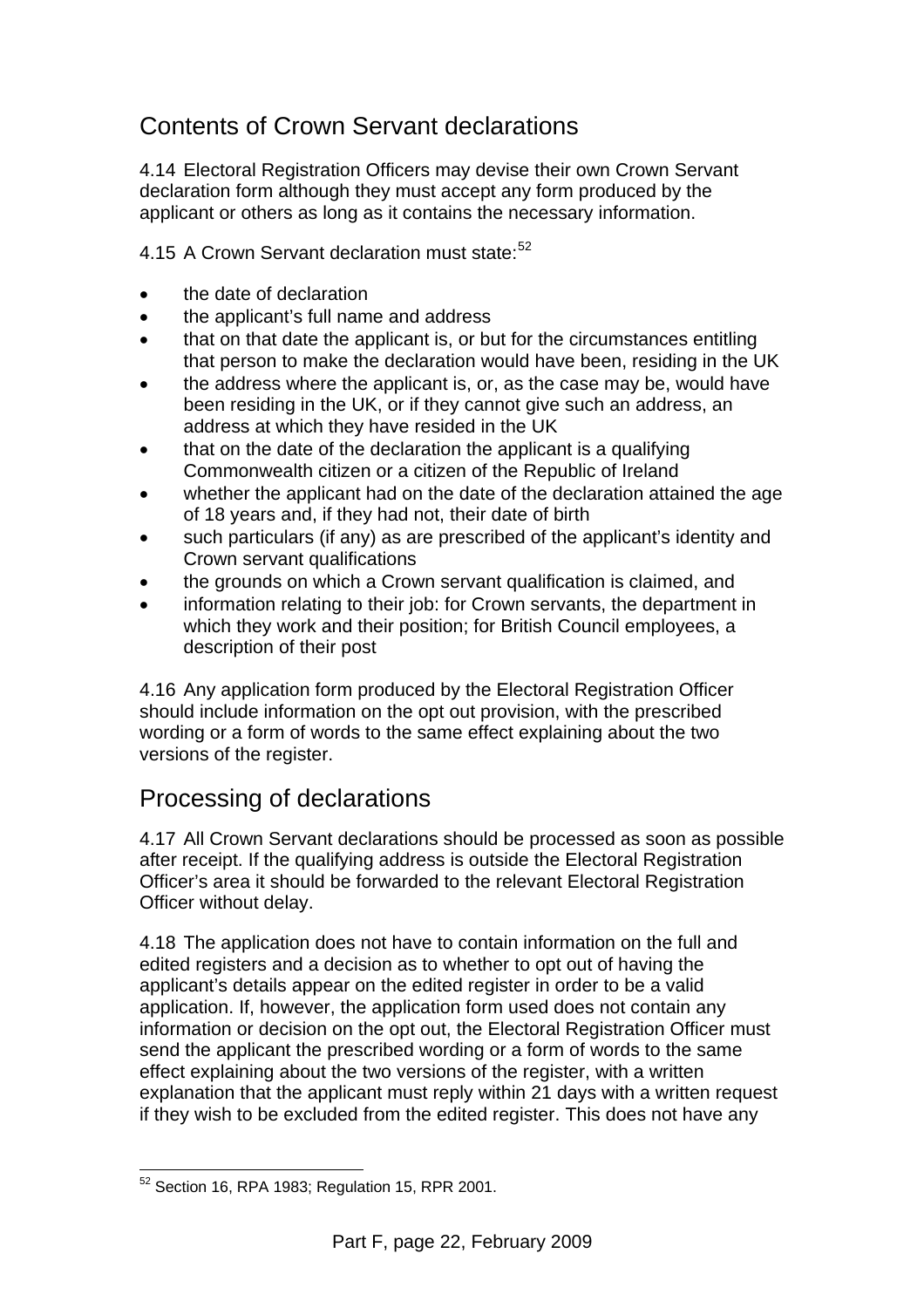impact on the processing of their application to register and does not delay their application.

4.19 In all cases a Crown servant applicant should be notified of either acceptance or rejection of the declaration and should be informed of the grounds for rejection.<sup>[53](#page-24-0)</sup> The applicant should also be informed of any absent voting arrangements made, with a proxy appointment letter (proxy paper) also sent if an appointment is made.

4.20 Successful Crown servant elector applications should be deemed to be a simultaneous application for removal from the register as an ordinary elector, if such an entry remains on the current register. The deletion as an ordinary elector and addition as a declaration voter should be made on the same register update, whether by way of publication of a revised version of the register or publication of a notice of alteration.

#### Renewal of Crown Servant and British Council declarations

4.21 Where a person is registered in pursuance of a Crown Servant declaration they are entitled to remain registered until the end of the 12-month period beginning with the date the entry first takes effect.

4.22 The Electoral Registration Officer is required to issue to every Crown servant elector a reminder of the need to make a fresh declaration if they wish to remain registered.<sup>[54](#page-24-1)</sup> This should include a new declaration for the Crown servant elector to complete.

4.23 The reminder must be sent between 9 and 10 months after the date when the entry on the register first took effect.<sup>[55](#page-24-2)</sup>

4.24 Reminders must not be sent where the Electoral Registration Officer has received information that the person is no longer entitled to make the relevant declaration or no longer wishes to be registered as a Crown servant elector voter. Electoral Registration Officers will need to maintain a record showing when reminders are due to be sent to Crown servant electors. Computer systems should be capable of recording such information and producing reminders for relevant electors on a monthly basis.

4.25 An acknowledgement of receipt of an application to renew registration must be sent to the applicant, who should also be reminded of any absent voting arrangements. Where the absent voter details on the renewal of application remain unchanged, there is no need to issue a further proxy paper.

4.26 Where a declaration to renew is received too late to enable the registration to be continued without a break, any absent voting arrangement in respect of the earlier declaration would lapse. It would then be necessary to issue a fresh notice of any proxy appointment based on the absent voting details supplied on the later declaration.

<sup>53</sup> Regulation 17, RPR 2001.

<span id="page-24-2"></span><span id="page-24-1"></span><span id="page-24-0"></span> $^{54}$  Regulation 25, RPR 2001.<br> $^{55}$  Regulation 25(3)(a), RPR 2001.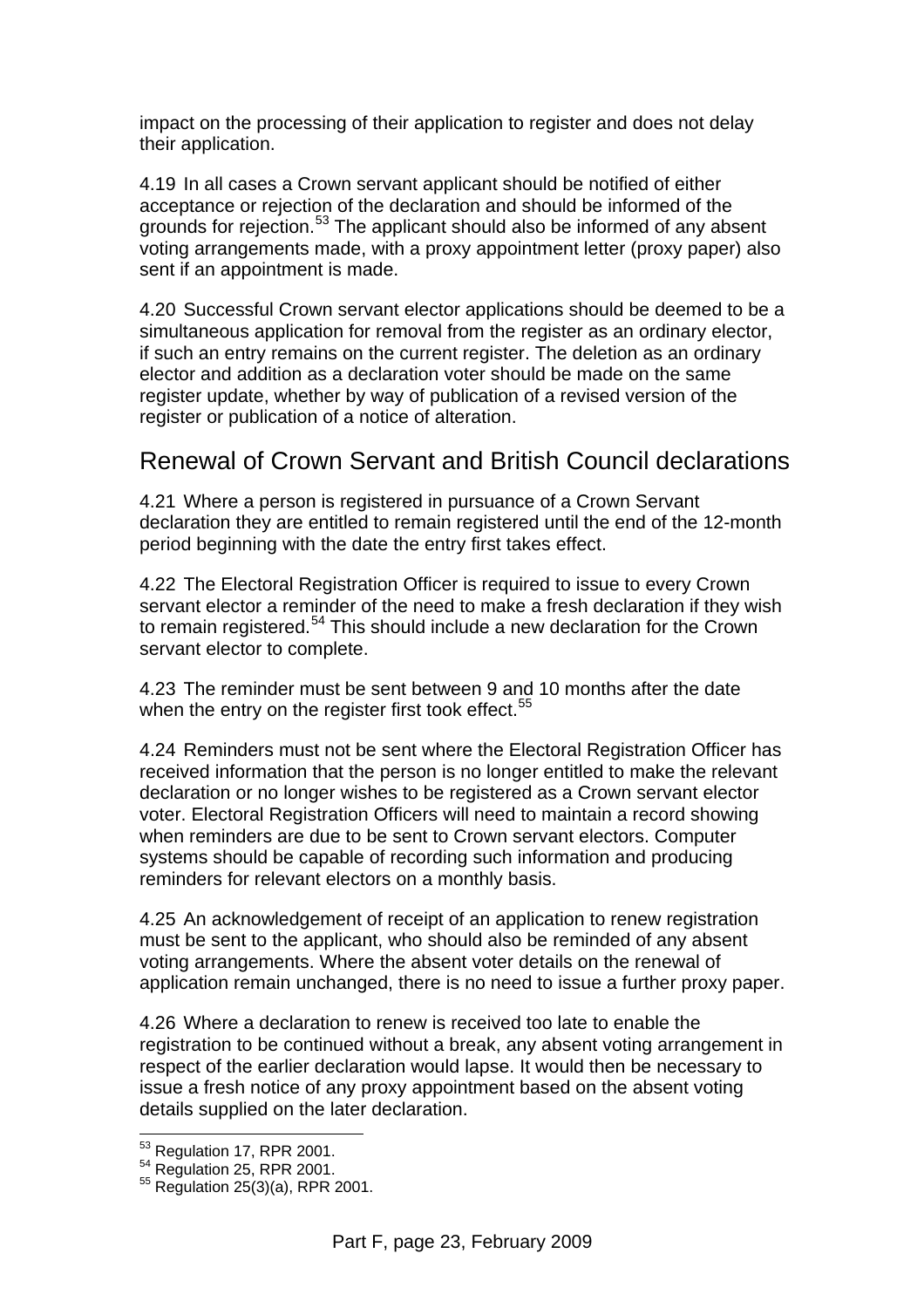#### Inclusion on the register

4.27 It should be remembered that Crown servants should not be listed as 'other electors' as a matter of course, but only when they no longer have a connection to their qualifying address other than the fact that they once lived there.

4.28 Crown servant electors should be listed as 'other electors' with no address if the Crown Servant declaration has given an address at which they have resided, but it is not an address at which they are or would be residing but for the circumstances entitling them to make such a declaration.<sup>[56](#page-25-0)</sup>

4.29 Where Crown servant electors have given the qualifying address in their declaration as that at which they have previously resided, their names are to be listed in alphabetical order at the end of the relevant polling district of the register beneath the 'other electors' heading. The entry will show their name and elector number but not their address.

4.30 Some Crown servant electors either will be living at their qualifying address or would be living there were it not for the fact that they were stationed elsewhere because of their employment. In this case, the elector's details must be shown in the main body of the register, in the same way as those of ordinary electors. Crown servant electors who have indicated in their declaration that they would be resident at their qualifying address in the UK if they were not in their current position should be included on the register in the same manner as any ordinary elector.

4.31 Persons qualified to be a Crown servant elector but who have chosen to be registered as ordinary electors are to be included on the register in the same way as any ordinary elector.

## Maintenance of records

4.32 The Electoral Registration Officer should determine the most suitable system for maintaining and filing Crown servant applications, declarations and their associated absent voting records. Consideration needs to be given to whether:

- applications are filed with absent voting applications or separately
- those with postal or proxy voting arrangements are filed with the remainder of the absent voting applications
- records are going to be filed electronically
- they are filed in alphabetical order or in order as they appear on the register by polling district, or
- they are filed in monthly date order for renewal purposes

<span id="page-25-0"></span> $\overline{a}$ <sup>56</sup> Regulation 40, RPR 2001.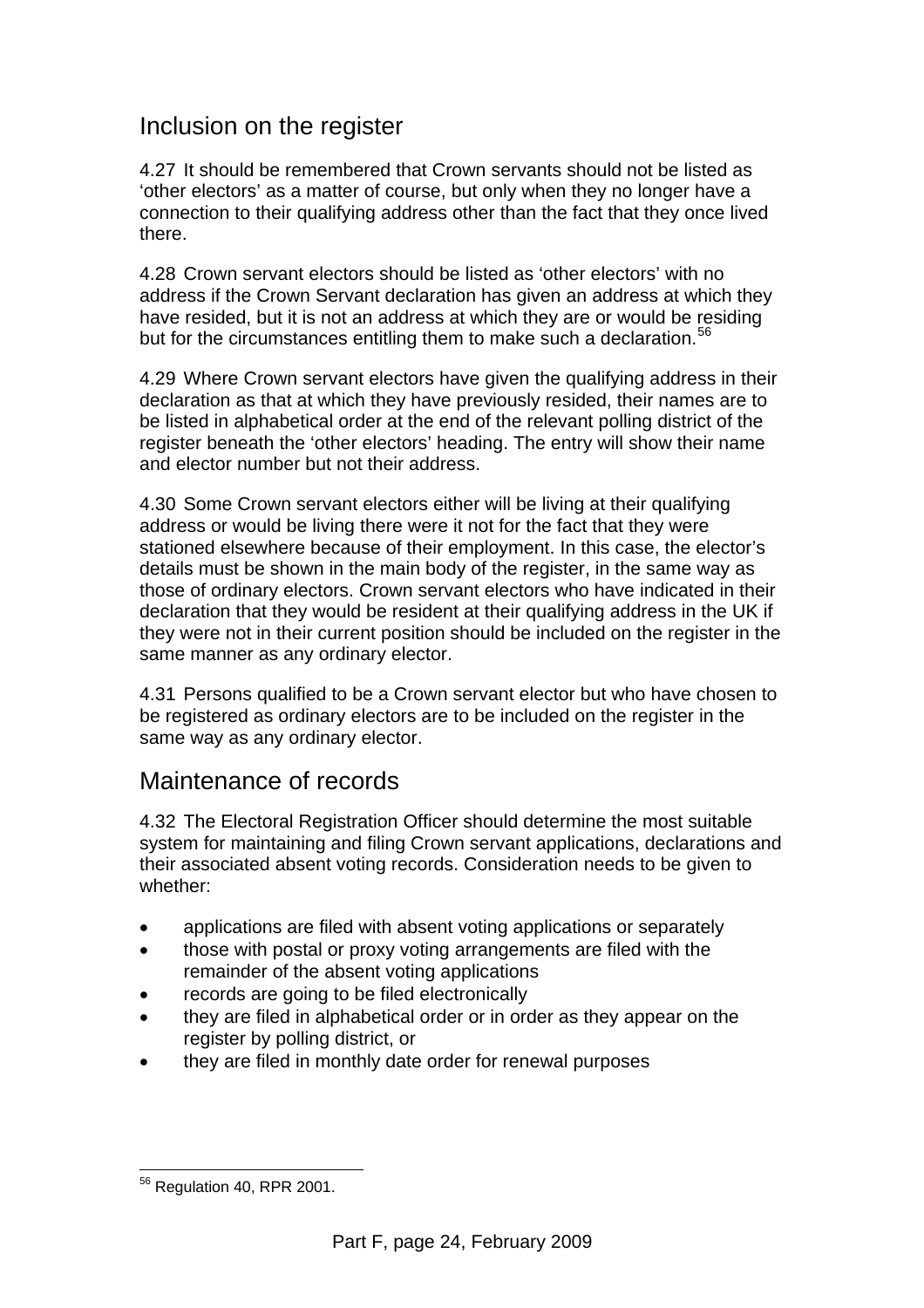## Methods of voting

4.33 Crown servant electors who are able to attend their local polling station at the time of an election may vote there if:

- they are not a postal voter
- they have appointed a proxy and that proxy has not applied to vote by post

4.34 When any appointed proxy has not applied to vote by post, the Crown servant elector may vote in person if they attend the polling station before their proxy.

4.35 Postal and proxy arrangements may be cancelled by the Crown servant elector at any time by a written cancellation but the requirement to cancel an arrangement 11 working days prior to a particular election should be mentioned on the annual communications to the Crown servant elector.

4.36 A cancellation of a Crown Servant declaration will cancel any postal or proxy voting arrangement made in connection with that declaration even if the elector makes an application to register as an ordinary elector at the same qualifying address.

For further information on absent voting, see Part G, 'Absent voting'. All Crown servant electors (registered by declaration) are able to vote by post or proxy without the need for attestation.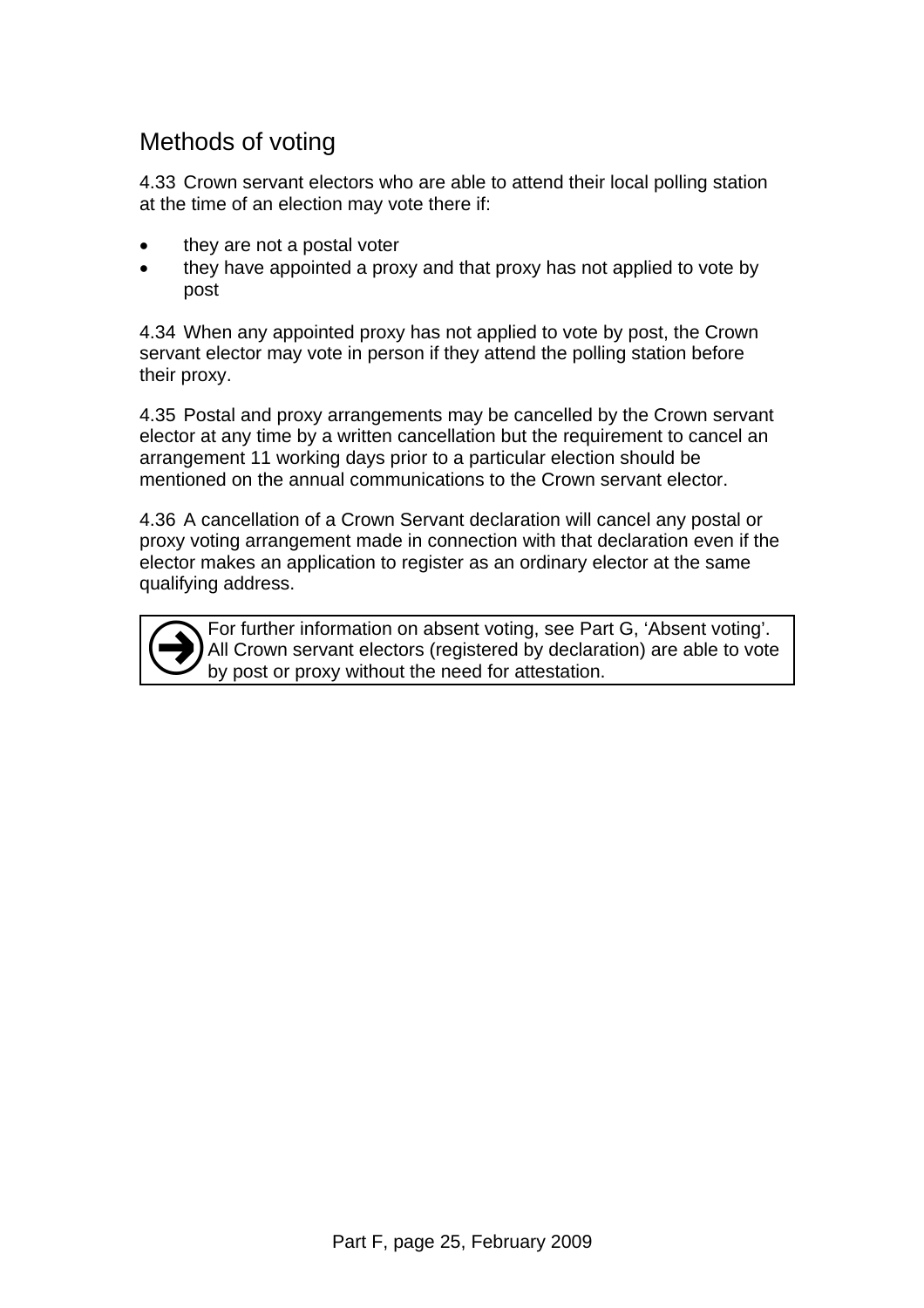## 5 Declaration of local connection

## Patients in mental hospitals

5.1 A person who is a patient in a mental hospital or an establishment maintained wholly or mainly for the reception and treatment of persons suffering from any form of mental disorder, whether or not they are detained there, is entitled to register as an elector. A patient who is not qualified by virtue of residence at any place other than the hospital may choose to register by means of a declaration of local connection in respect of the address where they would be living if they were not a patient or an address where they used to live before they were a patient.<sup>[57](#page-27-0)</sup>

5.2 Patients in mental hospitals who are detained offenders are not legally capable of voting and so cannot be registered, whether as an ordinary elector or by way of a declaration of local connection.<sup>[58](#page-27-1)</sup>

5.3 Persons with a mental health problem resident at an address other than a mental hospital or special establishment for reception of such persons should be registered as an ordinary elector.

5.4 The Electoral Registration Officer is not required to canvass mental hospitals and establishments for treatment of persons with a mental health condition, nor institutions for the detention of remand prisoners, to identify persons for registration purposes.[59](#page-27-2) The Electoral Registration Officer should, however, try to ensure that all eligible people are registered in such places as part of their duty to maintain the registers.<sup>60</sup> One possible course of action could be to provide such places with the relevant application forms and offer guidance to the staff of those locations as to the registration requirements and processes.

## Remand prisoners

5.5 Persons remanded in custody, excluding convicted prisoners, who are detained in a penal institution or other place for custodial purposes, are entitled to be registered as electors at the place at which they are detained, provided that the period of their detention at that address is sufficient to enable them to be regarded as having a residence there.<sup>61</sup> A person who is not qualified by virtue of residence at any place other than where they are detained may choose to register by means of a declaration of local connection in respect of the address at which they would be living were they not detained or an address at which they had previously resided.<sup>[62](#page-27-5)</sup>

 $\overline{a}$ 57 Sections 7 and 7B, RPA 1983.

<span id="page-27-1"></span><span id="page-27-0"></span><sup>58</sup> Sections 3A and 4, RPA 1983.

<span id="page-27-2"></span> $^{59}_{60}$  Section 10(3)(a), RPA 1983.<br> $^{60}_{60}$  Section 9, RPA 1983.

<span id="page-27-5"></span><span id="page-27-4"></span><span id="page-27-3"></span><sup>61</sup> Section 7A(2), RPA 1983.<br>
<sup>62</sup> Section 7B, RPA 1983.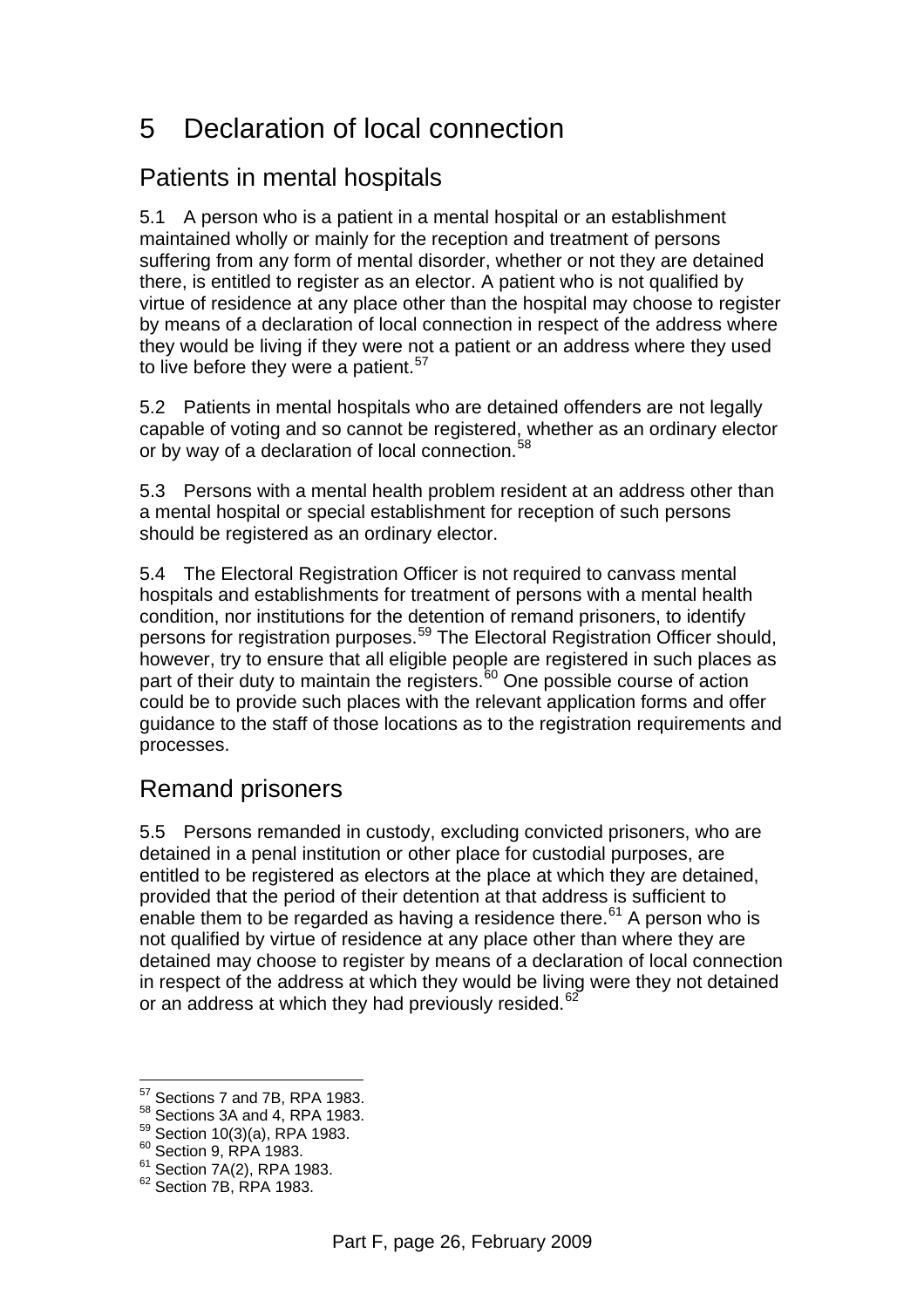## Homeless people

5.6 Any person who is resident in the UK but does not have a permanent address or an address of any description can register by way of a declaration of local connection.

5.7 A person with no fixed address may be registered at the address of, or which is nearest to, a place in the UK where they commonly spend a substantial part of their time (whether during the day or night). $63$  This address may be, for example, a park bench, a bus shelter or the doorway to a high street store. They cannot be registered as ordinary electors.

5.8 One of the most productive methods of contacting people who may be entitled to register in this way is through the agencies that work with them. Contacts with homeless charities and organisations, wardens of day centres and drop-in centres, hostels and other similar places could provide a range of information relating to people who may be entitled to be registered in pursuance of a declaration of local connection.

#### Residence on boats and houseboats and in other residences

5.9 Any person who lives on a boat within the UK and who meets the age and nationality criteria should be included on an electoral register after completing the necessary registration process.

5.10 When the boat, houseboat or other residence has a permanent mooring, the residents must be registered as ordinary electors. The property itself must also be canvassed and treated as a qualifying address.

5.11 If the boat or other residence does not have a permanent mooring, the residents, on application, should be registered by means of a declaration of local connection. The electors should be registered at a place they spend the most time or where they have some connection, such as the area where they were last permanently registered or any boatyard they may use for maintenance.

## Submission of declaration

5.12 Declarations of local connection can be made at any time throughout the year and must be accompanied by an application to register; these should be combined into a single application form. $64$  Successful applicants are added to the register based on the timetable for rolling registration as described in Part D, 'Monthly alterations to the register'.

5.13 At a by-election to the UK Parliament, Scottish Parliament or the National Assembly for Wales, any declaration of local connection made by a homeless person received during the period from the date of the vacancy to

<span id="page-28-0"></span><sup>63</sup> Section 7B(4)(b), RPA 1983.

<span id="page-28-1"></span> $64$  Regulation 26(2), RPR 2001.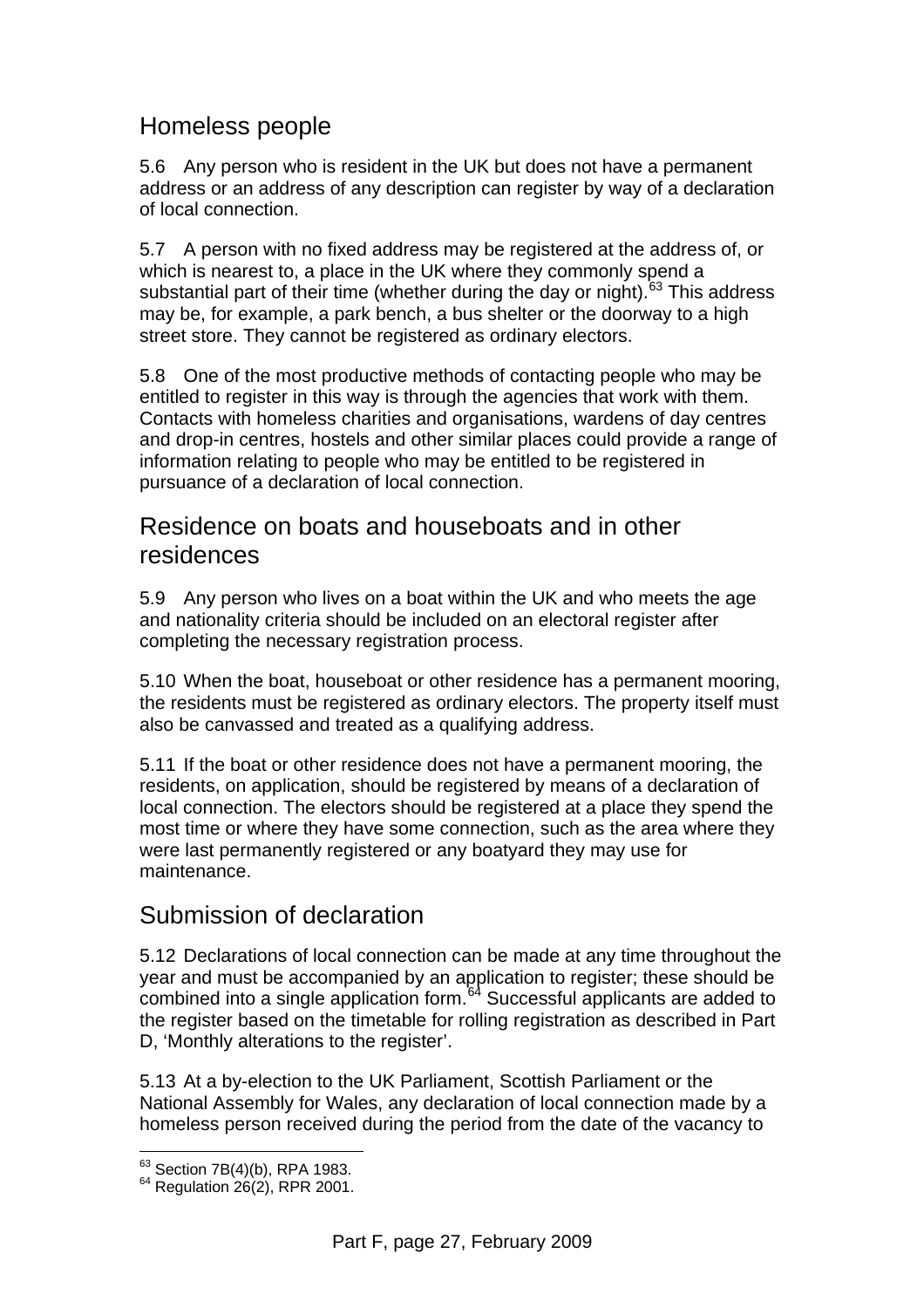the close of nominations must include a statement that the applicant has spent a substantial part of time during the past three months at or near to the address at which they claim to be entitled to be registered.<sup>[65](#page-29-0)</sup>

#### Validity of declaration

5.14 A declaration of local connection is valid for 12 months from the date when the entry on the register first takes effect. $66$  The elector may cancel their declaration at any time. $67$  An entry on the register relating to a declaration of local connection can be removed by the Electoral Registration Officer if the applicant submits a fresh declaration in respect of the same or a different qualifying address. If a person is registered in pursuance of a declaration of local connection this does not preclude that elector from registering as an ordinary elector at a different qualifying address during the 12 months during which the declaration is effective, although where this is the case the declaration ceases to have effect.

5.15 A declaration of local connection must be disregarded unless it is received by the Electoral Registration Officer within a period of three months from the date on which the declaration was dated.<sup>[68](#page-29-3)</sup>

#### Contents of declaration

5.16 A declaration of local connection must be signed and dated by the applicant and state:<sup>[69](#page-29-4)</sup>

- the applicant's name in full
- the date of the declaration
- the address to which correspondence for them can be delivered or a statement confirming that they are willing to collect correspondence from the Electoral Registration Officer
- the category in which their declaration falls, i.e. mental patient, remand prisoner or person of no fixed address
- if applicable, the address of the mental hospital or penal institution where the person is resident
- in the case of a person of no fixed address, the address of, or near, a place where they commonly spend a substantial part of their time
- the address at which the applicant would be residing if they were not a patient or detained or, if they are unable to give such an address, an address at which they have previously resided
- any address at which the applicant is currently registered (if they have ceased to reside at that address)
- that they have attained 18 years of age or if not their date of birth
- that they are a Commonwealth citizen or a citizen of the Republic of Ireland or a citizen of a European Union member state, and

<sup>65</sup> Section 7B(6), RPA 1983.

<span id="page-29-2"></span><span id="page-29-1"></span><span id="page-29-0"></span><sup>66</sup> Section 7C(2)(a), RPA 1983.<br>
<sup>67</sup> Section 7B(9), RPA 1983.<br>
<sup>69</sup> Section 7B(10), RPA 1983.<br>
<sup>69</sup> Section 7B, RPA 1983.

<span id="page-29-3"></span>

<span id="page-29-4"></span>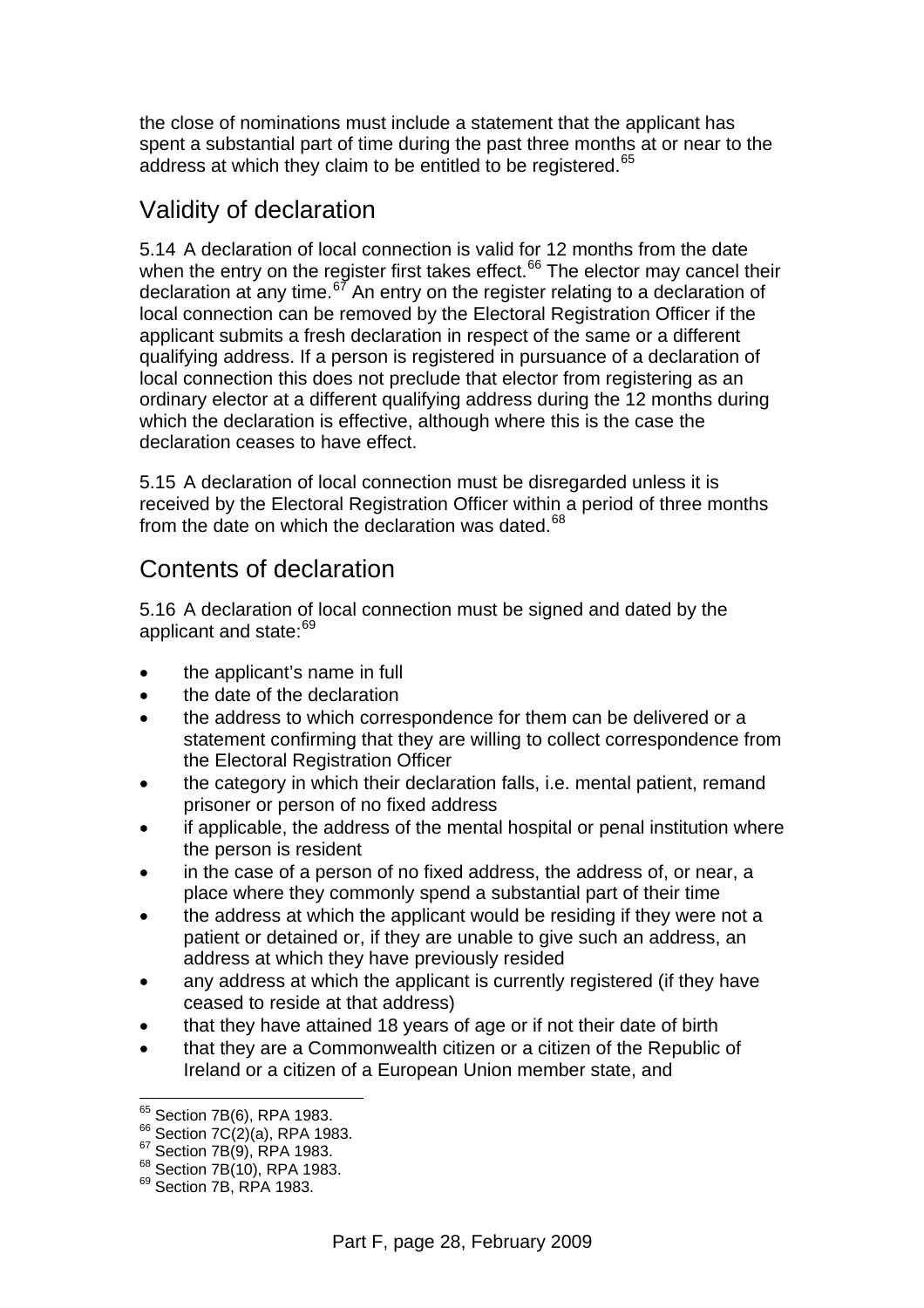that the information supplied is true

## Processing of declarations

5.17 All applications should be given an initial assessment as quickly as possible upon receipt. If there is no reason to ask for evidence of age or nationality or more information on any other registration matter the application should be determined before the next determination deadline.

5.18 Where the qualifying address is not in the Electoral Registration Officer's area, the application should be forwarded to the relevant Electoral Registration Officer without delay.

5.19 In all cases the applicant should be notified of acceptance or rejection of the application and, where it has been rejected, should be informed of the grounds for rejection.

5.20 The application does not have to contain information on the full and edited registers and a decision as to whether to opt out of having the applicant's details appear on the edited register in order to be a valid application. If, however, the application form used does not contain any information or decision on the opt-out, the Electoral Registration Officer must send the applicant the prescribed wording or a form of words to the same effect explaining about the two versions of the register, with a written explanation that the applicant must reply within 21 days with a written request if they wish to be excluded from the edited register. This does not have any impact on the processing of their application to register and does not delay their application.

## Renewal of declarations

5.21 The Electoral Registration Officer is required to issue to every person registered in pursuance of a declaration of local connection a reminder of the need to make a fresh declaration if they wish to remain registered as a voter and their circumstances remain unchanged.<sup>[70](#page-30-0)</sup> The reminder is to be issued to the elector in the period beginning nine months after the date when the existing entry on the register first takes effect and ending 10 months after that date.

5.22 Reminders do not have to be sent to an elector where the Electoral Registration Officer has received information that the person is no longer entitled to make the relevant declaration or to a person who has already made a fresh declaration. Electoral Registration Officers will need to maintain a record of when reminders are to be sent to persons registered in pursuance of a declaration of local connection. Failure to renew will result in the name of a person being removed from the register at the expiry of 12 months from the date on which their declaration became effective. Their names cannot be retained on the register if they fail to respond.

<span id="page-30-0"></span> $\overline{a}$  $70$  Regulation 25, RPR 2001.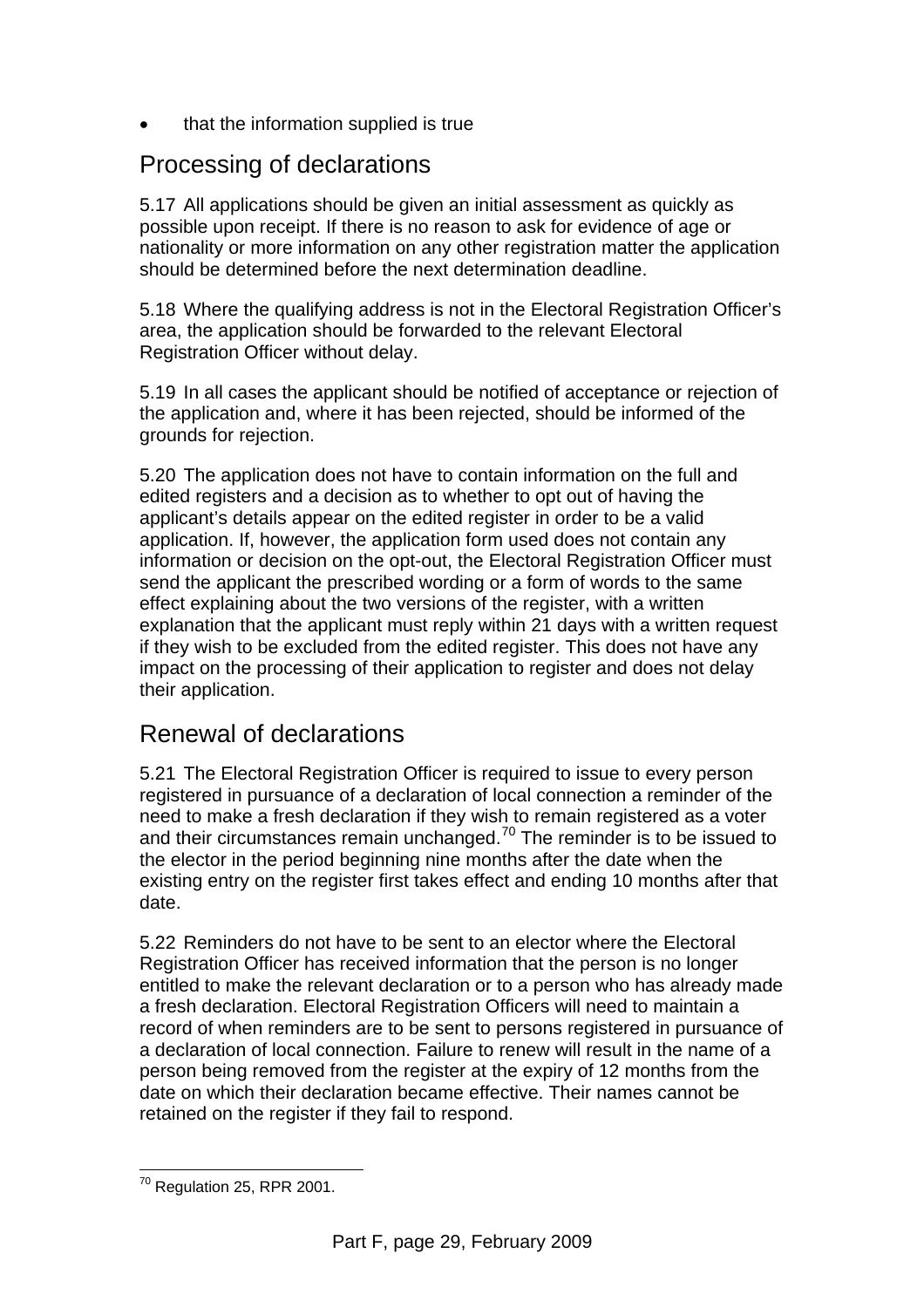5.23 The Electoral Registration Officer should consider which other methods of obtaining a renewal may be appropriate in addition to simply sending a renewal notice by post, taking into consideration the individual circumstances of the elector. The use of a personal visit either by staff of the Electoral Registration Officer or by council staff who regularly contact homeless electors may be appropriate. Any person appointed as a proxy should be contacted if no renewal is made to enquire about the circumstances of the elector.

#### Inclusion on the register

5.24 All persons registered in pursuance of a declaration of local connection giving an address in their declaration at which they have resided or would reside but for their circumstances are to be included at the end of each relevant part of the register under the heading 'other electors' without an address.[71](#page-31-0) Their names are to be included in alphabetical order grouped together with any service voters and overseas electors but before any anonymously registered electors.<sup>[72](#page-31-1)</sup>

## Methods of voting

5.25 Electors registered by means of a declaration of local connection may vote using the same methods as ordinary electors. It may be useful to include an absent voting application with declaration forms.

 $\overline{a}$ 

<span id="page-31-1"></span><span id="page-31-0"></span> $^{71}$  Regulation 40, RPR 2001.<br> $^{72}$  Regulation 41, RPR 2001.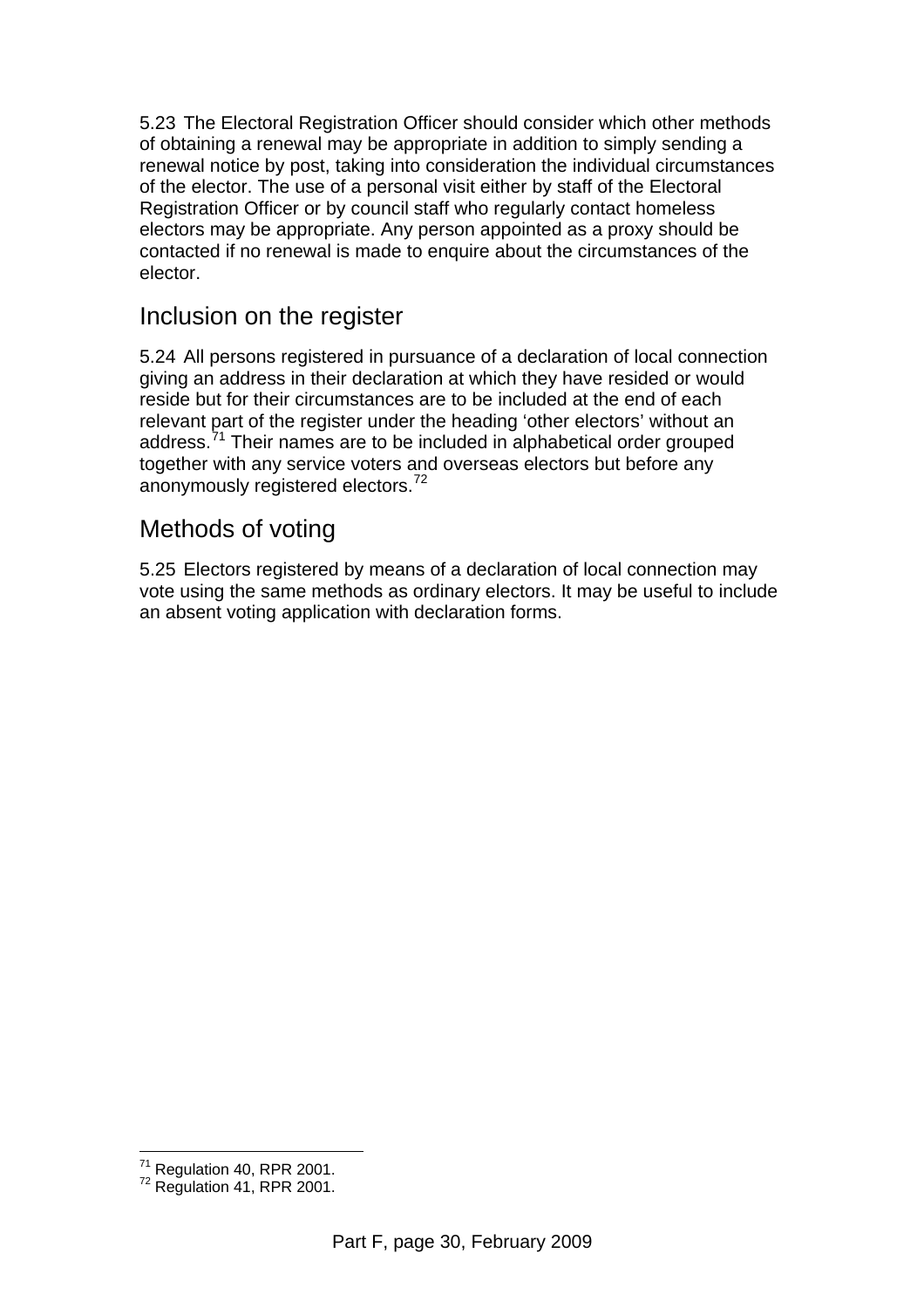## 6 Anonymous registration

## Introduction

6.1 Anonymous registration is available to people meeting certain statutory requirements where, if their name or address were listed on the electoral register, their safety would be at risk. Any other person in the same household as a person at risk is also qualified to register as an anonymous elector.

#### Requirements for anonymous registration

6.2 An application for anonymous registration consists of a normal application for registration accompanied by an application for anonymous registration. It would be practical to combine the two as is usual practice with other declaration applications. All applicants must meet the normal requirements for registration (age, nationality, residence and not disqualified).

6.3 Applications must be signed and dated by the applicant and must contain:[73](#page-32-0)

- the applicant's full name
- their address
- the reason for their application
- evidence to support their application (a court document or an attestation as described below)
- evidence that the applicant is in the same household as a person who meets the safety test (if they are not the person at risk themselves)
- a declaration that:
	- the evidence to support their application is genuine
	- any evidence given when they are in the same household as someone at risk is also genuine
	- the other information given is true, and
	- they are a citizen of the European Union or a Commonwealth country as stated in the application

6.4 All applicants must satisfy the Electoral Registration Officer that their safety or that of any other person in the same household would be at risk if their details were made public. To prove this there is a test that must be passed to the satisfaction of the Electoral Registration Officer called the 'safety test'. The safety test is that 'the safety of the applicant for an anonymous entry or that of any person of the same household would be at risk if the register contains the name of the applicant or his qualifying address'.[74](#page-32-1)

<span id="page-32-0"></span> $\overline{a}$ <sup>73</sup> Regulation 31G, RPR 2001.<br><sup>74</sup> Section 9B(10), RPA 1983.

<span id="page-32-1"></span>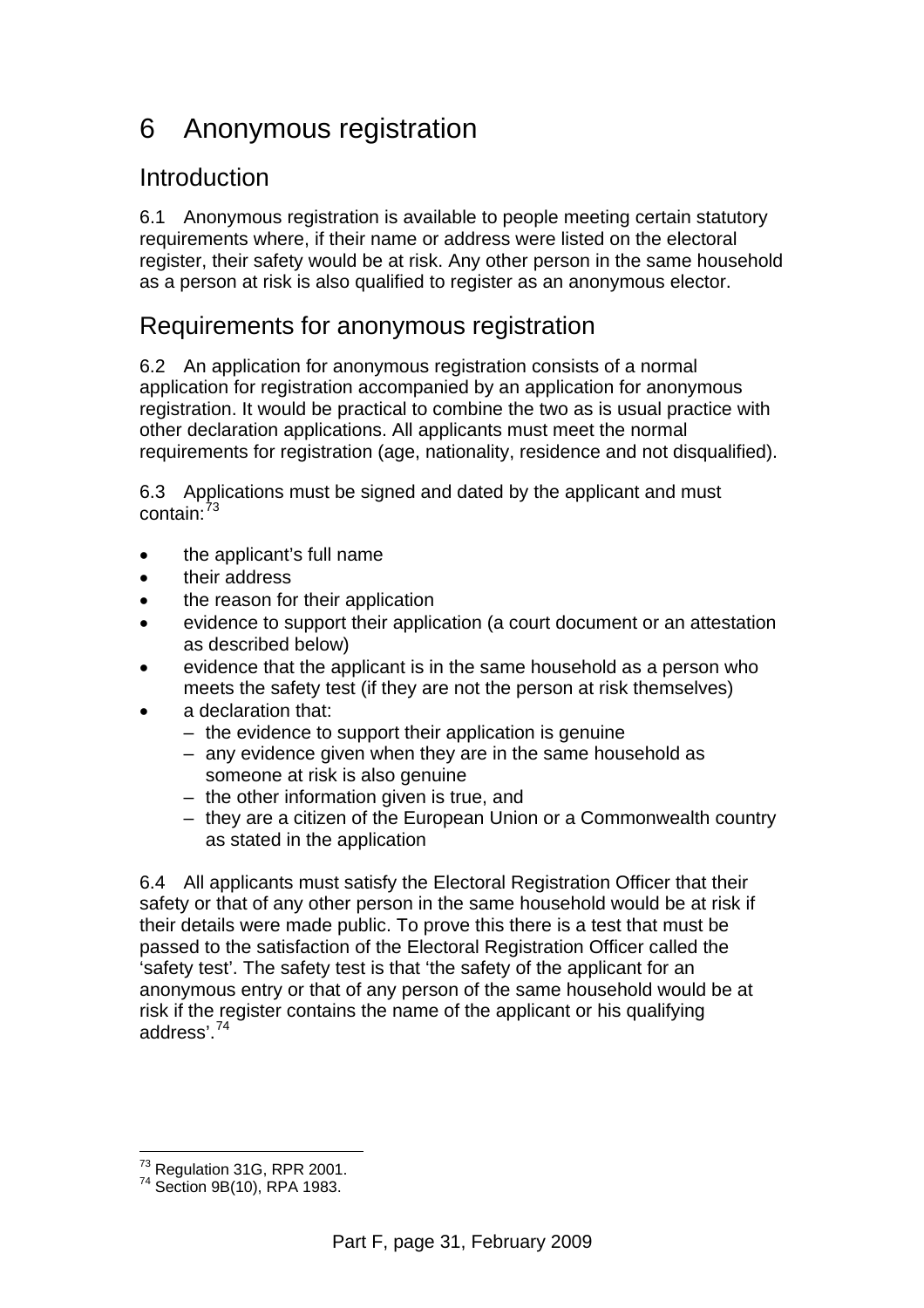6.5 This is achieved by the applicant giving a reason for their application and documentary evidence or an attestation in support of this reason.<sup>[75](#page-33-0)</sup>

6.6 The Electoral Registration Officer should not involve themselves in the personal circumstances of applicants and decisions on the safety test should rely on the presence and content of the accompanying documents. The Electoral Registration Officer should be satisfied that those documents are genuine.

6.7 Someone living in the same household as a person who qualifies for anonymous registration also qualifies for anonymous registration. Their application must contain the evidence required to meet the safety test of the person who qualifies as well as evidence that they reside in the same household.[76](#page-33-1) Evidence could be a utility bill, bank statement, photocard driving licence, etc. It is suggested that the applicant should be advised that others in their household can apply, although the other residents must not be contacted directly in order to protect the applicant.

6.8 Anonymously registered electors are entitled to submit a correspondence address which must be used for all future registration correspondence if given.[77](#page-33-2) It should also be used for election communications such as poll cards. The use of this correspondence address does not apply to the address to which postal ballot papers will be sent and therefore the postal vote application will require any alternative address to be stated in the relevant section.

## Processing of applications

6.9 These applications do not have the same type of public scrutiny as other electoral registration applications as people may not inspect the name and address supplied by an applicant for anonymous registration. The Electoral Registration Officer should therefore be particularly proactive in being satisfied that all the requirements for registration are met.

6.10 In determining an application, an Electoral Registration Officer has the power to ask for more information on any requirement if they are not satisfied that the applicant qualifies for registration.<sup>[78](#page-33-3)</sup> Applications need not be determined until the evidence or information is received. At all times, Electoral Registration Officers should ensure that any procedure put in place is not overly arduous for these vulnerable people, while ensuring the accuracy and integrity of the register.

6.11 The application deadlines are different from those for ordinary registration applications as there is no requirement for a five-day objections period. Applications may, therefore, be received after the deadline for ordinary registration for the same notice of alteration or revised register. It is important

 $75$  Regulations 31G, 31I and 31H, RPR 2001.

<span id="page-33-2"></span><span id="page-33-1"></span><span id="page-33-0"></span> $76$  Regulations 31G(4), RPR 2001.<br>  $77$  Regulation 31G(6), RPR 2001.<br>  $78$  Regulation 24, RPR 2001.

<span id="page-33-3"></span>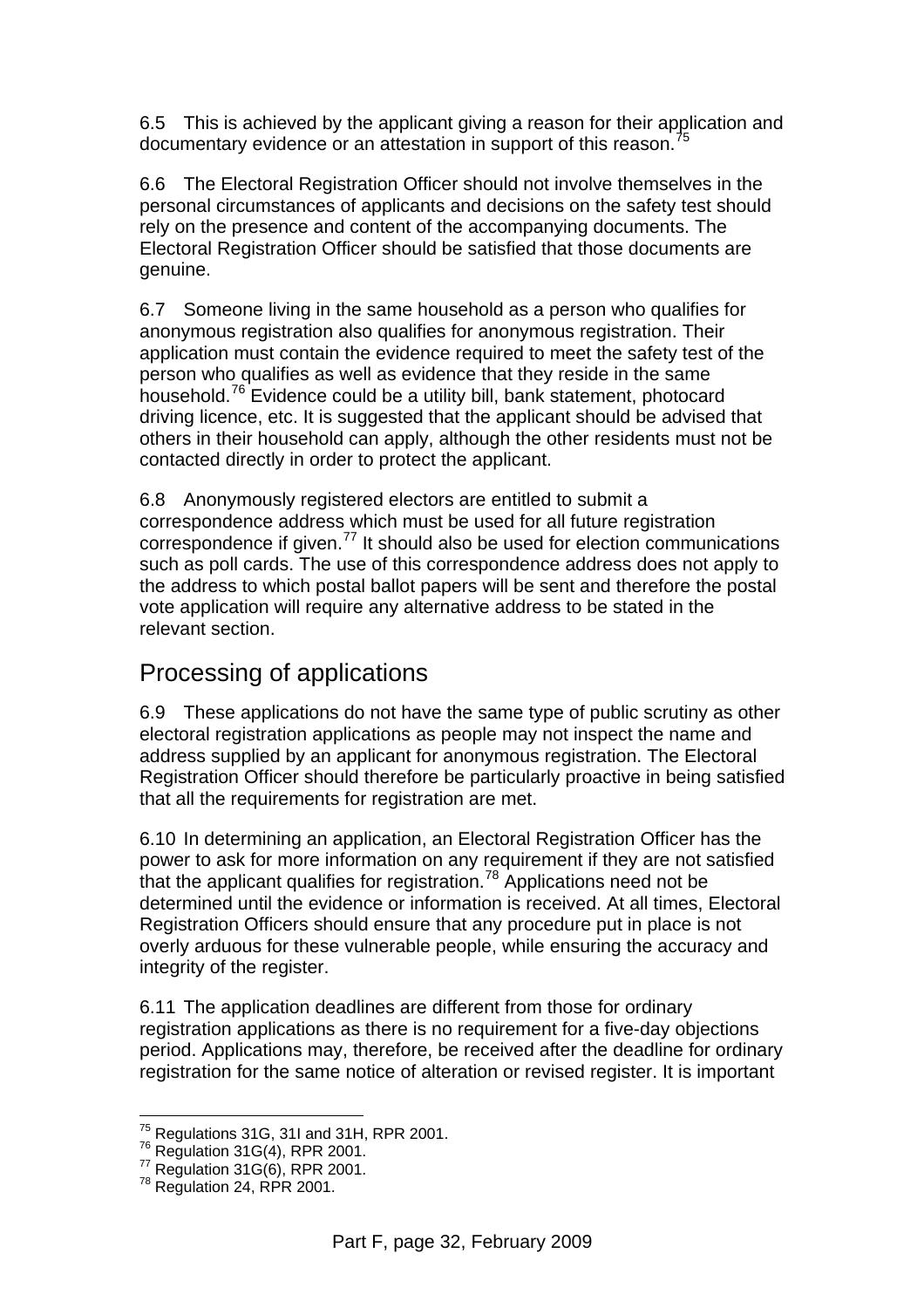to note that applications should not be determined until the Electoral Registration Officer has gathered the information required and has undertaken the process of determination.

Applications should be date-stamped on the day they are determined as well as on the date they are received. The deadlines by which the determination must be made to be included in any notice of alteration **CO** Applications should be date-stamped on the day they are dete as well as on the date they are received. The deadlines by white determination must be made to be included in any notice of alt or revised register are disc register'.

6.12 The Electoral Registration Officer must be satisfied that the elector meets the attestation or documentary evidence requirement so that the safety test is met in addition to the normal registration requirements. Therefore, the Electoral Registration Officer should not publish a deadline for completion of any anonymous application as applications received on the determination deadline may be incomplete or any check as to the evidence given or other registration particulars may mean that such applications cannot be added to the register at that time. Applications should be given an initial assessment as soon as practicable so that the formal determination can be made in time for the next publication deadline.

6.13 Anonymous registration application details such as name and address are not added to the lists of applications.<sup>[79](#page-34-0)</sup> Anonymous applications are not available for public inspection at any time.<sup>[80](#page-34-1)</sup>

6.14 Many potential applicants are not currently registered or may not want to register if there is any possibility that their privacy could be compromised. They may not use the new system if they feel that their name would be published should they make a mistake on the anonymous application form. The law therefore is clear that they must not be added to the register at all if the anonymous part of the application fails. $81$ 

6.15 The Electoral Registration Officer would be acting contrary to legislation and thus in breach of official duty if a person was given an entry in the main section of the register with their name and address if they had applied using an anonymous application which did not pass the safety test (and they did not then go on to apply as an ordinary elector), even if doing otherwise meant that that person had no entry on the register at all. Consequently, an Electoral Registration Officer is not in breach of official duty in not registering the person following a failure of an anonymous application; however, the Electoral Registration Officer should make a reasonable effort to obtain a new application from that person.

6.16 If the anonymous application is rejected, the person is allowed to make a new application for ordinary or anonymous registration if they wish.

 $\overline{a}$ 

<span id="page-34-1"></span><span id="page-34-0"></span><sup>&</sup>lt;sup>79</sup> Regulation 29(2B), RPR 2001.<br><sup>80</sup> Regulation 28(2), RPR 2001.<br><sup>81</sup> Section 9B(6), RPA 1983.

<span id="page-34-2"></span>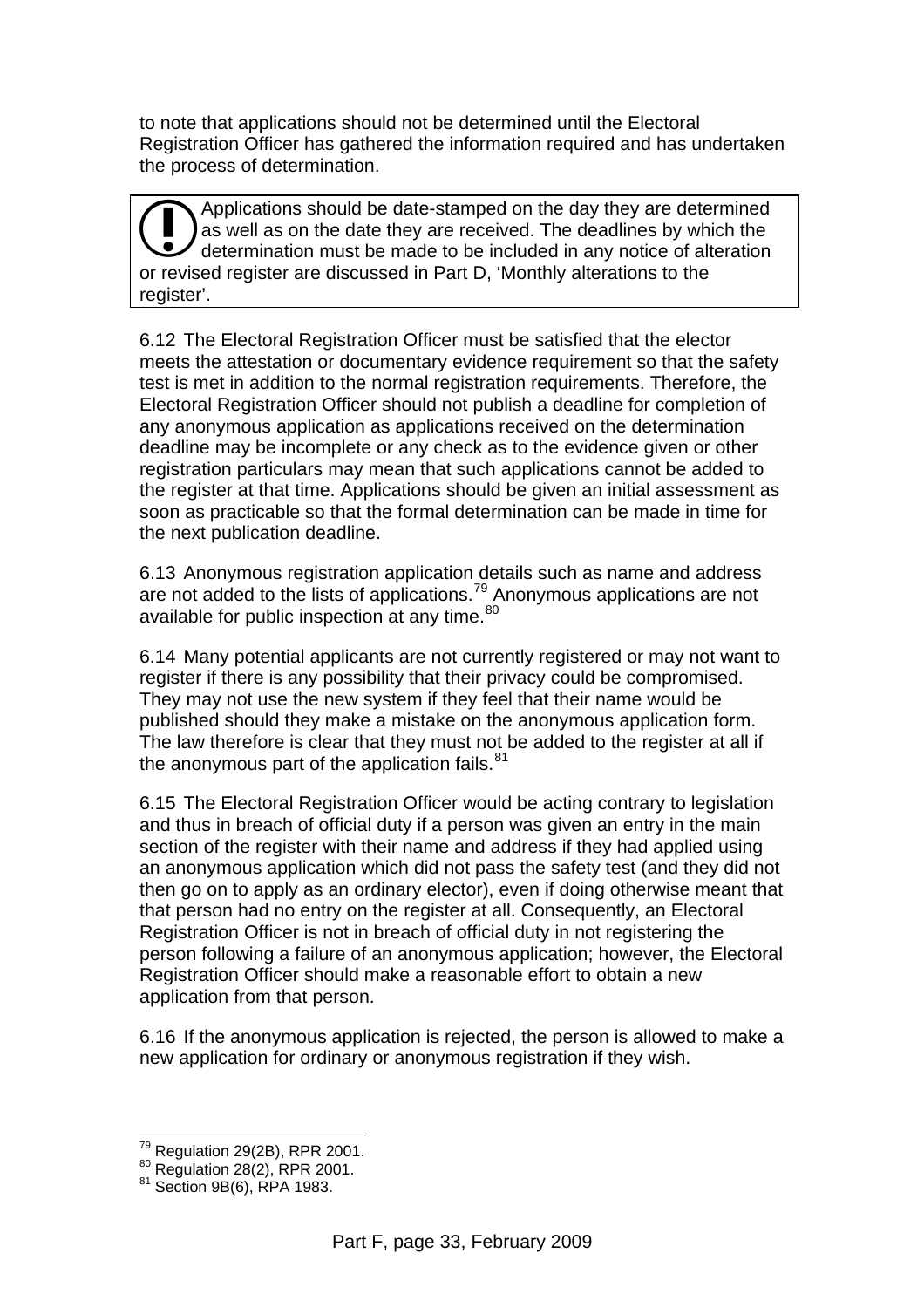6.17 When an anonymous application is received, all previous 'ordinary' applications either awaiting determination or determined but not added to the register for that individual are suspended until the anonymous application is determined. If the anonymous application is rejected then all previous applications for registration are disregarded and no entry at all is made on the register.<sup>[82](#page-35-0)</sup>

6.18 In practice an application from a canvass form may include a note asking for more privacy with a reason that may satisfy the requirements for anonymous registration. An anonymous registration application should then be sent. Upon receipt of a completed anonymous registration application form the original canvass form is then suspended (for the anonymous applicant only) until the anonymous application is determined.

6.19 If the anonymous registration application is rejected, no entry can be made on the register for that elector either as an anonymous or ordinary elector, not even based on any original canvass form or rolling registration application. If the anonymous application is accepted, the original canvass form is disregarded for that elector and only the anonymous entry shall apply. This does not affect any other people on a canvass form; they should be registered normally unless they also apply for anonymous registration.

6.20 If a person already has an entry on the register and an anonymous application is accepted, the ordinary entry is removed and the anonymous entry used instead. The existing entry is not removed unless and until the anonymous application is accepted by the Electoral Registration Officer. There is no flexibility to remove an existing entry from a register before the anonymous application has been accepted. Any existing entry is removed at the same time that the anonymous registration is added.

6.21 Registration lasts for 12 months from the day the anonymous entry is first made on the register (the date of the notice of alteration). Once that period of 12 months has ended, the registration is removed on the next notice of alteration subject to the standard application deadline (note that this is not the special anonymous application deadline). Applications can be removed earlier by cancellation from the elector or a review of registration.<sup>[83](#page-35-1)</sup>

6.22 The Electoral Registration Officer must send a reminder between 9 and 10 months after the date of first registration (and each anniversary). <sup>[84](#page-35-2)</sup> The reminder must explain that a new application must be made and, if the elector wants to remain registered anonymously, must be accompanied by a new application for an anonymous entry.

6.23 Registration can be renewed annually for another 12-month period. Renewals must contain the same level of evidence as original applications. Applicants should therefore be advised to keep a copy of attestations or copies of court documents for subsequent applications. It would be good

 $\overline{a}$ 

<span id="page-35-0"></span><sup>&</sup>lt;sup>82</sup> Section 9B(6), RPA 1983.<br><sup>83</sup> Section 9C, RPA 1983.

<span id="page-35-2"></span><span id="page-35-1"></span><sup>&</sup>lt;sup>84</sup> Regulation 25A, RPR 2001.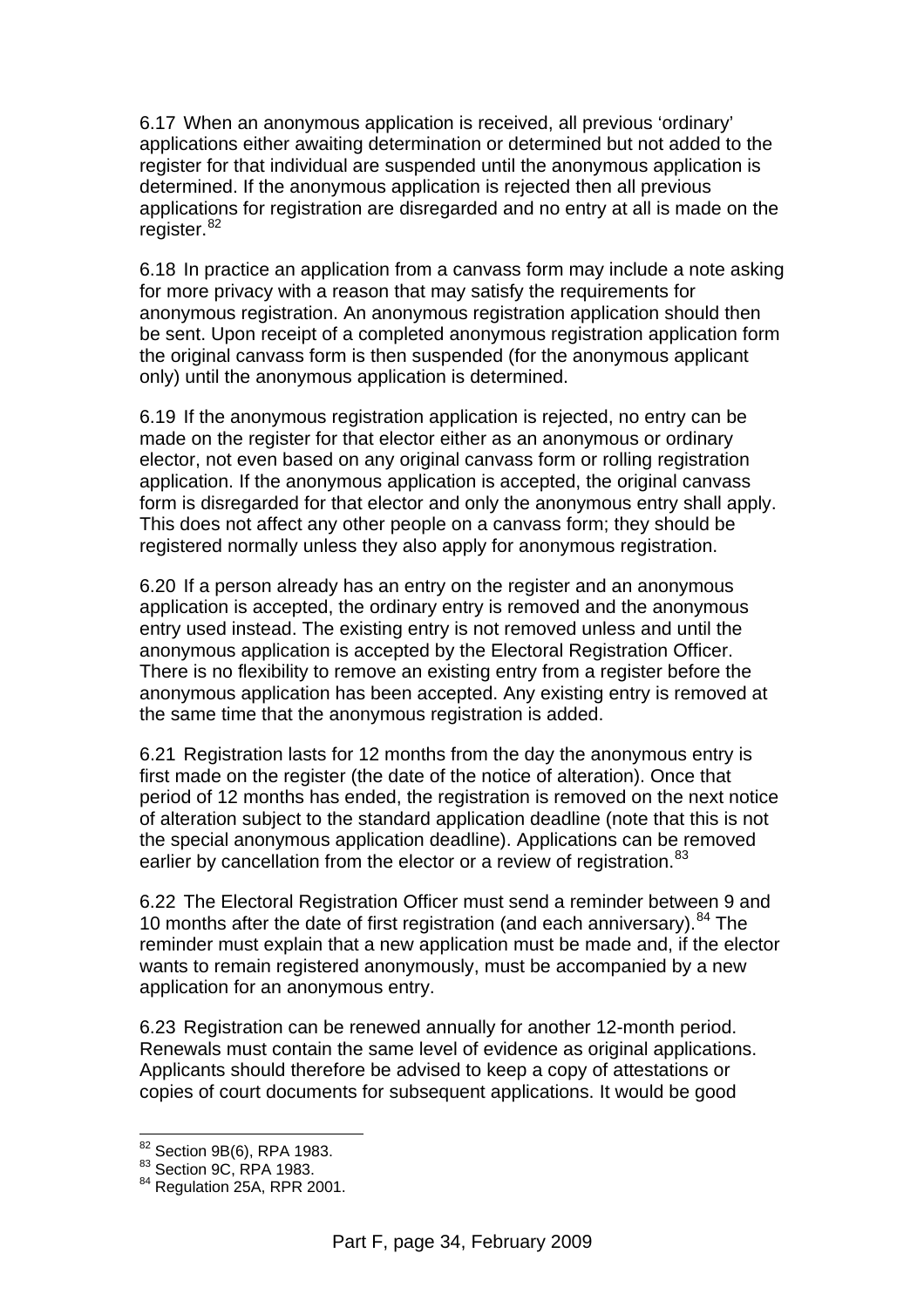practice to offer to copy any originals so that they can be returned and the copy kept for reference. It is recommended that if the elector loses their supporting documents, the Electoral Registration Officer supply a copy of any document or attestation which is still in force to assist with any renewal.

6.24 Anonymous entries can be subject to Electoral Registration Officer review. Further consideration of the review process is contained in Part D, 'Monthly alterations to the register'. If the Electoral Registration Officer considers that such a person should not be or should never have been on the register they can be reviewed. The name and address of the person is not entered on the list of persons under review. Anonymous entries or applications cannot be objected to under the objection procedure.<sup>[85](#page-36-0)</sup>

6.25 In England and Wales, the Ministry of Justice has made arrangements so that anonymous registration appeals, which can only arise from reviews or the original application, should be heard in private.<sup>86</sup> Equivalent arrangements are in place in Scotland.<sup>[87](#page-36-2)</sup> Further information can be found in Part D, 'Monthly alterations to the register', Section 7, 'Hearings'.

#### Types of documents and attestation

6.26 The application must contain the elector's reason as to why they are applying for an anonymous entry.<sup>88</sup> The application must also be accompanied by either a court order or an attestation.<sup>[89](#page-36-4)</sup>

6.27 Any court order or injunction must be for the protection or the benefit of the applicant or another person of the same household. The order must also be in force on the day of the application but not necessarily for the whole 12 month period of registration.<sup>90</sup> An order ceasing to be in force during the 12month period of registration does not reduce or otherwise affect the length of registration. A copy rather than the original of any court document being relied on is acceptable.

6.28 The eligible court documents are: <sup>[92](#page-36-7)</sup>

• an injunction for the purpose of restraining a person from pursuing any conduct which amounts to harassment granted in proceedings under Section 3 of the Protection from Harassment Act 1997 or under article 5 of the Protection from Harassment (Northern Ireland) Order 1997

<sup>85</sup> Section 10A(3B), RPA 1983.

<span id="page-36-1"></span><span id="page-36-0"></span><sup>86</sup> Paragraphs 24 and 25, Civil Procedure Rules, Practice Direction 52 (applicable to all appeals in England and Wales). Paragraph 24(5)(8) of the Practice Direction provides that the hearing of appeals by the county court for anonymous registration will be in private unless the court orders otherwise and paragraph 24(5)(9) contains similar provision for appeals to the Court of Appeal.

<span id="page-36-2"></span><sup>87</sup> Act of Sederunt (Summary Applications, Statutory Applications and Appeals etc. Rules) Amendment (Registration Appeals) 2008.<br><sup>88</sup> Regulation 31G(1)(c), RPR 2001.

<span id="page-36-5"></span><span id="page-36-4"></span><span id="page-36-3"></span><sup>89</sup> Regulation 31G(3), RPR 2001.<br>
<sup>90</sup> Regulation 31I(5), RPR 2001.<br>
<sup>91</sup> Regulation 31I(2), RPR 2001.<br>
<sup>92</sup> Regulation 31I(3), RPR 2001.

<span id="page-36-6"></span>

<span id="page-36-7"></span>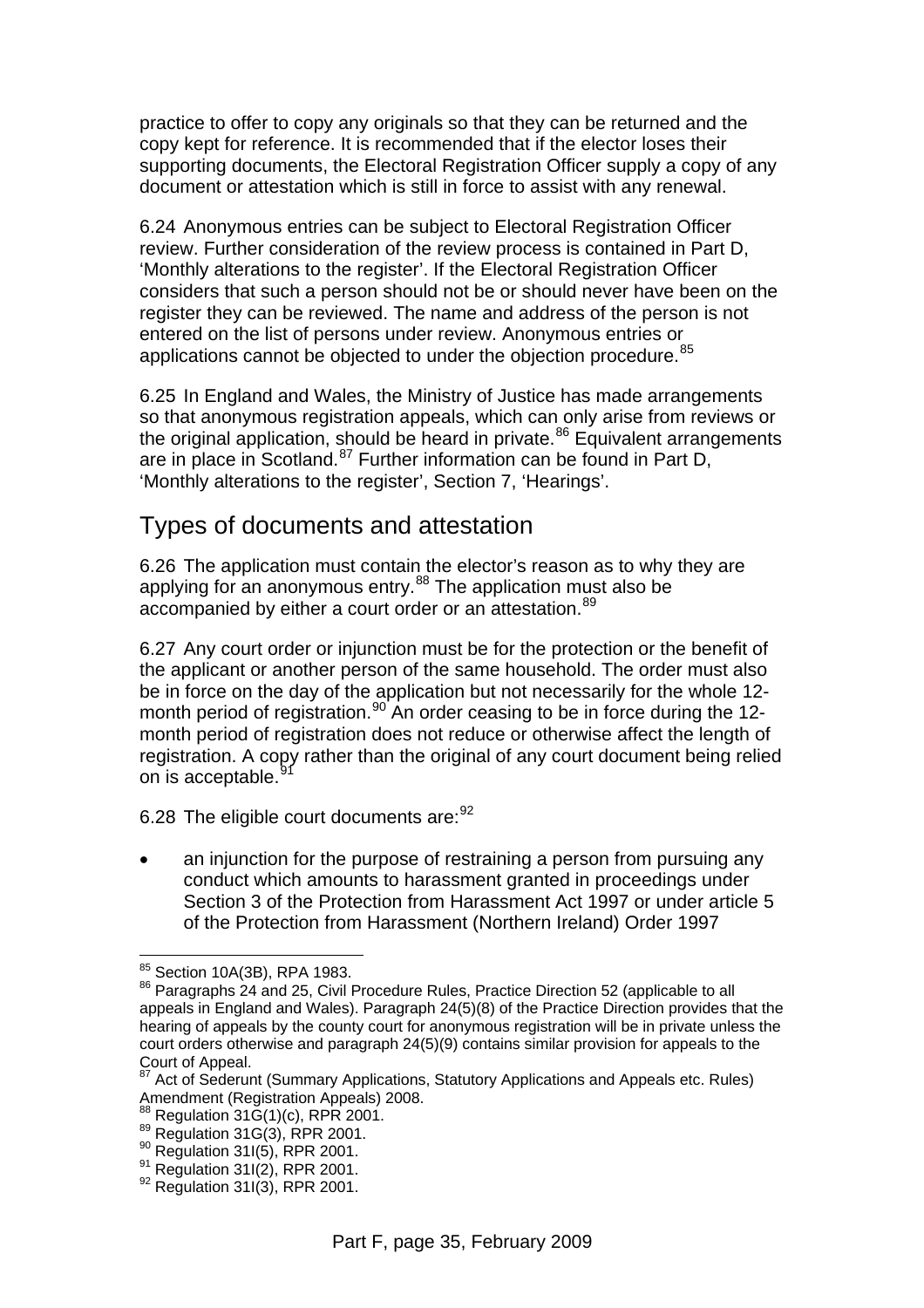- an injunction granted under Section 3A(2) of the Protection from Harassment Act 1997
- a restraining order made under Section 5(1) of the Protection from Harassment Act 1997, or under article 7 of the Protection from Harassment (Northern Ireland) Order 1997
- a restraining order on acquittal made under Section 5A(1) of the Protection from Harassment Act 1997, or under article 7A(1) of the Protection from Harassment (Northern Ireland) Order 1997
- a non-harassment order made under Section 8(5)(b)(ii) of the Protection from Harassment Act 1997
- a non-harassment order made under Section 234A(2) of the Criminal Procedure (Scotland) Act 1995
- a non-molestation order made under Section 42(2) of the Family Law Act 1996, or under the Family Homes and Domestic Violence (Northern Ireland) Order 1998

6.29 If an attestation is used it must certify that if the name and/or address were on the register the applicant's or another member of the same household's 'safety would be at risk'. Attestations must be signed and dated by a qualifying officer.<sup>[93](#page-37-0)</sup> The period of the attestation begins on the date stated and lasts for a period of between one and five years. The actual length must be stated within the attestation.<sup>[94](#page-37-1)</sup> The Commission has produced an anonymous registration application form which contains an attestation.

6.30 The qualifying officers who may attest are: [95](#page-37-2)

- a police officer of or above the rank of superintendent of any police force in the UK
- the Director General of the Security Service or the Serious Organised Crime Agency
- a director of adult social services or children's services in England or a director of social services in Wales
- any chief social work officer in Scotland
- any director of social services of a Health and Social Services Board or executive director of social work of a Health and Social Services Trust in Northern Ireland

6.31 It is recommended that the Electoral Registration Officer contact their relevant directors and chief officers to alert them to their powers under the anonymous registration process. They may wish to be aware of their attestation powers and any guidance that their representative groups have given on dealing with requests for attestation (such as from the Association of Chief Police Officers for police officers). They may also know of establishments (such as refuges) where people who may qualify for anonymous registration visit or are resident.

 $\overline{a}$ 

<span id="page-37-1"></span><span id="page-37-0"></span><sup>&</sup>lt;sup>93</sup> Regulation 31J(2), RPR 2001.<br><sup>94</sup> Regulation 31J(3), RPR 2001.<br><sup>95</sup> Regulation 31J(4), RPR 2001.

<span id="page-37-2"></span>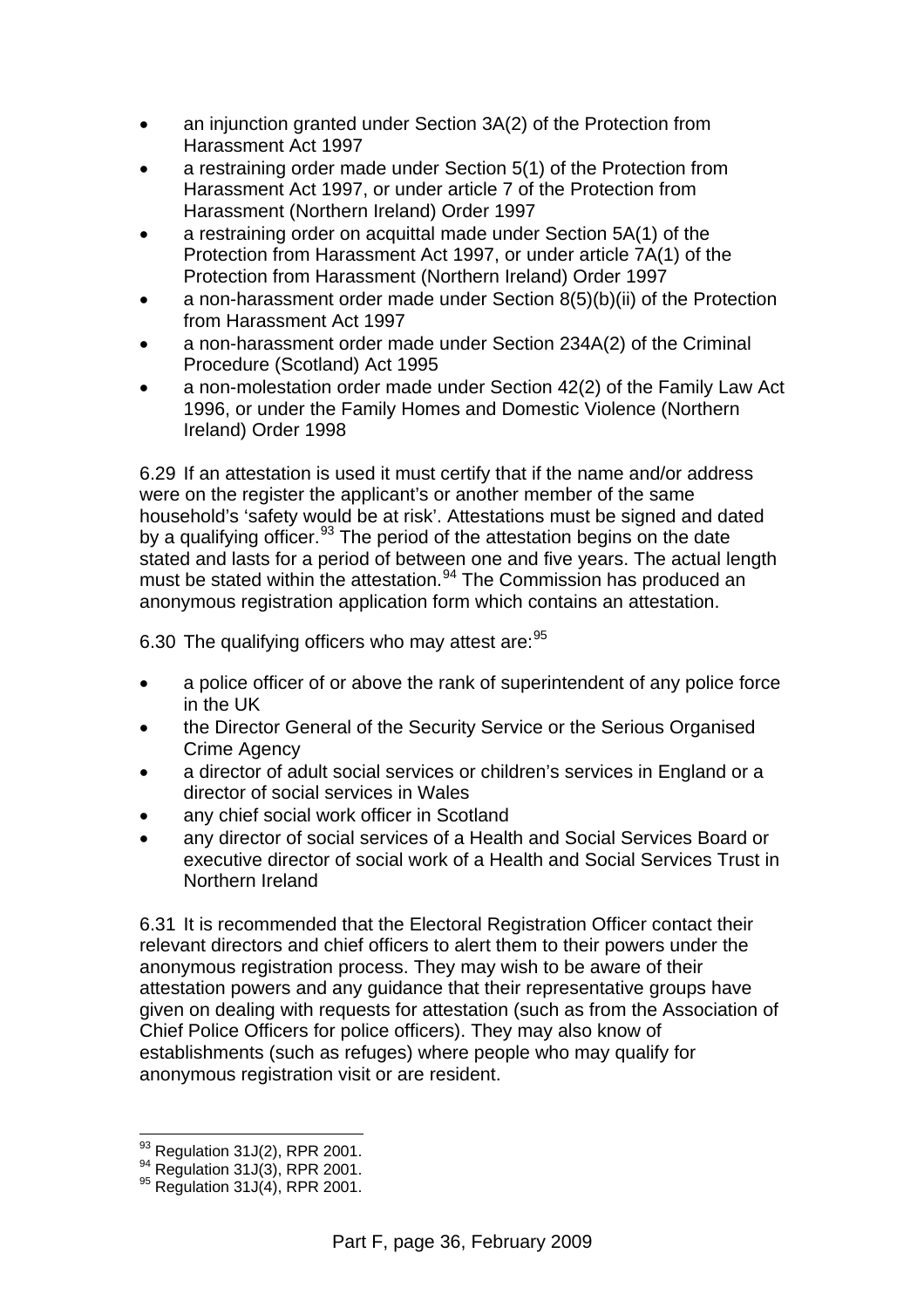6.32 The attestation can come from one of the qualifying officers from a different area than that in which the elector now lives and is registering. This may often be the case where the applicant has moved to a new area to set up home away from the cause of the risk to their safety. For example, an attestation from one English local authority director of children's services is valid in every local authority area in Great Britain.

6.33 The attestation cannot be delegated from a qualifying officer to a more junior person within their organisation and the attestation must be in writing and signed by the qualifying officer.

#### Inclusion on the register and records of anonymous electors

6.34 Once an anonymous application is accepted, an entry is made on the register at the next register alteration or revision. Neither the name nor the address of anyone accepted as an anonymous elector will appear on the register. The entry for each person must consist of the elector number and the letter N. The letter N can appear as an addition to the column for the normal franchise or absent vote letters such as G or A, or the letter N could appear in the name column if desired. These electors must be placed in the 'other electors' section at the end of the register and placed after all the other declaration electors.[96](#page-38-0) Part H, 'Access and supply', sets out an example register layout which shows the options available.

6.35 Communications from the Electoral Registration Officer or the Returning Officer should not be able to be used to identify those with an anonymous entry. Items such as renewals, poll cards and postal votes should be in a covering plain envelope.

6.36 The Electoral Registration Officer must keep a special list, the 'record of anonymous entries', of those people with an anonymous entry. This shall contain the electoral number, full name, address, correspondence address (if any) and date that the registration first took effect.<sup>[97](#page-38-1)</sup> The utmost security must be applied to this list and no unauthorised access must be allowed (see 'Access and supply issues' below). Absent vote delivery address details should be kept on the anonymous record.<sup>[98](#page-38-2)</sup>

6.37 When a person is entered in the record, a 'certificate of anonymous registration' must be issued. This must mention the area for which the Electoral Registration Officer has responsibility, the elector's name, qualifying address, electoral number and date on which the registration took effect. It must also state that the registration will end no later than 12 months from that registration date if no renewal is made.<sup>[99](#page-38-3)</sup>

<sup>96</sup> Regulation 41A, RPR 2001.

<span id="page-38-3"></span>

<span id="page-38-2"></span><span id="page-38-1"></span><span id="page-38-0"></span><sup>97</sup> Regulation 45A, RPR 2001.<br>
98 Regulation 45A(4), RPR 2001.<br>
99 Regulation 45G, RPR 2001; Regulation 45F, RPR (Scotland) 2001.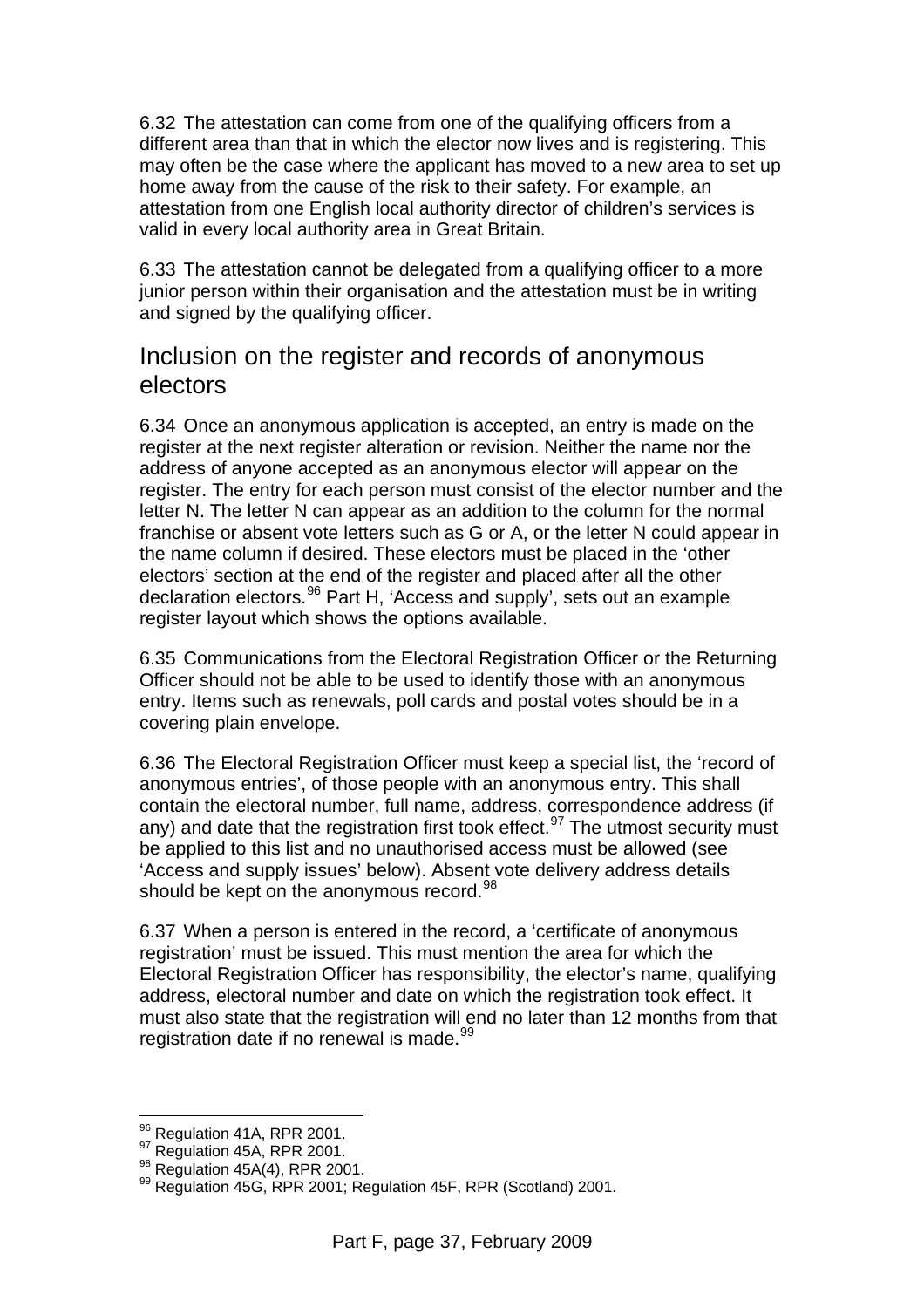6.38 Anonymously registered electors may find it difficult to prove their identity and in obtaining credit and financial facilities as they will not appear on the register. The major credit reference agencies have introduced facilities to assist in this matter but the choice of whether the information from the certificate is given to the credit reference agencies is one for the anonymously registered elector not the Electoral Registration Officer. The Commission has provided some sample wording (below) for use in the compulsory certificate of anonymous registration.

#### **Certificate of anonymous registration**

I, the Electoral Registration Officer for [name of area], certify that the person named below has an anonymous entry.

Name: Qualifying address: Elector number:

This registration commenced on [date of register update or revision] and will continue for 12 months unless cancelled by the elector or removed under any enactment.

Signed:

[Name] Electoral Registration Officer

#### **Important information for anonymous electors. Credit reference agencies, identity and political donations.**

#### **Credit and identity**

The electoral register is used as an important part of proving your identity and deciding on whether to give people credit facilities. As your name and address will not appear on the register you may find it difficult to open a bank account or make other financial arrangements. You may find it useful to contact the credit reference agencies to add your name to their special anonymous elector database. However, this will involve handing your details to a third party. Remember that the decision on handing over your details is yours and you should only consider this if you are confident about the process the company has to keep your data secure.

#### **Political donations**

Only people who are on the electoral register may donate or loan money to a registered political party (or other regulated person or organisation) in Great Britain. As your name and address is not included on the register you will need to show and possibly supply a copy of this certificate to the regulated person or body if you wish to donate or loan money. Remember that the decision on handing over your details is yours but if you do not supply a copy of this certificate you will not be able to donate or loan money.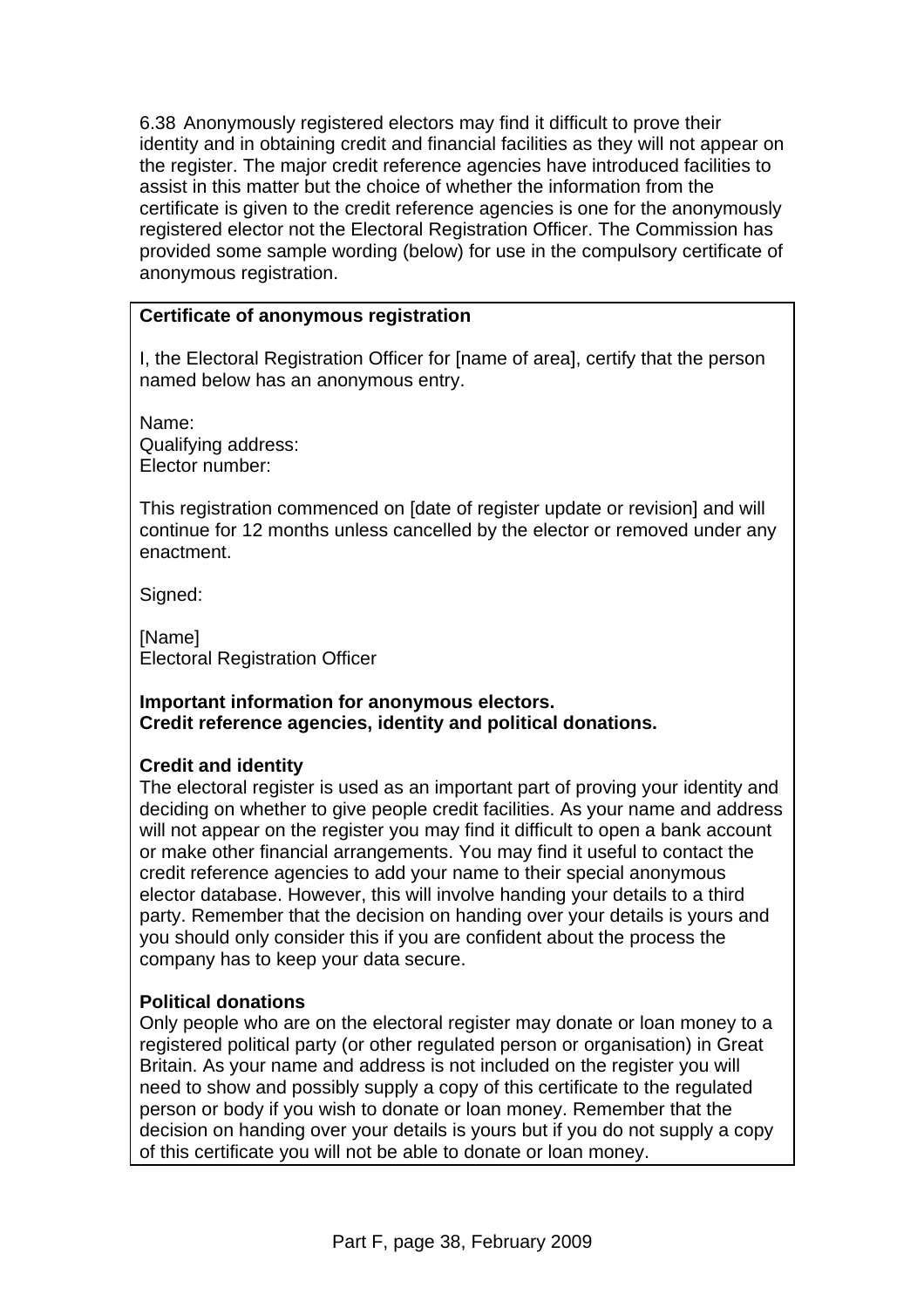#### Absent voting lists

For more information see Part G, 'Absent voting'. The absent voting lists must, for anonymous electors and their proxies, contain only the electoral number and the period for which the absent vote is in effect, **but not any address.** At an election, the copy of the absent voting is to but not any address. At an election, the copy of the absent voting lists to enable postal vote issuing and marking the return of postal votes contains only the electoral number. The address to which the ballot pack will be sent must not be on that list and all correspondence must be sent in an unidentifiable envelope.<sup>[100](#page-40-0)</sup>

6.39 The edited register must not contain an anonymous entry. All anonymous electors are automatically opted out.<sup>101</sup> No action is required if an anonymous application form does not contain information on the opt-out.

#### Access and supply issues

6.40 The record of anonymous entries is clearly a very sensitive document and proper precautions must be made to ensure that there is no unauthorised access to it.

6.41 Access is allowed only to the following persons and organisations that have a duty to ensure that the record is kept securely and used only for prescribed uses:

- Returning Officers and referendum Counting Officers (provided with any copy of the register or part of it) $102$
- in England and Wales, the jury service (on written request)<sup>[103](#page-40-3)</sup>
- the security services, including GCHQ (provided with any register request $10^{104}$  $10^{104}$  $10^{104}$
- police forces (including the Police Information Technology Organisation and the Serious Organised Crime Agency) (on request in writing from a senior office as defined in the Regulations)<sup>[105](#page-40-5)</sup>

6.42 When the lists of postal and proxy voters are inspected or supplied, only the electoral number and duration of the absent vote of any anonymous elector can be shown or supplied. This is because the lists can only include this information. Marked lists mirror this by containing only the electoral number.

<sup>&</sup>lt;sup>100</sup> Section 9B(8), RPA 1983.

<span id="page-40-3"></span>

<span id="page-40-2"></span><span id="page-40-1"></span><span id="page-40-0"></span><sup>&</sup>lt;sup>101</sup> Regulation 93(2A), RPR 2001.<br><sup>102</sup> Regulation 45C, RPR 2001.<br><sup>103</sup> Regulation 45D, RPR 2001.<br><sup>104</sup> Regulation 45E, RPR 2001; Regulation 45D, RPR (Scotland) 2001.<br><sup>105</sup> Regulation 45F, RPR 2001; Regulation 45E, RPR (

<span id="page-40-5"></span><span id="page-40-4"></span>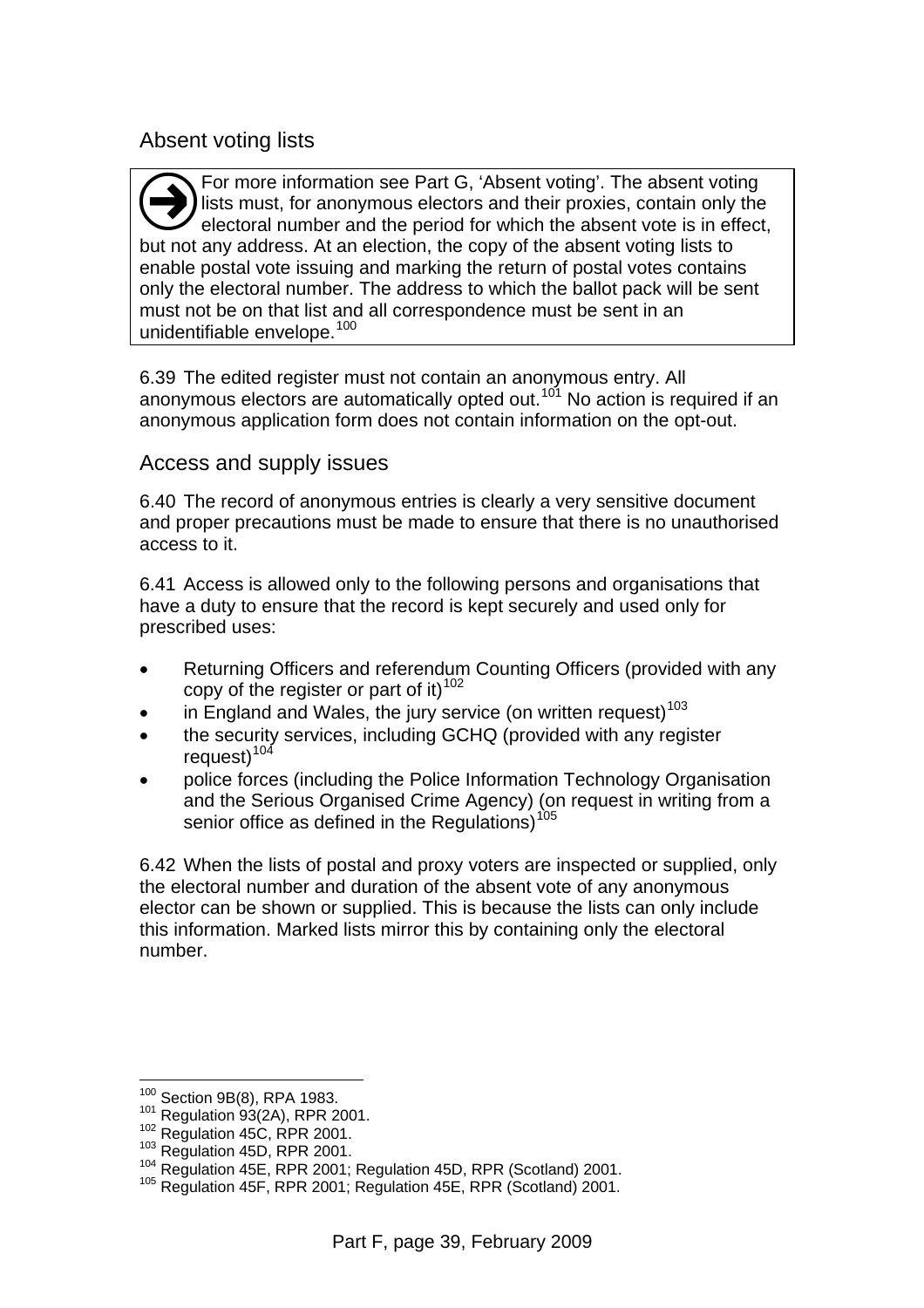## Methods of voting

#### Voting at the polling station

6.43 A poll card must be sent to all anonymous electors. There are amendments to the prescribed form of poll card for anonymous electors and these are shown on the form. The poll card will contain the elector's number but not their name or qualifying address. Poll cards must be sent even in cases where a parish or community council has not asked for poll cards to be sent to normal electors (as otherwise they cannot vote in person). The poll card must state clearly that the elector **must** take this card to the polling station otherwise they will **not** be able to vote.

6.44 As anonymously registered electors are required to have their poll card to vote, a process to create replacement poll cards should be put in place. Such replacement should be made after appropriate security checks have been made. These checks should mirror the checks made before the replacement of a lost postal vote.

#### Voting by post or proxy

6.45 Applications for an absent vote must state that the elector has been granted or has applied for anonymous registration. There is no requirement for a reason for ballot papers to be sent to other addresses for such electors.

6.46 No reason is required for an elector with an anonymous entry making a proxy application for a particular election. Applications for emergency proxies due to a disability received after the normal proxy deadline do not have to be accompanied by evidence or attestation but the applicant would still have to state the grounds and time they became eligible for the late proxy.

6.47 Postal votes must be sent to the address given in the postal vote application in a plain envelope. The Returning Officer should require the list of anonymous electors for this purpose and the Electoral Registration Officer should keep the absent voting details up-to-date.

#### Miscellaneous provisions concerning anonymous electors

6.48 Anonymously registered people can donate to registered political parties but they must provide the party with a copy of their certificate of anonymous registration as proof of eligibility.<sup>[106](#page-41-0)</sup> A registered political party may ask the Electoral Registration Officer to confirm the validity of any certificate. The elector details cannot be confirmed but the Electoral Registration Officer may wish to confirm the format of their certificate and that the electoral number on that certificate matches the register entry for an anonymous elector. The same applies for other political donations which are regulated.

<span id="page-41-0"></span> $\overline{a}$ <sup>106</sup> Section 65(2A), PPERA.